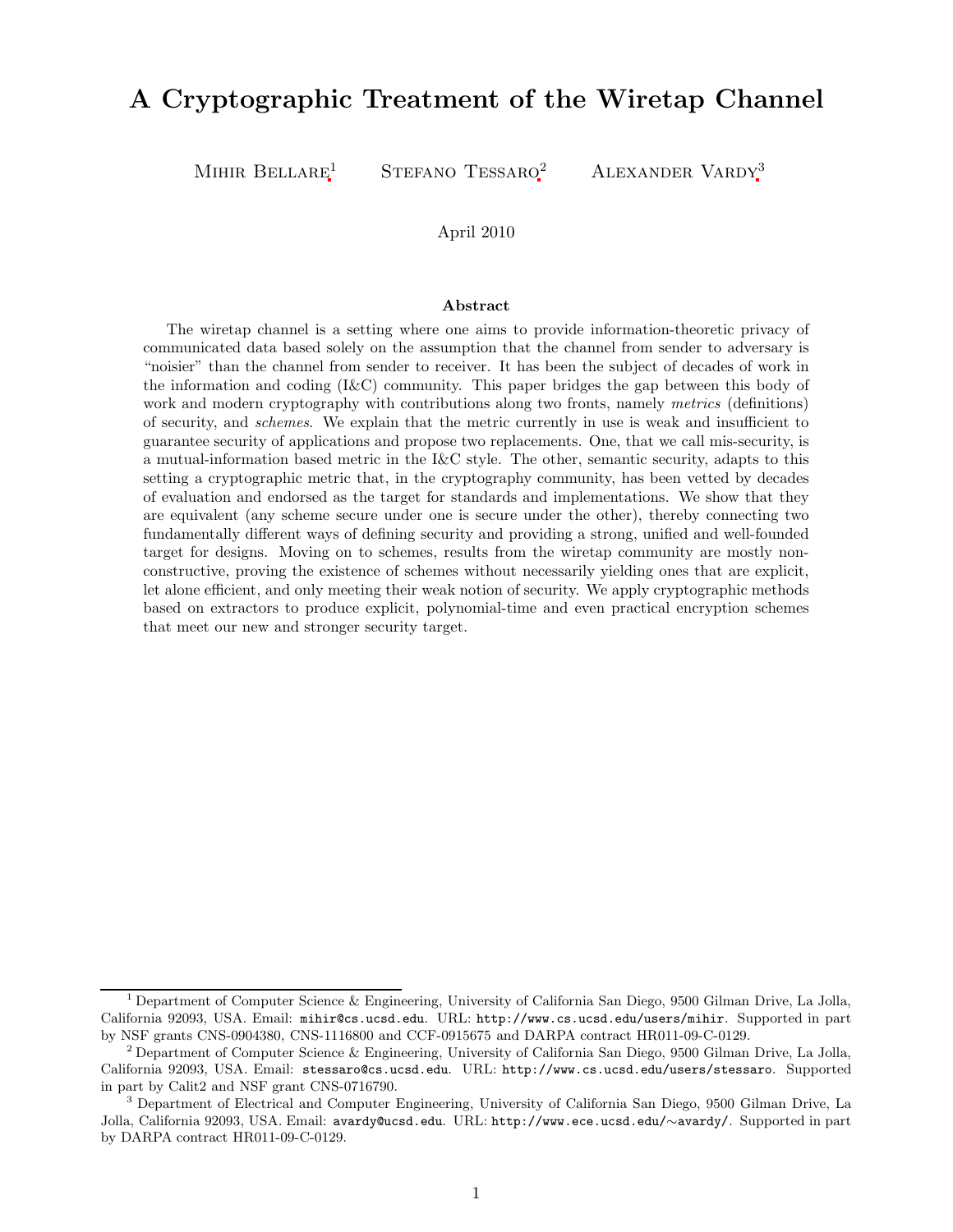| $\mathbf 1$ | Introduction                                                                                                                                                        | 3                                                  |
|-------------|---------------------------------------------------------------------------------------------------------------------------------------------------------------------|----------------------------------------------------|
| $\bf{2}$    | Preliminaries                                                                                                                                                       | 7                                                  |
| 3           | <b>Security metrics</b><br>3.1<br>3.2<br>3.3<br>3.4<br>3.5                                                                                                          | 8<br>8<br>9<br>9<br>10<br>11                       |
| 4           | Relations<br>DS is equivalent to SS $\ldots \ldots \ldots \ldots \ldots \ldots \ldots \ldots \ldots \ldots \ldots \ldots$<br>4.1<br>4.2<br>4.3<br>4.4<br>4.5<br>4.6 | 11<br>11<br>12<br>12<br>14<br>16<br>17             |
| $\bf{5}$    | Achieving DS security<br>5.1<br>5.2<br>5.3<br>Overview<br>5.4<br>5.5<br>5.6<br>5.7<br>5.8                                                                           | 19<br>19<br>20<br>20<br>21<br>21<br>22<br>23<br>24 |
|             | A Related Work                                                                                                                                                      | 29                                                 |
| B.          | <b>Proofs for Section 4</b><br>B.1 Proof of Lemma 4.2                                                                                                               | 31<br>31                                           |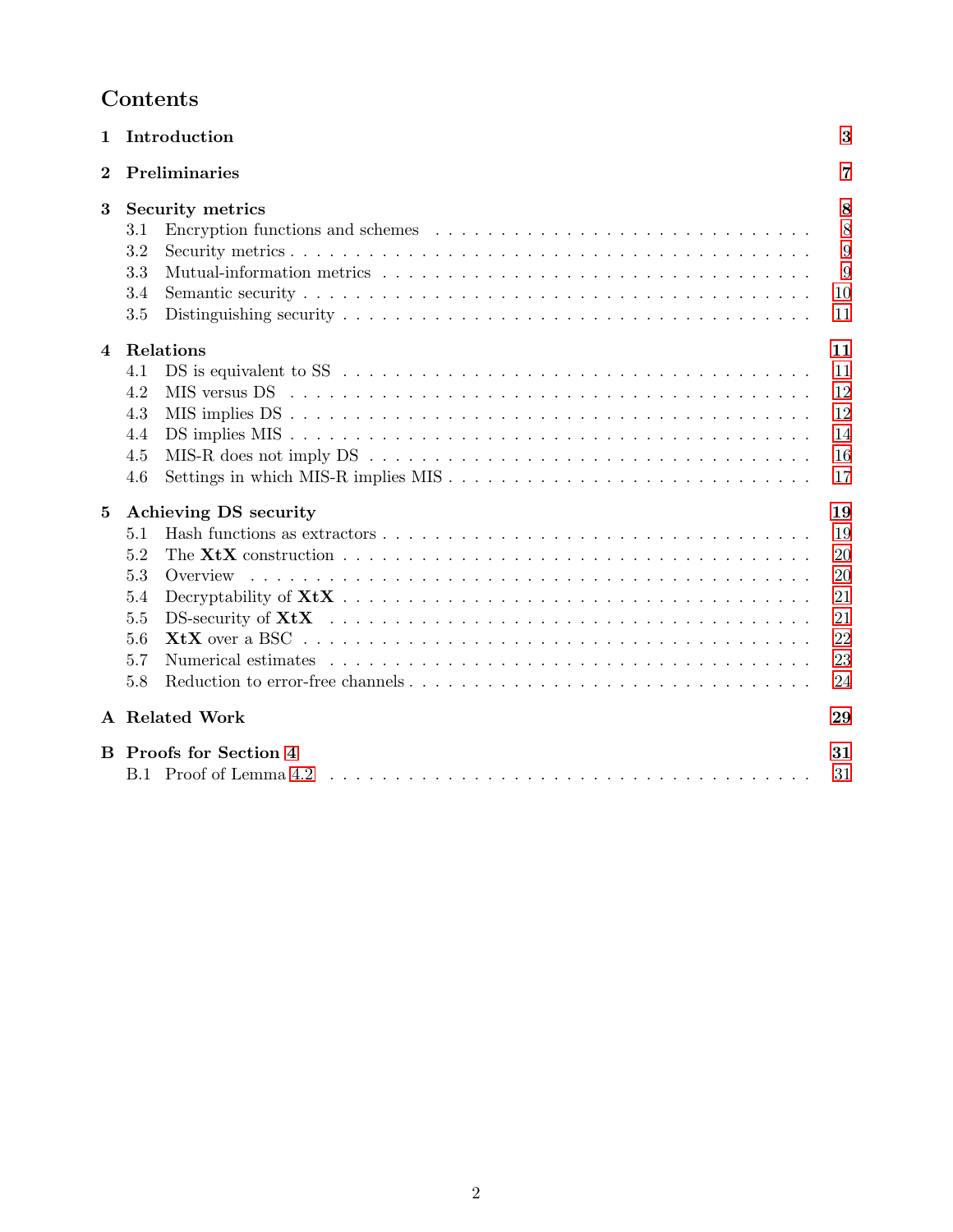# <span id="page-2-2"></span><span id="page-2-0"></span>1 Introduction

This paper aims to bridge the gap between two communities. The first, within information and coding (I&C), is the wiretap channel community, and the second is the modern cryptographic community.

The wiretap channel is a setting where one aims to communicate data with information-theoretic security under the sole assumption that the channel from sender to adversary is "noisier" than the channel from sender to receiver. Introduced by Wyner, Csiszár and Körner in the late seventies  $[45, 14]$  $[45, 14]$ , it has developed in the I&C community over the last 30 years divorced from the parallel development of Modern Cryptography. Yet the questions, centering as they are on data security, are at heart cryptographic.

The first element of the gap is definitions. We explain that the security definition in current use, that we call mis-r (mutual-information security for random messages) is weak and insufficient to provide security of applications. We suggest strong, new definitions. One, that we call mis (mutual-information security), is an extension of mis-r and thus rooted in the I&C tradition and intuition. Another, semantic security, adapts a definition of [\[19,](#page-26-1) [2\]](#page-25-0) that, vetted by decades of cryptographic research and targeted by standards and schemes deployed in practice, is the cryptographic gold standard. We prove the two equivalent, thereby connecting two fundamentally different ways of defining privacy and providing a new, strong and well-founded target for constructions.

The second element of the gap is techniques. The I&C community tends to view security as an addon to error-correction, starting from error-correcting codes (ECCs) and tweaking the designs to confer security. Their results are mostly non-constructive, proving existence of schemes whose algorithms may not be efficient. Meanwhile, complexity-theorists and cryptographers have developed tools such as extractors which would seem eminently useful in this domain, even more so when one aims to achieve the new and more stringent definitions of privacy that we define. With this starting point, we take the opposite approach, making error-correction an add-on to security. We start from cryptographic tools to provide the security, error-correction being done later for no purpose other than correcting errors. We obtain constructive results which yield practical schemes to achieve all the security goals we define. Let us now look at all this in more detail.

THE WIRETAP MODEL. The setting is depicted in Figure [1.](#page-3-0) The sender applies to her message M a randomized encryption function  $\mathcal{E}$ :  $\{0,1\}^m \to \{0,1\}^c$  to get what we call the *sender-ciphertext*  $X \leftarrow s \mathcal{E}(M)$ .<sup>[1](#page-2-1)</sup> This is transmitted to the receiver over the receiver channel ChR so that the latter gets a *receiver ciphertext*  $Y \leftarrow s \text{ChR}(X)$  which it decrypts via algorithm D to recover the message. The adversary's wiretap is modeled as another channel ChA and it accordingly gets an *adversary ciphertext*  $Z \leftarrow s$  ChA(X) from which it tries to glean whatever it can about the message.

A *channel* is a randomized function specified by a transition probability matrix W where  $W[x, y]$ is the probability that input x results in output y. Here  $x, y$  are strings. Thus, for example, we regard the Binary Symmetric Channel  $\text{BSC}_p$  with crossover probability  $p \leq 1/2$  as taking a binary string x of any length and returning the string  $y$  of the same length formed by flipping each bit of  $x$  independently with probability p. For concreteness and simplicity of exposition we will often phrase discussions in the setting where ChR, ChA are BSCs with crossover probabilities  $p_R$ ,  $p_A \leq 1/2$  respectively, but our results apply in much greater generality. In this case the assumption that ChA is "noisier" than ChR corresponds to the assumption that  $p_R < p_A$ . This is the only assumption made: the adversary is computationally unbounded, and the scheme is keyless, meaning sender and receiver are not assumed to a priori share any information not known to the adversary.

PREVIOUS WORK. The setting now has a literature, in the I&C community, encompassing hundreds of papers. (See the survey [\[27\]](#page-27-1) or the book [\[5\]](#page-25-1).) Schemes must satisfy two conditions, namely *decoding* and *security*. The *decoding* condition asks that the scheme provide error-correction over the receiver channel, namely  $\lim_{m\to\infty} \Pr[\mathcal{D}(\mathsf{ChR}(\mathcal{E}(M))) \neq M] = 0$ . The original security condition of [\[45\]](#page-27-0) was

<span id="page-2-1"></span><sup>&</sup>lt;sup>1</sup> (The notation  $y \leftarrow A(x)$  means that we run randomized function A on input x and denote the output by y.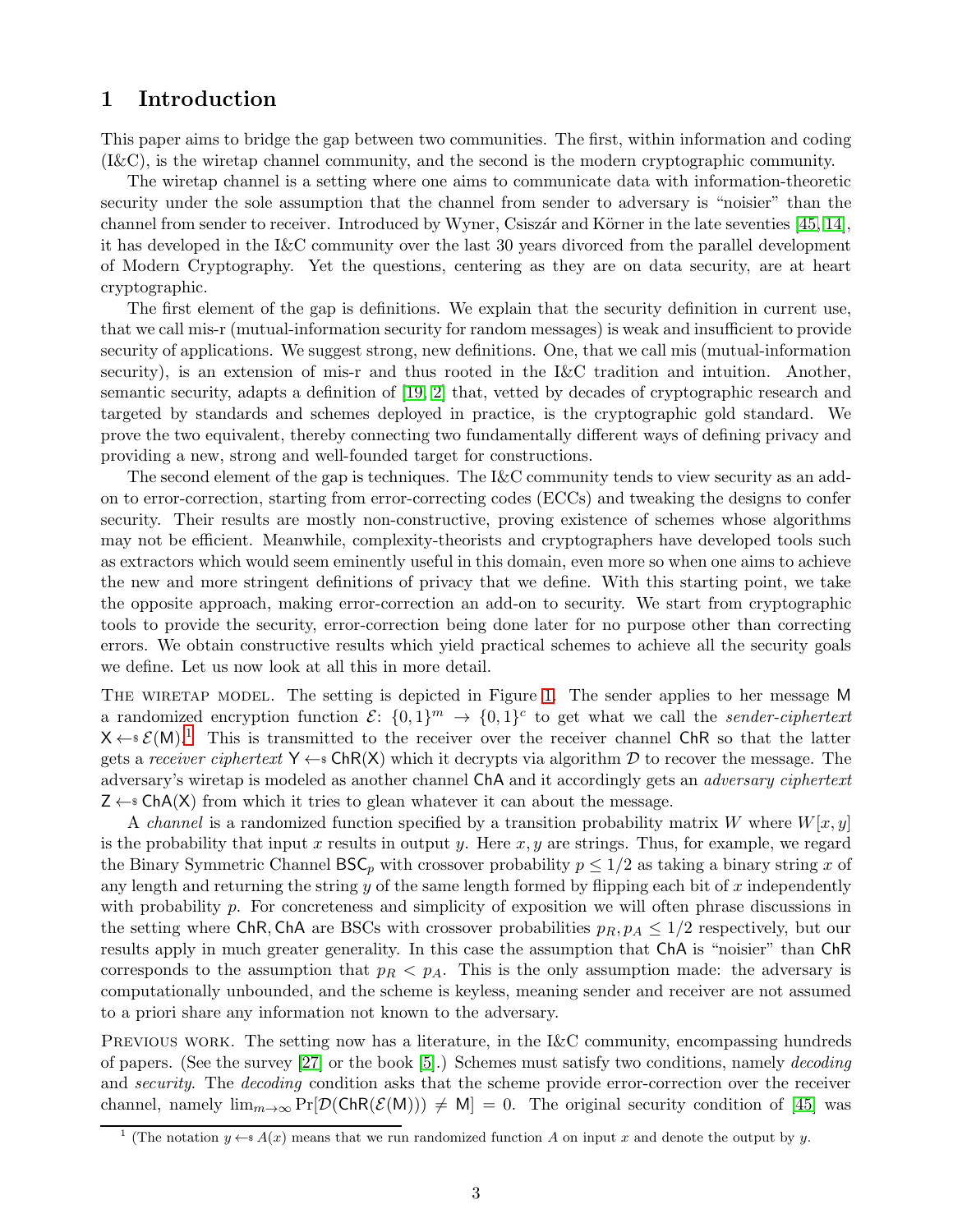<span id="page-3-1"></span>

<span id="page-3-0"></span>that  $\lim_{k\to\infty} I(M; ChA(\mathcal{E}(M))/m = 0$  where k is an underlying security parameter of which  $m, c$  are functions, the message random variable M is uniformly distributed over  $\{0, 1\}^m$  and  $\mathbf{I}(\mathsf{M}; \mathsf{Z}) = \mathbf{H}(\mathsf{M}) - \mathbf{H}(\mathsf{M}; \mathsf{M})$  $H(M | Z)$  is the mutual information. This was critiqued by [\[32,](#page-27-2) [36\]](#page-27-3) who put forth the stronger security condition now in use, namely that  $\lim_{k\to\infty} I(M; ChA(\mathcal{E}(M))) = 0$ . (The random variable M continues to be uniformly distributed over  $\{0,1\}^m$ .) The literature seeks to minimize the *rate*  $\textbf{Rate}(\mathcal{E}) = m/c$ of the scheme.

Shannon's seminal result [\[41\]](#page-27-4) says that if we ignore security and merely consider achieving the decoding condition then the maximum achievable rate  $\textbf{Rate}(\mathcal{E})$  is the receiver channel capacity, which in the BSC case is  $1-h_2(p_R)$  where  $h_2$  is the binary entropy function  $h_2(p) = -p \lg(p)-(1-p) \lg(1-p)$ . He gave non-constructive proofs of existence of schemes meeting capacity.

Coming in with this background and the added security condition, it was natural for the wiretap community to follow Shannon's lead and begin by asking what is the maximum achievable rate, now subject to both the security and decoding conditions. This optimal rate is called the secrecy capacity and, in the case of BSCs, equals the difference  $(1 - h_2(p_R)) - (1 - h_2(p_A)) = h_2(p_A) - h_2(p_R)$  in capacities of the receiver and adversary channels. Non-constructive proofs of the existence of schemes with this optimal rate were given in [\[45,](#page-27-0) [14,](#page-26-0) [6\]](#page-26-2). A lot of work has followed aiming to establish similar results for other channels. Little attention has been given to finding explicit schemes with efficient encoding and decoding.

CONTEXT. Practical interest in the wiretap setting is escalating. Its proponents note two striking benefits over conventional cryptography: (1) no computational assumptions, and (2) no keys and hence no key distribution. Item (1) is attractive to governments who are concerned with long-term security and worried about quantum computing. Item (2) is attractive in a world where vulnerable, low-power devices are proliferating and key-distribution and key-management are unsurmountable obstacles to security. The practical challenge is to realize a secrecy capacity, meaning ensure by physical means that the adversary channel is noisier than the receiver one. The degradation with distance of radio communication signal quality is the basis of several approaches being investigated for wireless settings. Government-sponsored Ziva Corporation [\[46\]](#page-27-5) is using optical techniques to build a receiver channel in such a way that wiretapping results in a degraded channel. A program called Physical Layer Security aimed at practical realization of the wiretap channel is the subject of books [\[5\]](#page-25-1) and conferences [\[22\]](#page-26-3). All this activity means that schemes are being sought for implementation. If so, we need privacy definitions that yield security in applications, and we need constructive results yielding practical schemes achieving privacy under these definitions. This is what we aim to supply.

DEFINITIONS. A security *metric* xs associates to encryption function  $\mathcal{E}$ :  $\{0,1\}^m \to \{0,1\}^c$  and adversary channel ChA a number  $Adv^{xs}(\mathcal{E};ChA)$  that measures the maximum "advantage" of an adversary in breaking the scheme under metric xs. For example, the metric underlying the current, above-mentioned security condition is  $\mathbf{Adv}^{\text{mis-r}}(\mathcal{E};\mathsf{ChA}) = \mathbf{I}(M;\mathsf{ChA}(\mathcal{E}(M)))$  where M is uniformly distributed over  $\{0,1\}^m$ . We call this the mis-r (mutual-information security for random messages) metric because messages are assumed to be random. From the cryptographic perspective, this is extraordinarily weak, for we know that real messages are not random. (They may be files, votes or any type of structured data, often with low entropy. Contrary to a view in the I&C community, compression does *not* render data random, as can be seen from the case of votes, where the message space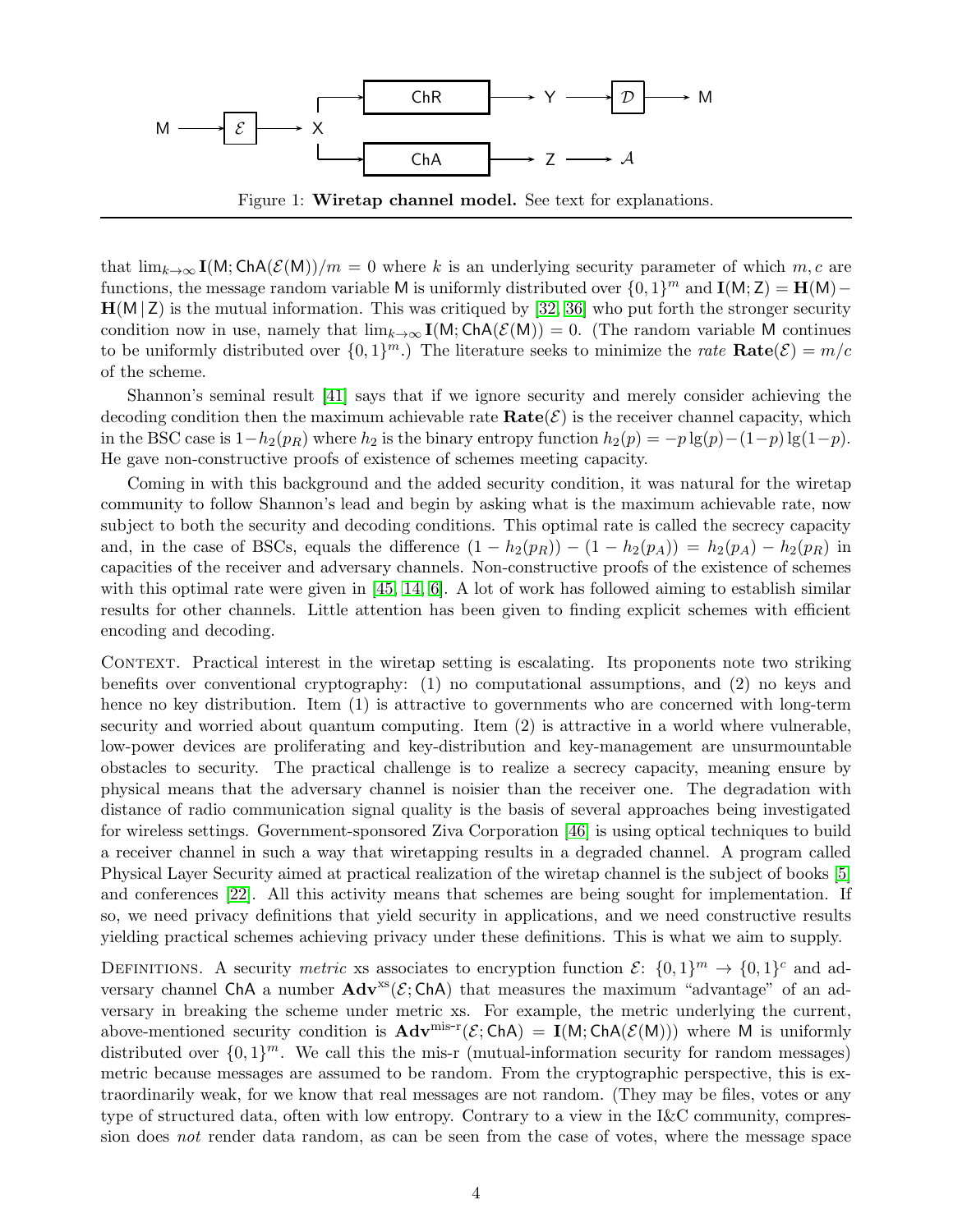<span id="page-4-1"></span>

<span id="page-4-0"></span>Figure 2: Relations between notions. An arrow  $A \rightarrow B$  is an implication, meaning every scheme that is **A**-secure is also **B**-secure, while a barred arrow  $A \nrightarrow B$  is a separation, meaning that there is a **A**-secure scheme that is not **B**-secure. If  $\mathcal{E}$ :  $\{0,1\}^m \to \{0,1\}^c$  is the encryption function and ChA the adversary channel, we let  $\epsilon_{\text{xs}} = \text{Adv}^{\text{xs}}(\mathcal{E}; \text{ChA})$ . The table then shows the quantitative bounds underlying the annotated implications.

has very low entropy.) This leads us to suggest a stronger metric that we call *mutual-information security*, defined via  $\mathbf{Adv}^{\text{mis}}(\mathcal{E}; \mathsf{ChA}) = \max_{\mathsf{M}} \mathbf{I}(\mathsf{M}; \mathsf{ChA}(\mathcal{E}(\mathsf{M})))$  where the maximum is over all random variables M over  $\{0,1\}^m$ , regardless of their distribution.

At this point, we have a legitimate metric, but how does it capture privacy? The intuition is that it is measuring the difference in the number of bits required to encode the message before and after seeing the ciphertext. This intuition is alien to cryptographers, whose metrics are based on much more direct and usage-driven privacy requirements. Cryptographers understand since [\[19\]](#page-26-1) that encryption must hide all partial information about the message, meaning the adversary should have little advantage in computing a function of the message given the ciphertext. (Examples of partial information about a message include its first bit or even the XOR of the first and second bits.) The mis-r and mis metrics ask for nothing like this and are based on entirely different intuition. We extend Goldwasser and Micali's semantic security [\[19\]](#page-26-1) definition to the wiretap setting, defining

$$
\mathbf{Adv}^{ss}(\mathcal{E};\mathsf{ChA}) = \max_{f,M} \left( \max_{\mathcal{A}} \Pr[\mathcal{A}(\mathsf{ChA}(\mathcal{E}(M))) = f(M)] - \max_{\mathcal{S}} \Pr[\mathcal{S}(m) = f(M)] \right)
$$

.

Within the parentheses is the maximum probability that an adversary  $A$ , given the adversary ciphertext, can compute the result of function  $f$  on the message, minus the maximum probability that a simulator  $S$  can do the same given only the length of the message. We also define a distinguishing security (ds) metric as an analog of indistinguishability [\[19\]](#page-26-1) via

$$
\mathbf{Adv}^\mathrm{ds}(\mathcal{E};\mathsf{ChA})\ =\ \max_{\mathcal{A},M_0,M_1}\ 2\Pr[\mathcal{A}(M_0,M_1,\mathsf{ChA}(\mathcal{E}(M_{\mathsf{b}})))=\mathsf{b}]-1
$$

where challenge bit b is uniformly distributed over  $\{0, 1\}$  and the maximum is over all m-bit messages  $M_0, M_1$  and all adversaries A. For any metric xs, we say  $\mathcal E$  provides XS-security over ChA if  $\lim_{k\to\infty}$  **Adv**<sup>xs</sup>( $\mathcal{E}$ ; ChA) = 0.

Relations. The mutual information between message and ciphertext, as measured by mis, is, as noted above, the change in the number of bits needed to encode the message created by seeing the ciphertext. It is not clear why this should measure privacy in the sense of semantic security. Yet we are able to show that mutual-information security and semantic security are equivalent, meaning an encryption scheme is MIS-secure if and only if it is SS-secure. Figure [2](#page-4-0) summarizes this and other relations we establish that between them settle all possible relations. The equivalence between SS and DS is the information-theoretic analogue of the corresponding well-known equivalence in the computational setting [\[19,](#page-26-1) [2\]](#page-25-0). As there, however, it brings the important benefit that we can now work with the technically simpler DS. We then show that MIS implies DS by reducing to Pinsker's inequality. We show conversely that DS implies MIS via a general relation between mutual information and statistical distance. As Figure [2](#page-4-0) indicates, the asymptotic relations are all underlain by concrete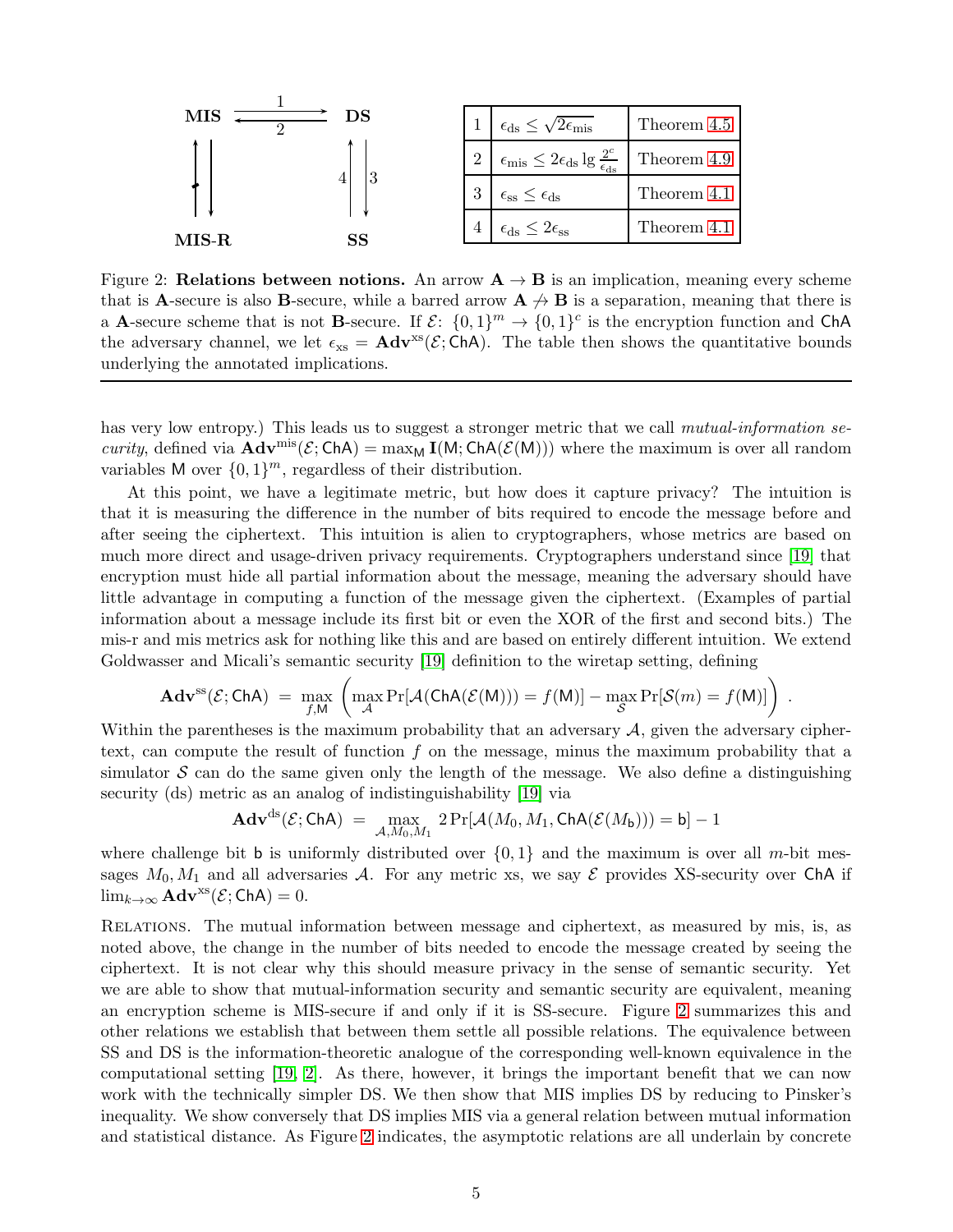<span id="page-5-0"></span>quantitative and polynomial relations between the advantages.

We show that in general MIS-R does not imply MIS, meaning the former is strictly weaker than the latter. We do this by exhibiting an encryption function  $\mathcal E$  and channel ChA such that  $\mathcal E$  is MIS-R-secure relative to ChA but MIS-insecure relative to ChA. Furthermore we do this for the case that ChA is a BSC. However in Section [4.6](#page-16-0) we show that for certain encryption schemes, namely ones that are separable and message-linear, and for certain channels, MIS-R security does imply MIS-security. This somewhat surprising result has been exploited in [\[29,](#page-27-6) [28\]](#page-27-7) to build MIS-secure schemes.

Schemes. We improve over existing schemes in several ways. First, while previous work targeted MIS-R security, we target and achieve the stronger MIS, DS and SS goals. Second, while previous results were largely proving existence of schemes without giving explicit ones, our schemes are not only explicit but have efficient and simple encryption and decryption and may be used in the practical settings that are now emerging in this area. Third, the methods of previous work were ECC-intrusive, taking ECCs and modifying them to add security. Our approach is modular, combining extractors with existing ECCs.

A common misconception is to think that privacy and error-correction may be completely decoupled, meaning one would first build a scheme that is secure when the receiver channel is noiseless and then add an ECC on top to meet the decoding condition with a noisy receiver channel. This does not work because the error-correction helps the adversary by reducing the noise over the adversary channel. The two requirements do need to be considered together. We are still, however, able to provide a modular approach. First designing secure schemes for the case of a noiseless receiver channel, we then put ECCs on top for error-correction, but we are able to state certain simple conditions on the ECCs that suffice for preservation of security, and provide non-intrusive analyses showing that most ECCs have these properties.

Let  $\mathcal{H}$ :  $\{0,1\}^h \times \{0,1\}^u \to \{0,1\}^m$  be a universal hash function. In the case of a noiseless receiver channel, our scheme, given a m-bit message  $M$ , picks at random a h-bit string  $H$  and  $u$ -bit string U, and sets the sender ciphertext to  $U\|H\|\mathcal{H}(H, U) \oplus M$ . Using the extraction properties of universal hash functions established by the Leftover Hash Lemma [\[20\]](#page-26-4) and its generalization [\[16,](#page-26-5) [15\]](#page-26-6) we can bound the DS-advantage of this scheme in terms of the probability that the adversary, given the adversary ciphertext, recovers U. This probability can in turn be bounded for specific channels like the BSC. In the case the receiver channel has error, we apply an ECC to  $U$  to get  $U'$ , apply an ECC to  $H\|\mathcal{H}(H, U)\oplus M$  to get V' and let the sender ciphertext be  $U'\|V'$ . In this case we bound the DS-advantage of this scheme in terms of what we call the rs-r-advantage of the first ECC, which is the probability that an adversary, given the result of the adversary channel on  $U'$ , can recover  $U$ . This probability too can be bounded directly for BSCs. We also provide tools to bound it for other channels. Our approach for the case of a noisy receiver channel is inspired by the concepts of secure sketches and fuzzy extractors [\[16,](#page-26-5) [15\]](#page-26-6), translating ideas there to the wiretap setting.

Related work. Mahdavifar and Vardy [\[28,](#page-27-7) [29\]](#page-27-6) provide an explicit MIS-R-secure scheme with optimal rate, meaning rate equal to the MIS-R secrecy capacity. But they give no proof that decryption (decoding) is possible for their scheme, even in principle let alone in polynomial time. The central open question in the wiretap channel community was whether there is a polynomial time (this means both encryption and decryption are polynomial time) MIS-R secure scheme with optimal rate. Our schemes achieve MIS-R security in polynomial time but do not have optimal rate, so we do not answer this question. The question has finally been settled by [\[3\]](#page-25-2), who provide a polynomial-time MIS-R secure scheme with optimal rate.

Mahdavifar and Vardy [\[28,](#page-27-7) [29\]](#page-27-6) apply our results from Section [4.6](#page-16-0) to conclude that their MIS-R secure scheme also provides MIS (and thus by our results DS and SS) security for certain channels. This shows that the optimal rate for DS-security is the same as for MIS-R security for these channels. The question this raises is whether one can achieve DS-security at this optimal rate in polynomial time. This question too is resolved by [\[3\]](#page-25-2), whose above-mentioned scheme in fact directly achieves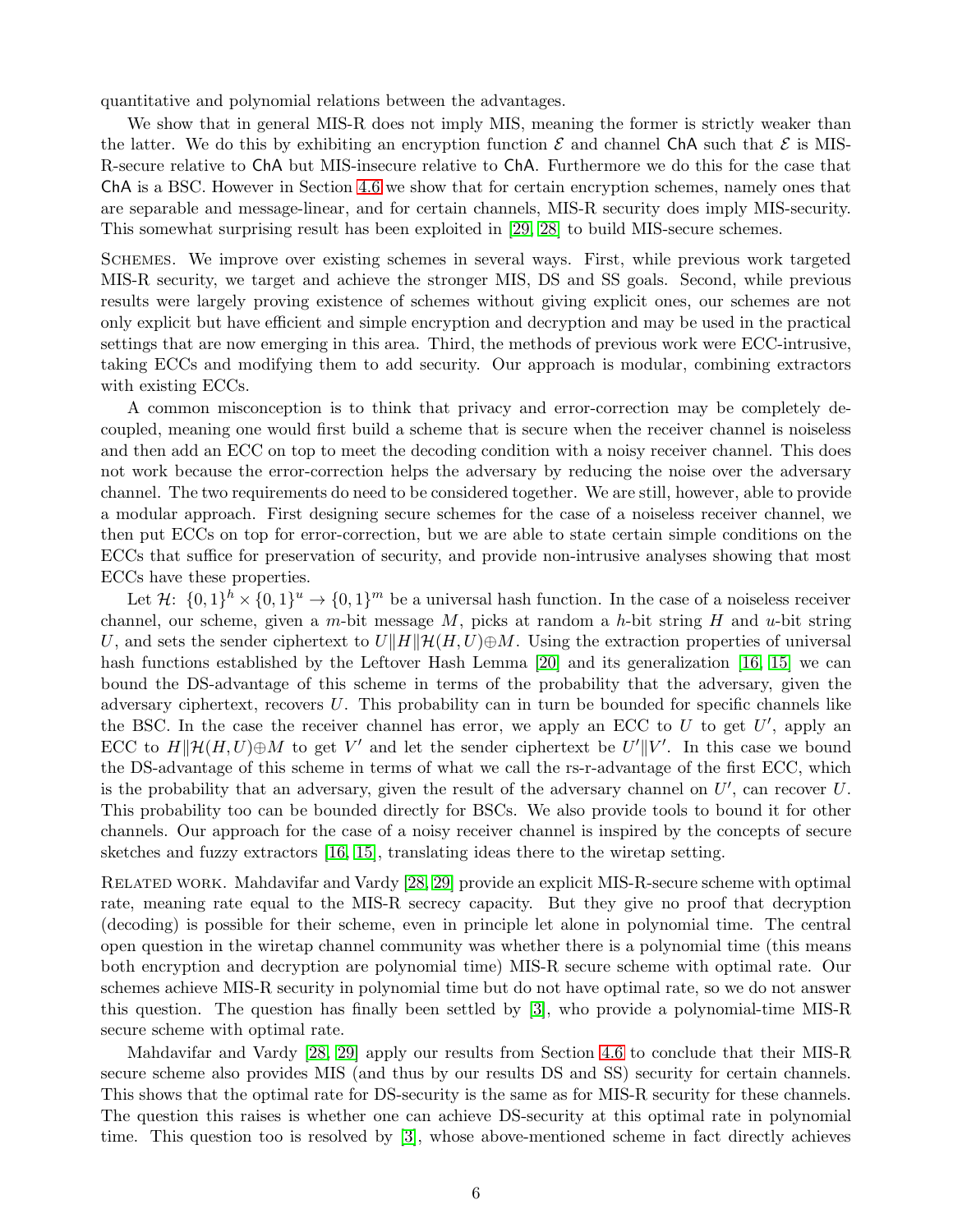<span id="page-6-1"></span>DS-security.

Appendix [A](#page-28-0) provides a comprehensive survey of the large body of work related to wiretap security, and more broadly, to information-theoretic secure communication in a noisy setup [\[30\]](#page-27-8).

# <span id="page-6-0"></span>2 Preliminaries

BASIC NOTATION AND DEFINITIONS. If s is a binary string then  $s[i]$  denotes its *i*-th bit and  $|s|$  denotes its length. If S is a set then  $|S|$  denotes its size. If x is a real number then  $|x|$  denotes its absolute value. If  $s_1, \ldots, s_l$  are strings then  $s_1 \cdots |s_l$  denotes their concatenation. If s is a string and n a non-negative integer then  $s^n$  denotes the concatenation of n copies of s.

A probability distribution is a function P that associates to each x a probability  $P(x) \in [0, 1]$ . The support  $\text{supp}(P)$  is the set of all x such that  $P(x) > 0$ . All probability distributions in this paper are discrete. Associate to random variable X and event E the probability distributions  $P_X, P_{X|E}$ defined for all x by  $P_X(x) = Pr[X = x]$  and  $P_{X|E}(x) = Pr[X = x | E]$ . We denote by  $lg(\cdot)$  the logarithm in base two, and by  $ln(·)$  the natural logarithm. We adopt standard conventions such as  $0 \lg 0 = 0 \lg \infty = 0$  and  $\Pr[E_1 | E_2] = 0$  when  $\Pr[E_2] = 0$ . The function h:  $[0,1] \to [0,1]$  is defined by  $h(x) = -x \lg x$ . The (Shannon) entropy of a probability distribution P is defined by

$$
\mathbf{H}(P) = \sum_{x} h(P(x)) = -\sum_{x} P(x) \lg P(x)
$$

The (Shannon) entropy of a random variable X is defined by

$$
\mathbf{H}(\mathsf{X}) = \mathbf{H}(P_{\mathsf{X}}) = \sum_{x} h(P_{\mathsf{X}}(x)) .
$$

The statistical difference between probability distributions  $P, Q$  is defined by

$$
SD(P; Q) = \frac{1}{2} \cdot \sum_{x} |P(x) - Q(x)|.
$$

The statistical difference between random variables X,Y is defined by

$$
SD(X_1; X_2) = SD(P_{X_1}; P_{X_2}) = \frac{1}{2} \cdot \sum_x |Pr[X_1 = x] - Pr[X_2 = x]|.
$$

If X,Y are random variables the conditional entropy is defined via

$$
\mathbf{H}(\mathsf{X} \,|\, \mathsf{Y}) = \sum_{y} P_{\mathsf{Y}}(y) \cdot \mathbf{H}(\mathsf{X} \,|\, \mathsf{Y}=y) \quad \text{ where } \quad \mathbf{H}(\mathsf{X} \,|\, \mathsf{Y}=y) = \sum_{x} h(P_{\mathsf{X} \,|\, \mathsf{Y}=y}(x)) \; .
$$

The mutual information between random variables X,Y is defined by

$$
\mathbf{I}(X;Y)=\mathbf{H}(X)-\mathbf{H}(X\,|\,Y)\;.
$$

.

.

The guessing-probability GP and min-entropy  $H_{\infty}$  of a random variable X are defined via

$$
GP(X) = \max_x \Pr[X = x] = 2^{-H_{\infty}(X)}
$$

The average guessing probability  $\mathbf{GP}(\mathsf{X}|\mathsf{Z})$  and average min-entropy  $\mathbf{H}_{\infty}(\mathsf{X}|\mathsf{Z})$  are defined for random variables X, Z via

$$
GP(X|Z) = \sum_{z} Pr[Z = z] \cdot \max_{x} Pr[X = x | Z = z] = 2^{-H_{\infty}(X|Z)}
$$

TRANSFORMS. We say that T is a transform with domain D and range R, written T:  $D \to R$ , if  $T(x)$ is a random variable over R for every  $x \in D$ . Thus, T is fully specified by a sequence  $P = \{P_x\}_{x \in D}$  of probability distributions over R, where  $P_x(y) = Pr[T(x) = y]$  for all  $x \in D$  and  $y \in R$ . We call P the distribution associated to T. This distribution can be specified by a |D| by |R| transition probability matrix W defined by  $W[x, y] = P_x(y)$ . An adversary too is a transform, and so is a simulator.

CHANNELS. A channel is, again, just a transform. In more conventional communications terminology,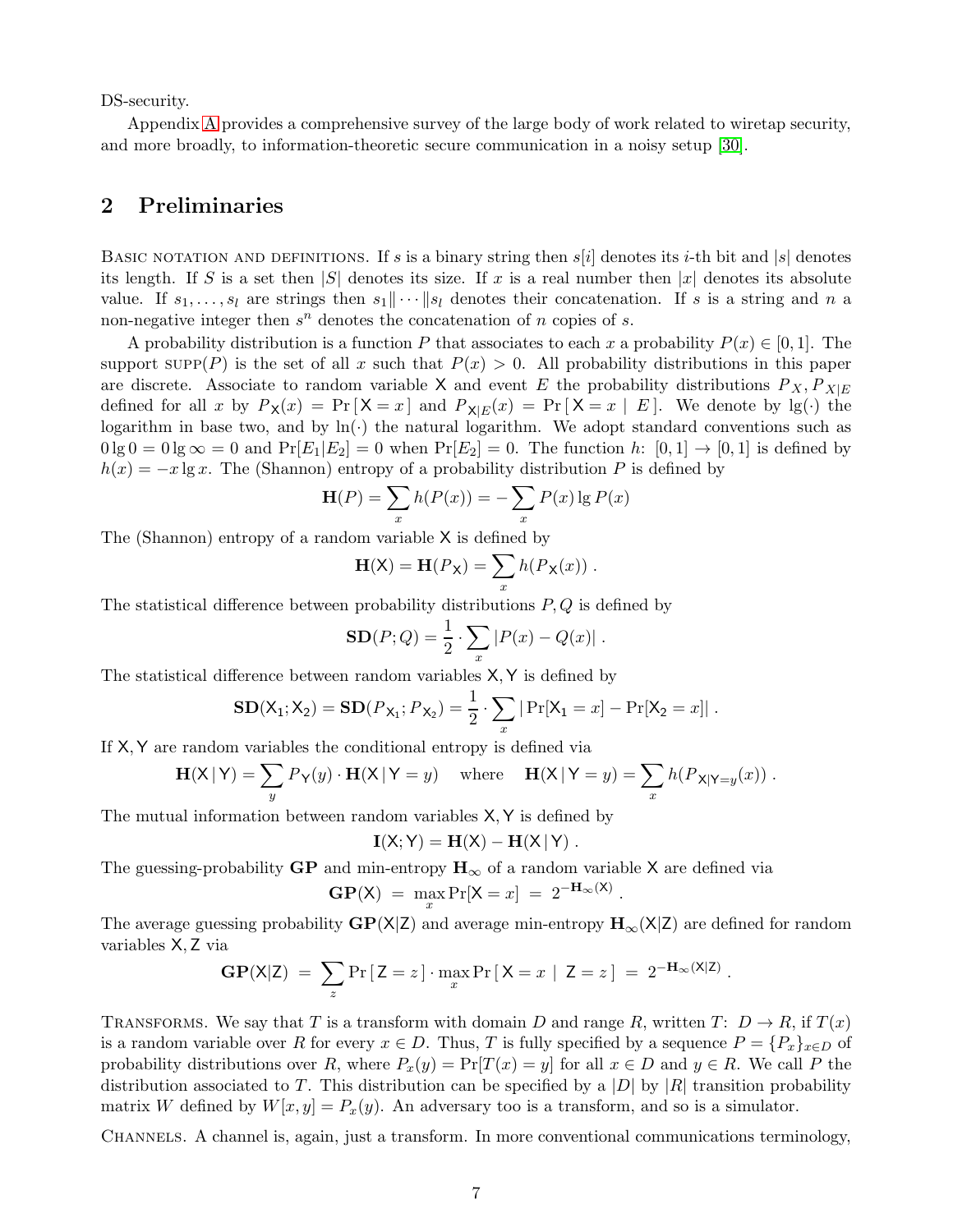a channel Ch:  $D \to R$  has input alphabet D and output alphabet R.

If B:  $D \to Z$  is a channel and  $c \ge 1$  is an integer we define the channel  $B^c$ :  $\{0,1\}^c \to Z^c$  by  $B^c(X) =$  $B(X[1]) \|\cdots \| B(X[c])$  for all  $X = X[1] \ldots X[c] \in \{0,1\}^c$ . The applications of B are all independent, meaning that if W is the transition probability matrix of B then the transition probability matrix  $W_c$ of  $B^c$  is defined by  $W[X, Y] = W[X[1], Y[1]] \cdot \ldots \cdot W[X[c], Y[c]]$  for all  $X = X[1] \ldots X[c] \in \{0, 1\}^c$  and  $Y = Y[1] \dots Y[c] \in Z^c$ . We say that a channel Ch is binary if it equals B<sup>c</sup> for some channel B and some  $c$ , in which case we refer to B as the base (binary) channel and  $Ch$  as the channel induced by B.

By  $\text{BSC}_p$ :  $\{0,1\} \rightarrow \{0,1\}$  we denote the binary symmetric channel with crossover probability p  $(0 \leq p \leq 1/2)$ . Its transition probability matrix W has  $W[x, y] = p$  if  $x \neq y$  and  $1 - p$  otherwise for all  $x, y \in \{0, 1\}$ . The induced channel  $BSC_p^c$  flips each input bit independently with probability p.

The receiver and adversary channels of the wiretap setting will have domain  $\{0,1\}^c$ , where c is the length of the sender ciphertext, and range  $\{0,1\}^d$ , where the output length d may differ between the two channels. Such channels may be binary, which is the most natural example, but our equivalences between security notions hold for all channels, even ones that are not binary.

If Ch1:  $\{0,1\}^{c_1} \rightarrow \{0,1\}^{d_1}$  and Ch2:  $\{0,1\}^{c_2} \rightarrow \{0,1\}^{d_2}$  are channels then Ch1||Ch2 denotes the channel Ch:  $\{0,1\}^{c_1+c_2} \to \{0,1\}^{d_1+d_2}$  defined by  $\mathsf{Ch}(x_1||x_2) = \mathsf{Ch}(x_1)||\mathsf{Ch}(x_2)$  for all  $x_1 \in \{0,1\}^{c_1}$ and  $x_2 \in \{0,1\}^{c_2}$ . We say that a channel Ch:  $\{0,1\}^c \rightarrow \{0,1\}^d$  is  $(c_1, c_2)$ -splittable if there are channels Ch1:  $\{0,1\}^{c_1} \rightarrow \{0,1\}^{d_1}$  and Ch2:  $\{0,1\}^{c_2} \rightarrow \{0,1\}^{d_2}$  such that Ch = Ch1||Ch2.

For any integer s we let  $\mathsf{Id}_s$ :  $\{0,1\}^s \to \{0,1\}^s$  denote the identity function defined by  $\mathsf{Id}_s(x) = x$ for all  $x \in \{0,1\}^s$ . This represents a clear channel.

We say that a channel Ch:  $D \to R$  with transition matrix W is *symmetric* if the there exists a partition of the range as  $R = R_1 \cup \cdots \cup R_n$  such that for all i the sub-matrix  $W[\cdot, R_i]$  induced by the rows in  $R_i$  is strongly symmetric, i.e., all rows are permutations of each other, and all columns are permutations of each other.

Algorithms. We sometimes describe a transform (for example an encryption function or an adversary) algorithmically. In this view, a transform T takes input X and coins R to deterministically return an output  $Y \leftarrow T(X; R)$ . By  $Y \leftarrow T(X)$  we mean that we pick R at random and let  $Y \leftarrow T(X; R)$ . The probability that a particular Y is produced by this process is  $W[X, Y]$  where W is the transition probability matrix associated to transform  $T$ . As an example, we could specify  $T$  by saying that on input X and coins R, these being strings of the same length m, it returns  $X \oplus R$ . Then  $Y \leftarrow^s T(X)$ means that we pick R at random and let  $Y = X \oplus R$ , and the transition probability matrix W is a  $2^m$ by 2<sup>m</sup> matrix all of whose entries equal  $2^{-m}$ . If S is a (finite) set then  $s \leftarrow s S$  denotes the operation of picking a point at random from S and denoting it s.

# <span id="page-7-0"></span>3 Security metrics

#### <span id="page-7-1"></span>3.1 Encryption functions and schemes

An *encryption function* is a transform  $\mathcal{E}$ :  $\{0,1\}^m \to \{0,1\}^c$  where m is the message length and c is the sender ciphertext length. The *rate* of  $\mathcal{E}$  is  $\textbf{Rate}(\mathcal{E}) = m/c$ . If  $\textbf{ChR: } \{0,1\}^c \to \{0,1\}^d$  is a receiver channel then a *decryption function* for  $\mathcal E$  over ChR is a transform  $\mathcal D: \{0,1\}^d \to \{0,1\}^m$  whose decryption error  $\mathbf{DE}(\mathcal{E}; \mathcal{D}; \mathsf{ChR})$  is defined as the maximum, over all  $M \in \{0, 1\}^m$ , of  $\Pr[\mathcal{D}(\mathsf{ChR}(\mathcal{E}(M))) \neq M].$ 

An *encryption scheme*  $\overline{\mathcal{E}} = {\{\mathcal{E}_k\}_{k\in\mathbb{N}}}$  is a family of encryption functions where  $\mathcal{E}_k$ :  $\{0,1\}^{m(k)} \to$  ${0,1}^{c(k)}$  for functions  $m, c: \mathbb{N} \to \mathbb{N}$  called the message length and sender ciphertext lengths of the scheme. The *rate* of  $\overline{\mathcal{E}}$  is the function  $\textbf{Rate}_{\overline{\mathcal{E}}}$ :  $\mathbb{N} \to \mathbb{R}$  defined by  $\textbf{Rate}_{\overline{\mathcal{E}}}(k) = \textbf{Rate}(\mathcal{E}_k)$  for all  $k \in \mathbb{N}$ . Suppose  $\overline{\mathsf{ChR}} = \{\mathsf{ChR}_k\}_{k\in\mathbb{N}}$  is a family of receiver channels where  $\mathsf{ChR}_k$ :  $\{0,1\}^{c(k)} \to \{0,1\}^{d(k)}$ . Then a *decryption scheme* for  $\overline{\mathcal{E}}$  over  $\overline{\text{ChR}}$  is a family  $\overline{\mathcal{D}} = {\{\mathcal{D}_k\}_{k\in\mathbb{N}}}$  where  $\mathcal{D}_k$ :  $\{0,1\}^{d(k)} \to \{0,1\}^{m(k)}$  is a decryption function for  $\mathcal{E}_k$  over ChR<sub>k</sub>. We say that  $\overline{\mathcal{D}}$  is a correct decryption scheme for  $\overline{\mathcal{E}}$  relative to  $\overline{\mathsf{ChR}}$  if  $\lim_{k\to\infty}\mathbf{DE}(\mathcal{E}_k;\mathcal{D}_k;\mathsf{ChR}_k)=0$ . We say that encryption scheme  $\overline{\mathcal{E}}$  is decryptable relative to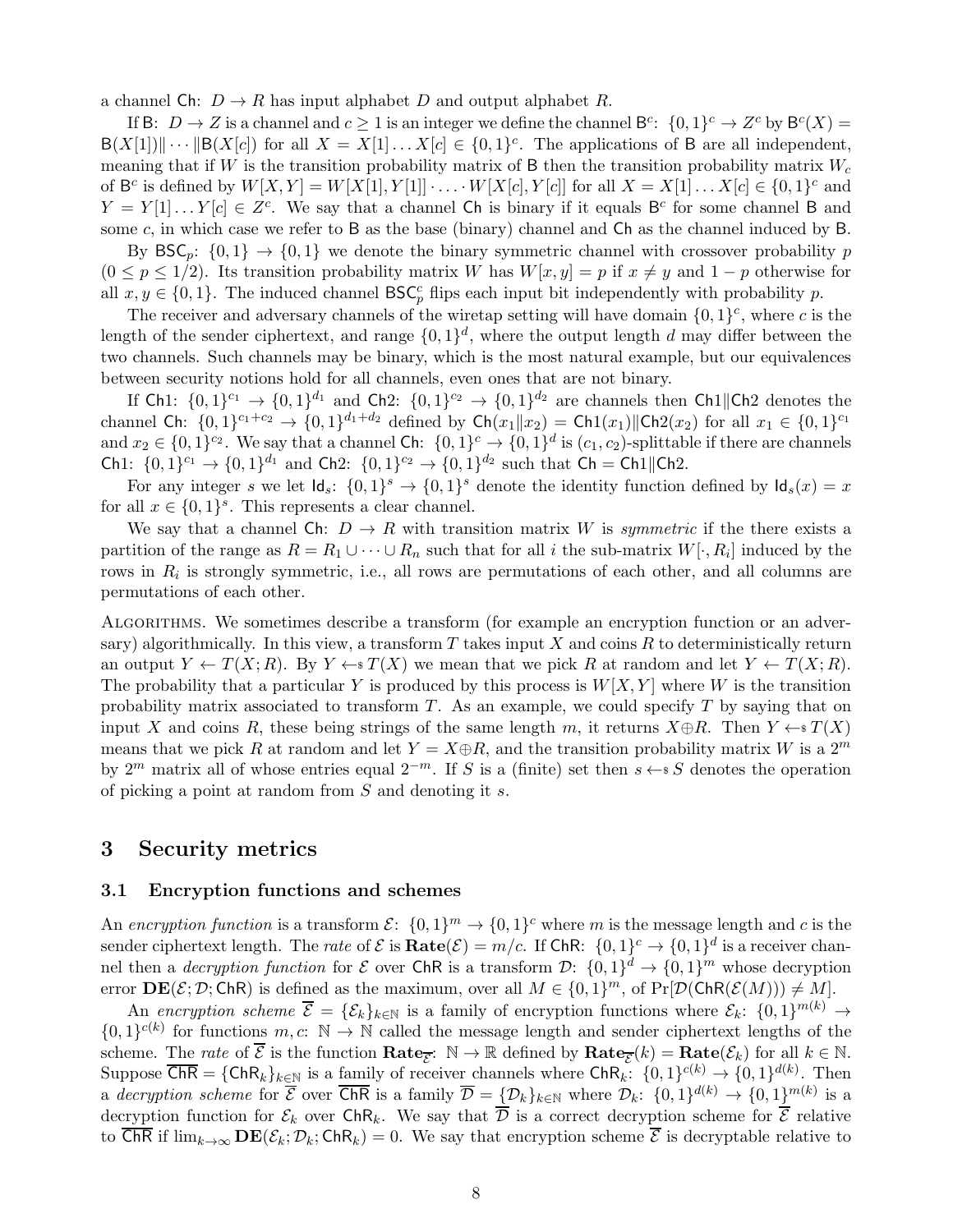ChR if there exists a correct decryption scheme for  $\overline{\mathcal{E}}$  relative to  $\overline{\mathsf{ChR}}$ .

This standard requirement from the I&C literature is, however, weak in that the rate at which the decryption error approaches zero could be very slow. For example, it would be met when  $\mathbf{DE}(\mathcal{E}_k; \mathcal{D}_k; ChR_k) = 1/\lg k$ . We propose a stronger requirement, namely that the decryption error vanish exponentially in k. Thus we say that  $\overline{\mathcal{D}}$  is a correct strong decryption scheme for  $\overline{\mathcal{E}}$  relative to  $\overline{\text{ChR}}$  if there are constants  $d, \epsilon > 0$  such that  $-\lg(\mathbf{DE}(\mathcal{E}_k; \mathcal{D}_k; \text{ChR}_k)) \geq d k^{\epsilon}$  for all  $k \in \mathbb{N}$ . We say that encryption scheme  $\overline{\mathcal{E}}$  is strongly decryptable relative to  $\overline{\text{ChR}}$  if there exists a correct strong decryption scheme for  $\overline{\mathcal{E}}$  relative to  $\overline{\mathsf{ChR}}$ .

We say that a family  $\{\mathcal{S}_k\}_{k\in\mathbb{N}}$  (eg. an encryption or decryption scheme) is polynomial-time computable if there is a polynomial time computable function which on input  $1^k$  (the unary representation of k) and x returns  $S_k(x)$ .

#### <span id="page-8-0"></span>3.2 Security metrics

We are interested in measuring the security providing by an encryption function  $\mathcal{E}$ :  $\{0,1\}^m \to \{0,1\}^c$ relative to an adversary channel ChA:  $\{0,1\}^c \rightarrow \{0,1\}^d$ . (The receiver channel is not relevant to security.) A *security metric* xs associates to  $\mathcal{E}$ ; ChA a real number  $\text{Adv}^{xs}(\mathcal{E}; \text{ChA})$ . Intuitively, the latter is the amount of "information" about the message M, as measured by metric xs, that is present in the adversary ciphertext  $ChA(\mathcal{E}(M))$ . The smaller this number, the more secure is  $\mathcal{E}$ ; ChA according to the metric in question. The metrics we will define are semantic security (ss), distinguishing security (ds), mutual-information security (mis) and mutual-information security for random messages (mis-r).

In cryptography it is customary to measure security in bits, saying that  $\mathcal{E}$ ; ChA has s bits of xssecurity if  $\mathbf{Adv}^{xs}(\mathcal{E};\mathsf{ChA}) \leq 2^{-s}$ . There is no formal definition of an encryption function being "secure" or "insecure," security rather being quantitative, given by a certain number of bits. A qualitative definition of "secure," meaning one under which something is secure or not secure, may only be made asymptotically, meaning for schemes. We say that encryption scheme  $\overline{\mathcal{E}} = {\{\mathcal{E}_k\}}_{k\in\mathbb{N}}$  is XS-secure relative to  $\overline{ChA} = \{ChA_k\}_{k\in\mathbb{N}}$  if  $\lim_{k\to\infty} Adv^{xs}(\mathcal{E}_k; ChA_k) = 0$ . We say  $\overline{\mathcal{E}} = {\{\mathcal{E}_k\}_{k\in\mathbb{N}}}$  is strongly XS-secure relative to  $\overline{\mathsf{ChA}} = \{\mathsf{ChA}_k\}_{k\in\mathbb{N}}$  if there are constants  $\epsilon, d > 0$  such that  $-\lg \mathbf{Adv}^{xs}(\mathcal{E}_k; \mathsf{ChA}_k) \geq dk^{\epsilon}$  for all  $k \in \mathbb{N}$ .

With encryption function  $\mathcal{E}$ :  $\{0,1\}^m \to \{0,1\}^c$  and adversary channel ChA:  $\{0,1\}^c \to \{0,1\}^d$ fixed, we now move to defining the above-mentioned metrics.

#### <span id="page-8-1"></span>3.3 Mutual-information metrics

We dub the metric in current use mutual-information security for random messages (mis-r). The corresponding advantage is defined via

$$
\mathbf{Adv}^{\mathrm{mis-r}}(\mathcal{E};\mathsf{ChA})\ =\ \mathbf{I}(\mathsf{U};\mathsf{ChA}(\mathcal{E}(\mathsf{U})))\tag{1}
$$

where the random variable U is uniformly distributed over  $\{0, 1\}^m$ . The weakness of this metric is that it only considers uniformly distributed messages. Yet "real" messages are not uniformly distributed. Indeed, they may be drawn from small and structured spaces. They may be English text. They may take only values in some small and known set S. For example, they may be votes, where  $S = \{0, 1\}$ , or scores on an exam, where  $S = \{0, 1, \ldots, 100\}$ . Mis-r security will thus not ensure security when encrypting the type of data that actually arises in applications. This leads us to define mutualinformation security (mis) via

<span id="page-8-2"></span>
$$
\mathbf{Adv}^{\mathrm{mis}}(\mathcal{E};\mathsf{ChA}) = \max_{\mathsf{M}} \mathbf{I}(\mathsf{M};\mathsf{ChA}(\mathcal{E}(\mathsf{M})))
$$
 (2)

where the maximum is over all random variables M over  $\{0,1\}^m$ . This definition is what we call *message-distribution independent* in that security is required regardless of how messages are distributed. In this way, distributions that arise in applications are captured.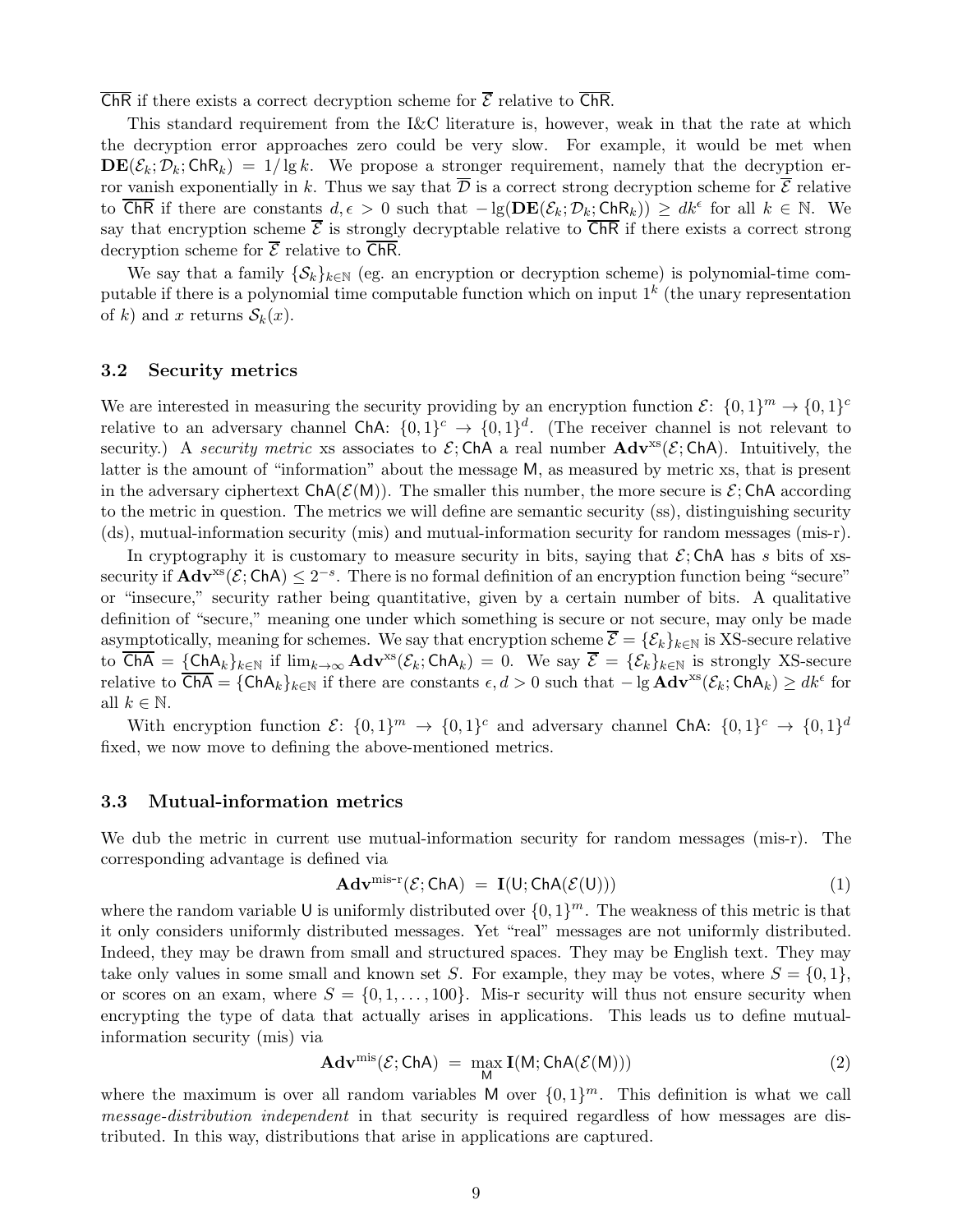<span id="page-9-3"></span>We remark that the importance of message-distribution independence of a metric was understood by Shannon [\[42\]](#page-27-9). His definition of perfect privacy did not assume uniformly distributed messages or, in fact, any particular distribution on messages, but held across all distributions. It is curious that this feature was dropped in defining a security metric for the wiretap channel. We have resurrected it.

In cryptography, the importance of message-distribution independence has been understood since [\[19\]](#page-26-1) and is now ubiquitously viewed as necessary for a "good" definition. We will continue to require message-distribution independence in our subsequent metrics.

In the wiretap literature it is sometimes argued that the assumption of uniformly distributed messages is tenable because messages are compressed before transmission. But compression does not result in uniformly distributed messages. Compression is a deterministic, injective function and does not change the entropy.

At this point we have in mis a legitimate metric, but one whose underlying intuition is, at least for cryptographers, obscure. Mis-security measures the difference in the number of bits required to encode the message before and after seeing the ciphertext. Cryptographers have very different approaches and intuition with regard to security and we now turn to definitions based on those.

#### <span id="page-9-0"></span>3.4 Semantic security

We define the ss advantage via

<span id="page-9-1"></span>
$$
\mathbf{Adv}^{\mathrm{ss}}(\mathcal{E};\mathsf{ChA}) = \max_{f,M} \left( \max_{\mathcal{A}} \Pr[\mathcal{A}(\mathsf{ChA}(\mathcal{E}(M))) = f(M)] - \max_{\mathcal{S}} \Pr[\mathcal{S}(m) = f(M)] \right) . \tag{3}
$$

The maximum is over all random variables M over  $\{0,1\}^m$  and all transforms f with domain  $\{0,1\}^m$ .

Think of the adversary A, given the adversary ciphertext  $\text{ChA}(\mathcal{E}(M))$ , as trying to output some function f of the message M. In the simplest case f is the identity function, so that the adversary is trying to recover the message. However, figuring out partial information about the message (rather than the entire message) should still be considered a violation of security. For example, the first bit of the message could be a vote that we want to hide, which would be captured by letting  $f$  be the function that returns the first bit of its input. To ensure that no partial information leaks, we allow f to be any function.

The term  $Pr[\mathcal{A}(Ch\mathcal{A}(\mathcal{E}(M)))]=f(M)$ , maximized over all adversaries, represents the maximum possible probability that an adversary could output  $f(M)$  given  $\text{ChA}(\mathcal{E}(M))$ . This by itself, however, is not a measure of its success, because knowledge of f, M entails that the adversary has some a priori probability of being able to output  $f(M)$  even if did not see the ciphertext. The subtracted term accounts for this. It is the maximum, over all simulators S, of the probability  $Pr[\mathcal{S}(m) = f(M)]$ that the simulator can figure out  $f(M)$  given nothing but the length of the message and the implicit knowledge of f, M represented by the order of quantification. A simulator is (recall) simply a transform, the name chosen to allude to its role. The need to so adjust for a priori knowledge was recognized by Shannon [\[42\]](#page-27-9) in the context of perfect privacy and Goldwasser and Micali in their definition of semantic security for public-key cryptosystems [\[19\]](#page-26-1).

Finally, the outer maximum over  $f$  means that we require no partial information to leak, regardless of message distribution.

This adversary-based formulation reflects the cryptographic approach and, with it, semantic security quite directly captures a strong and natural intuition, namely that you can't compute any function of the encrypted message with probability better than what you could guess if you never had the ciphertext. Having written it this way, however, we now remark that it can be re-written using information-theoretic quantities. Namely, we claim that

<span id="page-9-2"></span>
$$
\mathbf{Adv}^{\mathrm{ss}}(\mathcal{E};\mathsf{ChA}) = \sup_{f,\mathsf{M}} (\mathbf{GP}(f(\mathsf{M})|\mathsf{ChA}(\mathcal{E}(\mathsf{M}))) - \mathbf{GP}(f(\mathsf{M}))) \tag{4}
$$

where the maximum is over all random variables M over  $\{0,1\}^m$  and all transforms f with domain  $\{0,1\}^m$ . The proof that Equations [\(3\)](#page-9-1) and [\(4\)](#page-9-2) define the same quantities is left as an exercise.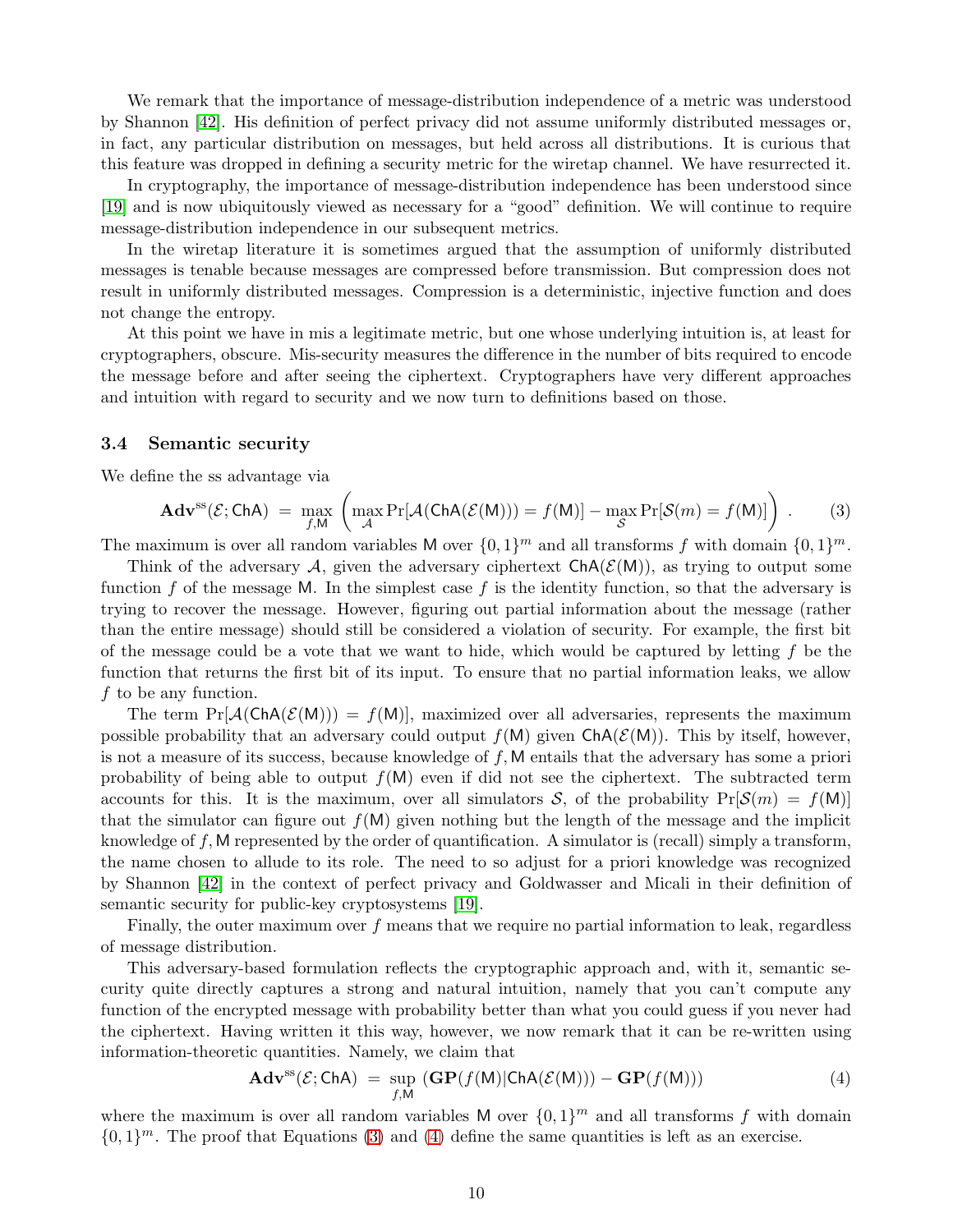#### <span id="page-10-0"></span>3.5 Distinguishing security

We define the ds advantage via

$$
\mathbf{Adv}^{\mathrm{ds}}(\mathcal{E};\mathsf{ChA}) = \max_{\mathcal{A},M_0,M_1} 2\Pr[\mathcal{A}(M_0,M_1,\mathsf{ChA}(\mathcal{E}(M_{\mathsf{b}}))) = \mathsf{b}] - 1
$$
 (5)

<span id="page-10-5"></span><span id="page-10-4"></span>
$$
= \max_{M_0, M_1} SD(ChA(\mathcal{E}(M_0)); ChA(\mathcal{E}(M_1))) . \tag{6}
$$

In Eq.  $(5)$ , b is a random variable uniformly distributed over  $\{0,1\}$ . The maximization is over all  $M_0, M_1 \in \{0, 1\}^m$  (we stress these are strings, not random variables) and all adversaries A.  $Pr[\mathcal{A}(M_0, M_1, Ch\mathcal{A}(\mathcal{E}(M_b)))]=\mathfrak{b}]$  is the probability that adversary A, given m-bit messages  $M_0, M_1$ and an adversary ciphertext emanating from  $M_{b}$ , correctly identifies the random challenge bit b. The a priori success probability being 1/2, the advantage is appropriately scaled. This advantage is equal to the statistical distance between the random variables  $\text{ChA}(\mathcal{E}(M_0))$  and  $\text{ChA}(\mathcal{E}(M_1))$  as per Eq. [\(6\)](#page-10-5).

In this definition, one only considers the subclass of message distributions whose support is a set of at most two equi-probable messages. Yet it will be equivalent to semantic security. The value of ds is that it is easier to work with than ss yet equivalent to it.

## <span id="page-10-1"></span>4 Relations

<span id="page-10-2"></span>We establish the relations summarized in Figure [2.](#page-4-0)

#### 4.1 DS is equivalent to SS

The following says that SS and DS are equivalent up to a small constant factor. The proof is an extension of the classical ones in computational cryptography.

**Theorem 4.1**  $[DS \leftrightarrow SS]$  *Let*  $\mathcal{E}: \{0,1\}^m \rightarrow \{0,1\}^c$  *be an encryption algorithm and* ChA *an adversary channel. Then*  $\mathbf{Adv}^{ss}(\mathcal{E}; \mathsf{ChA}) \leq \mathbf{Adv}^{ds}(\mathcal{E}; \mathsf{ChA}) \leq 2 \cdot \mathbf{Adv}^{ss}(\mathcal{E}; \mathsf{ChA})$ .

**Proof:** Let  $\mathcal{A}_{\text{ss}}$  be an adversary attacking the SS security of  $\mathcal{E}$ ; ChA. We construct  $\mathcal{A}_{\text{ds}}$  attacking the DS security of  $\mathcal{E}$ ; ChA as follows. On inputs  $M_0, M_1$  and adversary ciphertext C, adversary  $\mathcal{A}_{ds}$  runs  $\mathcal{A}_{ss}$  on input C to get a value v. If  $v = f(M_1)$  it outputs 1, else it outputs 0. Let  $M_0, M_1$  be distributed identically to M but independently of each other. Then

<span id="page-10-3"></span>
$$
\Pr[\mathcal{A}_{\mathrm{ds}}(\mathsf{M}_0, \mathsf{M}_1, \mathsf{ChA}(\mathcal{E}(\mathsf{M}_1))) = 1] = \Pr[\mathcal{A}_{\mathrm{ss}}(\mathsf{ChA}(\mathcal{E}(\mathsf{M}))) = f(\mathsf{M})] \Pr[\mathcal{A}_{\mathrm{ds}}(\mathsf{M}_0, \mathsf{M}_1, \mathsf{ChA}(\mathcal{E}(\mathsf{M}_0))) = 1] \le \max_{\mathcal{S}} \Pr[\mathcal{S}(m) = f(\mathsf{M})].
$$

Subtracting, we get

$$
\Pr[\mathcal{A}_{ss}(\text{ChA}(\mathcal{E}(M))) = f(M)] - \max_{\mathcal{S}} \Pr[\mathcal{S}(m) = f(M)] \leq \Pr[\mathcal{A}_{ds}(M_0, M_1, \text{ChA}(\mathcal{E}(M_1))) = 1] - \Pr[\mathcal{A}_{ds}(M_0, M_1, \text{ChA}(\mathcal{E}(M_0))) = 1] = 2 \Pr[\mathcal{A}_{ds}(M_0, M_1, \text{ChA}(\mathcal{E}(M_b))) = b] - 1 \leq \max_{M_0, M_1} 2 \Pr[\mathcal{A}_{ds}(M_0, M_1, \text{ChA}(\mathcal{E}(M_b))) = b] - 1.
$$

Taking the max over all adversaries and all M yields  $\mathbf{Adv}^{ss}(\mathcal{E};\mathsf{ChA}) \leq \mathbf{Adv}^{ds}(\mathcal{E};\mathsf{ChA}).$ 

We now prove  $\mathbf{Adv}^{ds}(\mathcal{E};\mathsf{ChA}) \leq 2 \cdot \mathbf{Adv}^{ss}(\mathcal{E};\mathsf{ChA})$ . For any (wlog) distinct  $M_0, M_1 \in \{0,1\}^m$  let  $M^{M_0,M_1}$  denote the random variable that is uniformly distributed over  $\{M_0, M_1\}$ . Then

$$
\begin{aligned} \frac{1}{2}\mathbf{Adv}^{\mathrm{ds}}(\mathcal{E};\mathsf{ChA})&=\max_{M_0,M_1}\max_{\mathcal{A}_{\mathrm{ds}}}\bigg(\mathrm{Pr}[\mathcal{A}_{\mathrm{ds}}(M_0,M_1,\mathsf{ChA}(\mathcal{E}(M_{b})))=\mathsf{b}]-\frac{1}{2}\bigg)\\ &=\max_{M_0,M_1}\max_{\mathcal{A}_{\mathrm{ss}}}\bigg(\mathrm{Pr}[\mathcal{A}_{\mathrm{ss}}(\mathsf{ChA}(\mathcal{E}(M^{M_0,M_1})))=\mathsf{M}^{M_0,M_1}]-\max_{\mathcal{S}}\mathrm{Pr}[\mathcal{S}(m)=\mathsf{M}^{M_0,M_1}]\bigg)\\ &\leq \mathbf{Adv}^{\mathrm{ss}}(\mathcal{E};\mathsf{ChA})\;, \end{aligned}
$$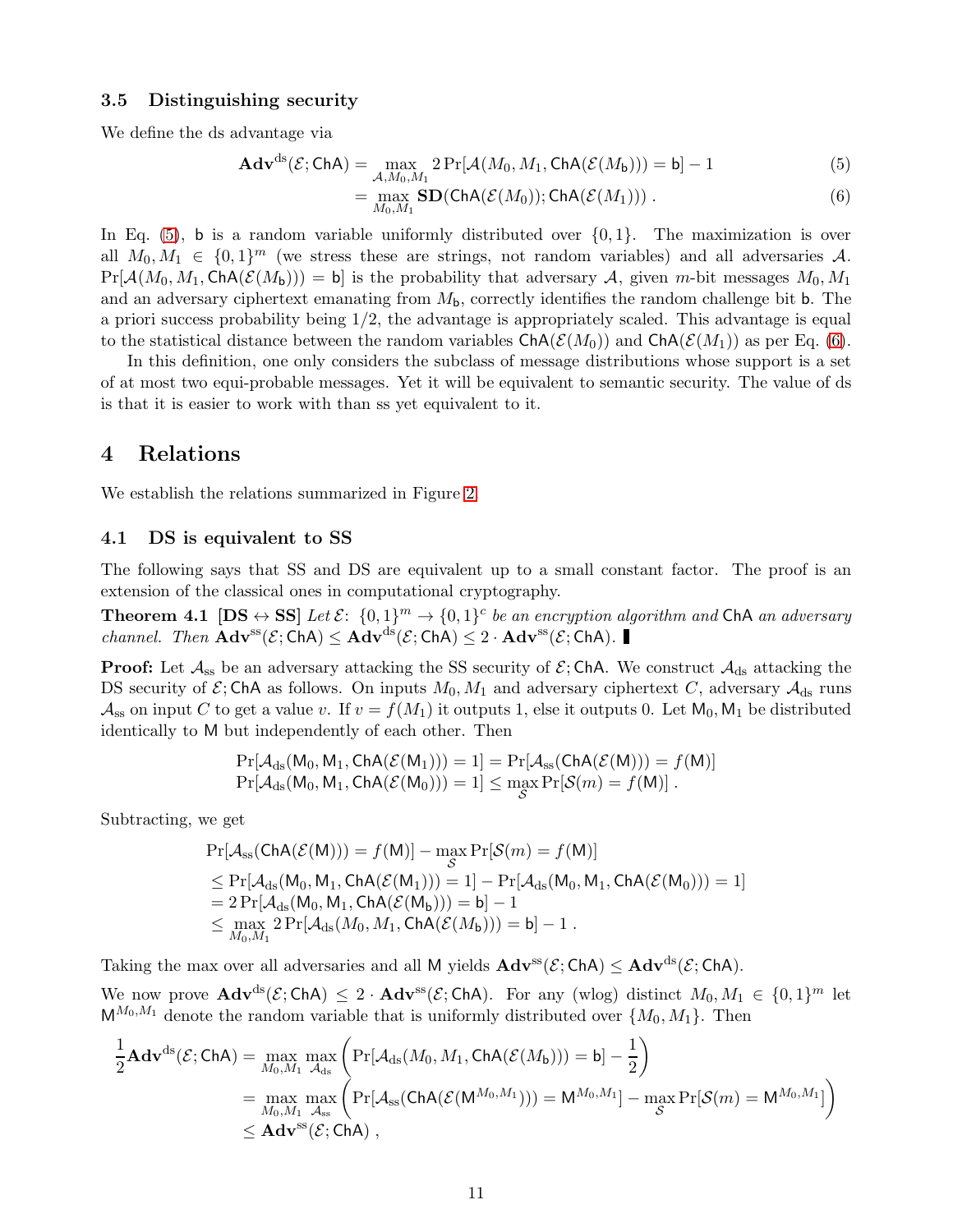<span id="page-11-6"></span>where the max is over all distinct  $M_0, M_1 \in \{0, 1\}^m$ . This simply reflects the fact that on a distribution over two distinct messages  $M_0, M_1$ , if **b** is random, finding **b** and finding  $M_b$  are equivalent tasks.

A corollary of this is that an encryption scheme  $\overline{\mathcal{E}} = {\mathcal{E}_k}_{k\in\mathbb{N}}$  is (strongly) SS-secure relative to a family of channels  $\overline{ChA} = {ChA_k}_{k\in\mathbb{N}}$  if and only if it is (respectively, strongly) DS-secure relative to the same family of channels. We stress that Theorem [4.1,](#page-10-3) and this corollary, hold for all channels, meaning channels specified by arbitrary transforms. This certainly includes binary channels such as the one induced by the binary symmetric channel or other symmetric channels. However, it also includes many other channels. An (implicit) assumption, however is that successive uses of the channel are independent, meaning if multiple messages are encrypted then the different uses of ChA are independent.

The equivalence between DS and SS is helpful because DS is more analytically tractable than SS, and we exploit it when we come to the design of solutions.

#### <span id="page-11-0"></span>4.2 MIS versus DS

Neither direction of the equivalence between MIS and DS is trivial. Going back to Eq. [\(2\)](#page-8-2),  $H(M)$ is the minimum number of bits to encode a message from M and  $H(M | ChA(\mathcal{E}(M)))$  is the minimum number of bits to encode the message after seeing the ciphertext, so mi security measures the reduction in encoding length of messages allowed by seeing the ciphertext. It is not intuitively clear how this encoding length intuition relates to statistical distance or semantic security. From the analytic perspective, letting  $C = ChA(\mathcal{E}(M))$ , the mutual information  $I(M; C)$  involved in Eq. [\(2\)](#page-8-2) is

$$
-\sum_{M} \Pr[M = M] \lg \Pr[M = M] + \sum_{C} \Pr[C = C] \sum_{M} \Pr[M = M | C = C] \cdot \lg \Pr[M = M | C = C].
$$

This is a complex expression that looks quite different from statistical distance, in particular because of the logarithms. Additionally we need to consider the maximum over M. We will first show that MIS implies DS and then by an entirely different technique that DS implies MIS.

#### <span id="page-11-1"></span>4.3 MIS implies DS

We begin by recalling that the KL divergence is a distance metric for probability distributions  $P, Q$ defined by  $\mathbf{D}(P;Q) = \sum_x P(x) \lg P(x) / Q(x)$ . Let M, C be random variables. Probability distributions  $J_{M,C}, I_{M,C}$  are defined for all  $M, C$  by  $J_{M,C}(M, C) = \Pr[M = M, C = C]$  and  $I_{M,C}(M, C) =$  $Pr[M = M] \cdot Pr[\mathsf{C} = C]$ . Thus  $J_{\mathsf{M},\mathsf{C}}$  is the joint distribution of M and C, while  $I_{\mathsf{M},\mathsf{C}}$  is the "independent" or product distribution. The following lemma recasts mutual information in terms of the KL divergence between the joint and independent distributions.

**Lemma 4.2** *Let* M, C *be random variables. Then*  $I(M; C) = D(J_{M,C}; I_{M,C})$ .

The proof is standard and recalled for completeness in Appendix [B.1.](#page-30-1) We have taken this path in the hope of exploiting Pinsker's inequality —from [\[38\]](#page-27-10) with the tight constant from [\[12\]](#page-26-7)— which lower bounds the KL divergence between two distributions in terms of their statistical distance:

**Lemma 4.3 [Pinsker's Inequality**] Let P, Q be probability distributions. Then  $D(P; Q) \geq 2$ .  $\mathbf{SD}(P;Q)^2$ .

<span id="page-11-4"></span>At this point, from Lemmas [4.2](#page-11-2) and [4.3,](#page-11-3) letting  $C = Ch(A(\mathcal{E}(M)))$  denote the adversary ciphertext, we have

$$
\mathbf{Adv}^{\mathrm{mis}}(\mathcal{E};\mathsf{ChA}) = \max_{\mathsf{M}} \mathbf{D}(J_{\mathsf{M},\mathsf{C}}I_{\mathsf{M},\mathsf{C}}) \geq 2 \cdot \max_{\mathsf{M}} \mathbf{SD}(J_{\mathsf{M},\mathsf{C}};I_{\mathsf{M},\mathsf{C}})^2. \tag{7}
$$

We would now like to connect the RHS of Eq. [\(7\)](#page-11-4) to  $\text{Adv}^{ds}(\mathcal{E}; \text{ChA})$  so as to lower bound the mis advantage in terms of the ds advantage. (The upper bound will need a completely different approach, Pinsker's inequality being of no use for it.) It turns out that one can show that

<span id="page-11-5"></span><span id="page-11-3"></span><span id="page-11-2"></span>
$$
\max_{\mathsf{M}} \mathbf{SD}(J_{\mathsf{M},\mathsf{C}}; I_{\mathsf{M},\mathsf{C}}) \leq \mathbf{Adv}^{\mathrm{ds}}(\mathcal{E};\mathsf{ChA}) . \tag{8}
$$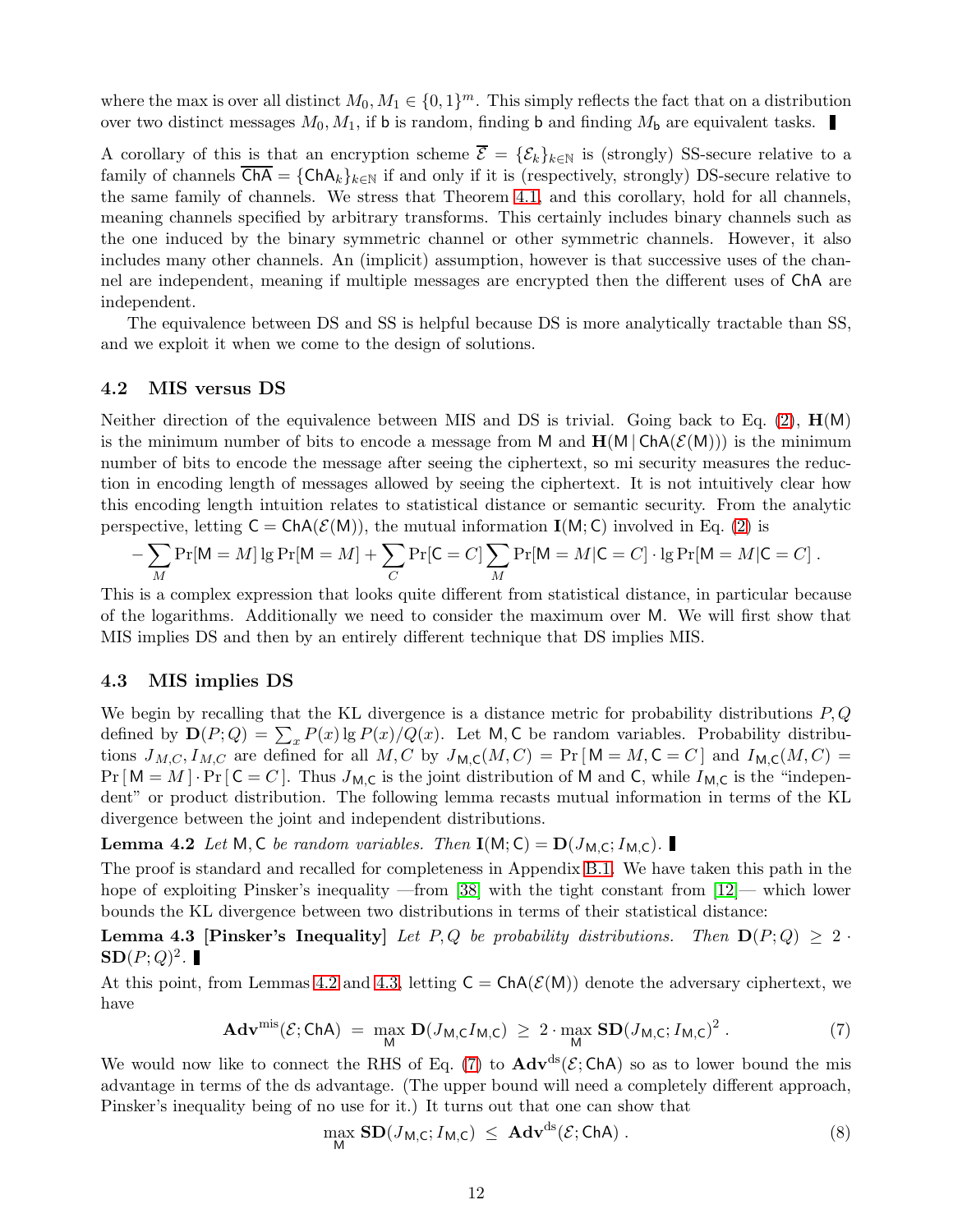This, inequality, unfortunately, goes the wrong way, in the sense that, combining it with Eq. [\(7\)](#page-11-4) does not lower bound mis in terms of ds. The observation that gets around this is that the inequality of Eq. [\(8\)](#page-11-5) becomes an equality when one restricts attention to M distributed uniformly over a set of two messages. More precisely:

**Lemma 4.4** Let  $M_0, M_1 \in \{0, 1\}^m$  and let M be uniformly distributed over  $\{M_0, M_1\}$ . Let  $g: \{0, 1\}^m \to$  ${0,1}^c$  *be a transform and let*  $C = g(M)$ *. Then* 

<span id="page-12-1"></span>
$$
\mathbf{SD}(J_{\mathsf{M},\mathsf{C}};I_{\mathsf{M},\mathsf{C}}) = \frac{1}{2} \cdot \mathbf{SD}(g(M_0);g(M_1)) \cdot \blacksquare
$$

Proof: We have

$$
\begin{split} \mathbf{SD}(J_{\mathsf{M},\mathsf{C}}; I_{\mathsf{M},\mathsf{C}}) &= \frac{1}{2} \sum_{m,c} |J_{\mathsf{M},\mathsf{C}}(m,c) - I_{\mathsf{M},\mathsf{C}}(m,c)| \\ &= \frac{1}{2} \sum_{m,c} |P_{\mathsf{M}}(m) \cdot P_{\mathsf{C}|\mathsf{M}=m}(c) - P_{\mathsf{M}}(m) \cdot P_{\mathsf{C}}(c)| \\ &= \frac{1}{2} \sum_{m} P_{\mathsf{M}}(m) \sum_{c} |P_{\mathsf{C}|\mathsf{M}=m}(c) - P_{\mathsf{C}}(c)| \\ &= \frac{1}{2} \sum_{m} P_{\mathsf{M}}(m) \sum_{c} \left| P_{\mathsf{C}|\mathsf{M}=m}(c) - \sum_{m'} P_{\mathsf{C}|\mathsf{M}=m'}(c) \cdot P_{\mathsf{M}}(m') \right| \\ &= \frac{1}{2} \sum_{m} P_{\mathsf{M}}(m) \sum_{c} \left| \sum_{m'} (P_{\mathsf{C}|\mathsf{M}=m}(c) - P_{\mathsf{C}|\mathsf{M}=m'}(c)) \cdot P_{\mathsf{M}}(m') \right| \, . \end{split}
$$

So far we have not used the assumption that M takes only two values, each with probability 1/2. Let  $\alpha(m_0) = m_1$  and  $\alpha(m_1) = m_0$ . Then the sum over m' above has only one candidate non-zero term, namely the one corresponding to  $m' = \alpha(m)$ . So the above equals

<span id="page-12-0"></span>
$$
\frac{1}{2} \sum_{m} P_{\mathsf{M}}(m) \sum_{c} |(P_{\mathsf{C}|\mathsf{M}=m}(c) - P_{\mathsf{C}|\mathsf{M}=\alpha(m)}(c)) \cdot P_{\mathsf{M}}(\alpha(m))|
$$
\n
$$
= \frac{1}{2} \sum_{m} \frac{1}{2} \sum_{c} \frac{1}{2} |P_{\mathsf{C}|\mathsf{M}=M_0}(c) - P_{\mathsf{C}|\mathsf{M}=M_1}(c)|
$$
\n
$$
= \frac{1}{4} \cdot 2 \cdot \frac{1}{2} \cdot \sum_{c} |P_{\mathsf{C}|\mathsf{M}=M_0}(c) - P_{\mathsf{C}|\mathsf{M}=M_1}(c)|
$$
\n
$$
= \frac{1}{2} \cdot \mathbf{SD}(P_{\mathsf{C}|\mathsf{M}=M_0}; P_{\mathsf{C}|\mathsf{M}=M_1})
$$
\n
$$
= \frac{1}{2} \cdot \mathbf{SD}(g(M_0); g(M_1)) .
$$

This completes the proof.

Now we combine the lemmas to prove that MIS implies DS:

Theorem 4.5 [MIS  $\rightarrow$  DS] Let  $\mathcal{E}$ :  $\{0, 1\}^m \rightarrow \{0, 1\}^c$  be an encryption algorithm and ChA an adver*sary channel. Then*  $\mathbf{Adv}^{ds}(\mathcal{E}; \mathsf{ChA}) \leq \sqrt{2 \cdot \mathbf{Adv}^{mis}(\mathcal{E}; \mathsf{ChA})}.$ 

**Proof:** We have already applied Lemmas [4.2](#page-11-2) and [4.3](#page-11-3) to get Eq. [\(7\)](#page-11-4). Now let  $M_0, M_1 \in \{0, 1\}^m$ be messages for which  $SD(ChA(\mathcal{E}(M_0)); ChA(\mathcal{E}(M_1)))$  equals  $Adv^{ds}(\mathcal{E}; ChA)$ . Let M be uniformly distributed over  $\{M_0, M_1\}$ . Since M is in the scope of the max in [\(7\)](#page-11-4), we can apply Lemma [4.4](#page-12-1) to see that the RHS of Eq. [\(7\)](#page-11-4) is at least

$$
2 \cdot SD(J_{M,C}; I_{M,C})^2 = 2 \cdot \frac{1}{4} \cdot SD(ChA(\mathcal{E}(M_0)); ChA(\mathcal{E}(M_1))^2 = \frac{1}{2} \cdot Adv^{ds}(\mathcal{E};ChA)^2,
$$
  
where again  $C = ChA(\mathcal{E}(M)).$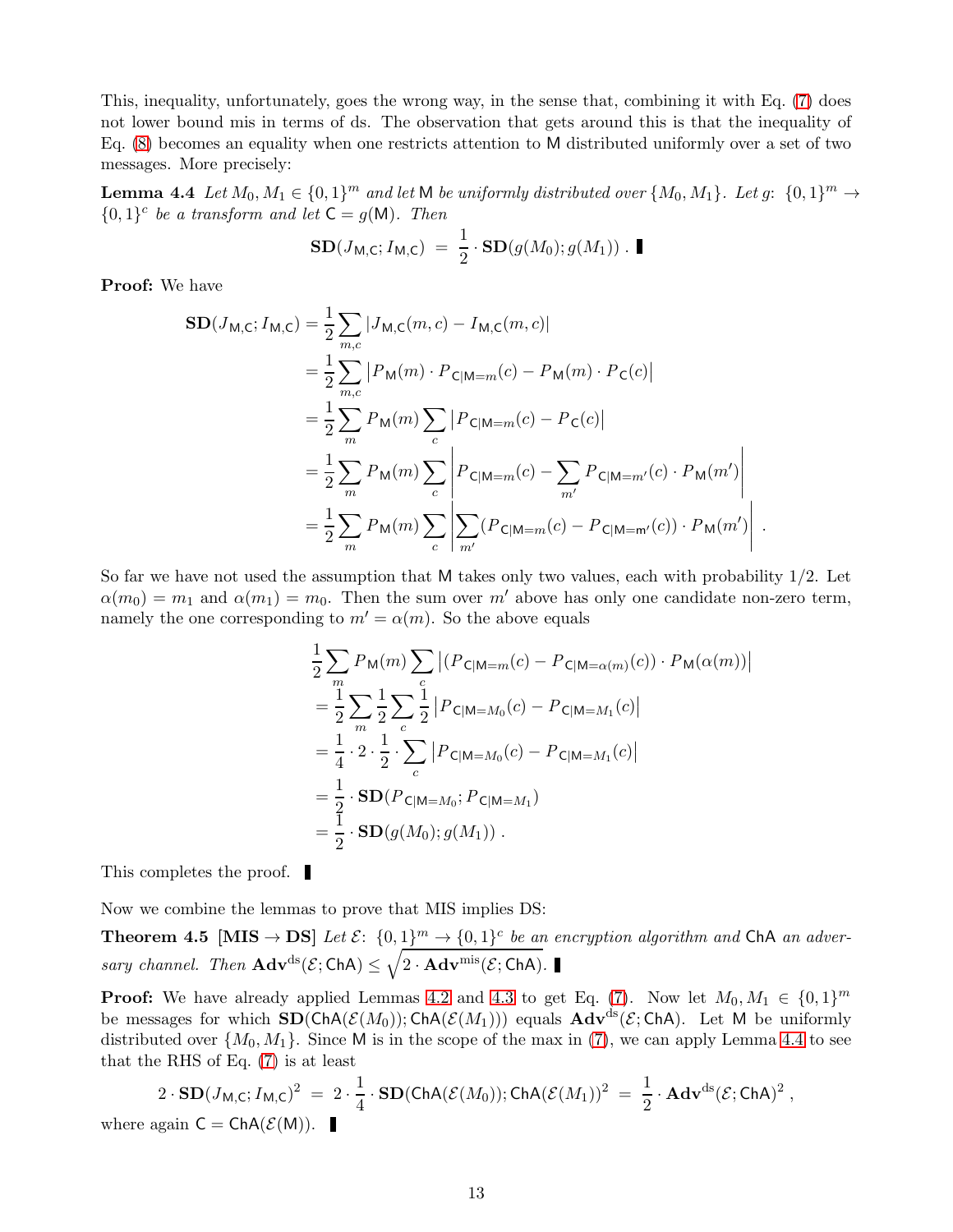<span id="page-13-4"></span>A corollary of Theorem [4.5](#page-12-0) is that if an encryption scheme  $\overline{\mathcal{E}} = {\{\mathcal{E}_k\}}_{k\in\mathbb{N}}$  is (strongly) MIS-secure relative to a family of channels  $\overline{ChA} = \{ChA_k\}_{k\in\mathbb{N}}$  then it is also (respectively, strongly) DS-secure relative to the same family of channels. Again, Theorem [4.5,](#page-12-0) and this corollary, hold for all channels, not just binary ones. On the quantitative side, however, Theorem [4.5](#page-12-0) says that s bits of mis security imply  $(s-1)/2 \approx s/2$  bits of ds security. We do not know whether this bound is tight.

### <span id="page-13-0"></span>4.4 DS implies MIS

<span id="page-13-1"></span>The proof is underlain by the following general lemma that bounds the difference in entropy between two distributions in terms of their statistical distance:

**Lemma 4.6** Let P, Q be probability distributions. Let  $N = |\text{SUPP}(P) \cup \text{SUPP}(Q)|$  and  $\epsilon = SD(P; Q)$ . *Then*  $\mathbf{H}(P) - \mathbf{H}(Q) \leq 2\epsilon \cdot \lg(N/\epsilon)$ .

<span id="page-13-2"></span>To prove this we need the following, which appears as Equation (16.24) in [\[11,](#page-26-8) Section 16.3]:

**Lemma 4.7** *Let*  $p, x \in [0, 1/2]$  *and assume*  $p + x \leq 1/2$ *. Then*  $|h(p + x) - h(p)| \leq h(x)$ *.*■

The following is similar to the proof of [\[11,](#page-26-8) Theorem 16.3.2].

**Proof of Lemma [4.6:](#page-13-1)** Let  $\delta(y) = |P(y)/2 - Q(y)/2| \leq 1/2$  for all y. Then

$$
\mathbf{H}(P) - \mathbf{H}(Q) = \sum_{y} h(P(y)) - h(Q(y)) = \sum_{y} P(y) \lg \frac{1}{P(y)} - Q(y) \lg \frac{1}{Q(y)}
$$
  
= 
$$
\sum_{y} P(y) \lg \frac{1}{P(y)/2} - Q(y) \lg \frac{1}{Q(y)/2} = 2 \cdot \sum_{y} \frac{P(y)}{2} \lg \frac{1}{P(y)/2} - \frac{Q(y)}{2} \lg \frac{1}{Q(y)/2}
$$
  
= 
$$
2 \cdot \sum_{y} h(P(y)/2) - h(Q(y)/2) \le 2 \cdot \sum_{y} |h(P(y)/2) - h(Q(y)/2)|.
$$

If  $P(y) \ge Q(y)$  then  $P(y)/2 + \delta(y) = Q(y)/2 \le 1/2$  so we can apply Lemma [4.7](#page-13-2) to get  $|h(P(y)/2) - h(Q(y)/2)| = |h(P(y)/2) - h(P(y)/2 + \delta(y))| \leq h(\delta(y)).$ 

On the other hand if  $Q(y) \ge P(y)$  then  $Q(y)/2 + \delta(y) = P(y)/2 \le 1/2$  so we can apply Lemma [4.7](#page-13-2) to get

$$
|h(P(y)/2) - h(Q(y)/2)| = |h(Q(y)/2 + \delta(y)) - h(Q(y)/2)| \leq h(\delta(y)).
$$

Continuing the above we have

$$
\mathbf{H}(P) - \mathbf{H}(Q) \le 2 \cdot \sum_{y} h(\delta(y)) = 2 \cdot \sum_{y} -\delta(y) \lg \delta(y)
$$
  
=  $2\epsilon \cdot \sum_{y} -\frac{\delta(y)}{\epsilon} \lg \delta(y) = 2\epsilon \cdot \sum_{y} -\frac{\delta(y)}{\epsilon} \lg \frac{\delta(y)}{\epsilon} - \frac{\delta(y)}{\epsilon} \lg \epsilon$   
=  $2\epsilon \cdot \sum_{y} h(\delta(y)/\epsilon) - 2\epsilon \cdot \sum_{y} \frac{\delta(y)}{\epsilon} \lg \epsilon = 2\epsilon \cdot \sum_{y} h(\delta(y)/\epsilon) - 2 \lg \epsilon \cdot \sum_{y} \delta(y)$   
=  $2\epsilon \cdot \sum_{y} h(\delta(y)/\epsilon) - 2\epsilon \lg \epsilon \le 2\epsilon \cdot \lg N - 2\epsilon \lg \epsilon$   
=  $2\epsilon \cdot \lg \frac{N}{\epsilon}$ 

as claimed.

To exploit this, we define the *pairwise statistical distance* between random variables M, C via

<span id="page-13-3"></span>
$$
\mathbf{PSD}(M;C) = \max_{M_0,M_1} \mathbf{SD}(P_{\mathsf{C}|M=M_0}; P_{\mathsf{C}|M=M_1}),
$$

where the maximum is over all  $M_0, M_1 \in \text{supp}(P_M)$ . We now have: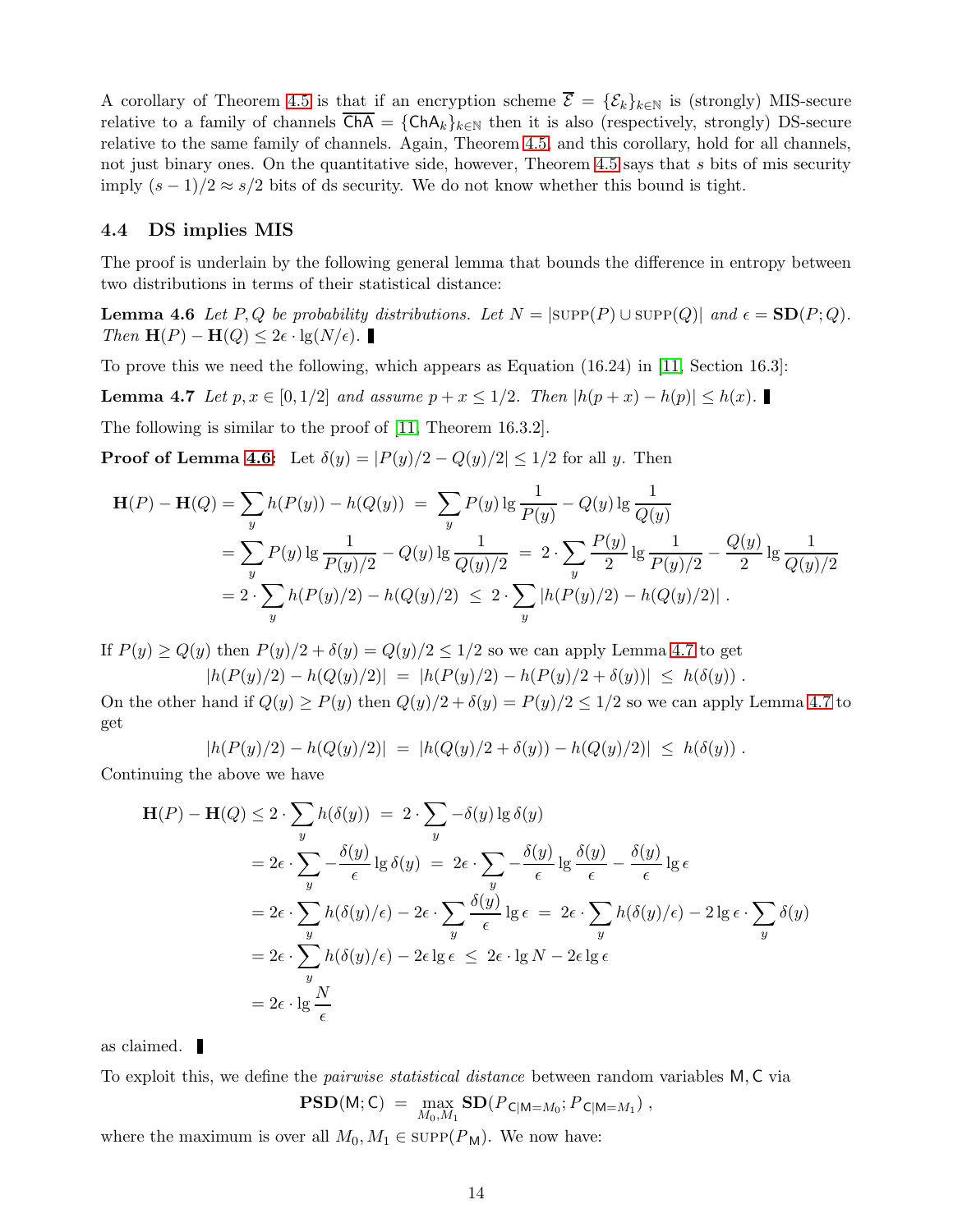**Lemma 4.8** Let M, C be random variables. Then  $SD(P_C; P_{C|M=M}) \leq PSD(M; C)$  for any M. Proof: We have

$$
\frac{1}{2} \sum_{c} |P_{\text{C}|M=m}(c) - P_{\text{C}}(c)| = \frac{1}{2} \sum_{c} \left| P_{\text{C}|M=m}(c) - \sum_{m'} P_{\text{C}|M=m'}(c) \cdot P_{\text{M}}(m') \right|
$$
  
\n
$$
= \frac{1}{2} \sum_{c} \left| \sum_{m'} (P_{\text{C}|M=m}(c) - P_{\text{C}|M=m'}(c)) \cdot P_{\text{M}}(m') \right|
$$
  
\n
$$
\leq \frac{1}{2} \sum_{c} \sum_{m'} |P_{\text{C}|M=m}(c) - P_{\text{C}|M=m'}(c)| \cdot P_{\text{M}}(m')
$$
  
\n
$$
= \frac{1}{2} \sum_{m'} P_{\text{M}}(m') \sum_{c} |P_{\text{C}|M=m}(c) - P_{\text{C}|M=m'}(c)|
$$
  
\n
$$
\leq \sum_{m'} P_{\text{M}}(m') \cdot \text{PSD}(M; C)
$$
  
\n
$$
= \text{PSD}(M; C)
$$

as claimed.

We now show that DS implies MIS.

**Theorem 4.9**  $[DS \rightarrow MIS]$  *Let*  $\mathcal{E}: \{0,1\}^m \rightarrow \{0,1\}^c$  *be an encryption algorithm and*  $ChA$  *an adversary channel. Let*  $\epsilon = \mathbf{Adv}^{ds}(\mathcal{E}; \mathsf{ChA})$ *. Then*  $\mathbf{Adv}^{mis}(\mathcal{E}; \mathsf{ChA}) \leq 2\epsilon \cdot \lg(2^c/\epsilon)$ *.* 

**Proof:** Let  $f(x) = min(2x \lg(2^{c}/x), 1)$ . Let  $C = ChA(\mathcal{E}(M))$  be the adversary ciphertext. Then  $\mathbf{I}(M; \mathsf{C}) = \mathbf{I}(C; M) = \mathbf{H}(P_{\mathsf{C}}) - \sum_{M} P_{\mathsf{M}}(M) \cdot \mathbf{H}(P_{\mathsf{C}|M=M}) = \sum_{M} P_{\mathsf{M}}(M) \cdot (\mathbf{H}(P_{\mathsf{C}}) - \mathbf{H}(P_{\mathsf{C}|M=M}))$ . Fix a message M such that  $H(P_C) - H(P_{C|M=M})$  equals the maximum, over all M', of  $H(P_C)$  –  $\mathbf{H}(P_{\mathsf{C}|M=M'})$  and let  $x = \mathbf{SD}(P_{\mathsf{C}}; P_{\mathsf{C}|M=M})$ . From Lemma [4.6](#page-13-1) and the above we get

<span id="page-14-0"></span> $\mathbf{I}(M; \mathsf{C}) \leq \mathbf{H}(P_{\mathsf{C}}) - \mathbf{H}(P_{\mathsf{C}|M=M}) \leq f(x)$ .

Let  $y = PSD(M; C)$ . Lemma [4.8](#page-13-3) says  $x \leq y$ . The function f has the property that  $x \leq y$  implies  $f(x) \leq f(y)$ . So the above is at most  $f(y)$ . Finally, take the maximum over all M on both sides.

We would like as a corollary of Theorem [4.9](#page-14-0) to say that if an encryption scheme  $\overline{\mathcal{E}} = {\{\mathcal{E}_k\}}_{k\in\mathbb{N}}$  is (strongly) DS-secure relative to a family of channels  $\overline{ChA} = \{ChA_k\}_{k\in\mathbb{N}}$  then it is also (respectively, strongly) MIS-secure relative to the same family of channels. Theorem [4.9](#page-14-0) does not imply this for all encryption schemes but it does usually. Let  $m, c$  be the message length and sender ciphertext length of  $\overline{\mathcal{E}}$ . Let  $\epsilon(k) = \mathbf{Adv}^{ds}(\mathcal{E}_k; \mathsf{ChA}_k)$  and  $\delta(k) = 2\epsilon(k) \lg(2^{c(k)}/\epsilon(k))$ . Usually  $m, c$  are bounded by polynomials in k while  $\epsilon(k)$  decreases exponentially in k. In this case, we have the desired conclusions. We do under other conditions as well. The case where we would not is the unnatural one that  $c(k)$  is extremely fast growing, for example exponential in k, yet  $\epsilon(k)$  decreases no faster than exponentially.

We do not know whether the bound of Theorem [4.9](#page-14-0) is tight. The following, however, says that the bound of Lemma [4.6](#page-13-1) is tight up to a constant factor. This means that improving the bound of Theorem [4.9](#page-14-0) would require a different approach.

**Proposition 4.10** Let  $n > k \ge 1$  be integers. Let  $\epsilon = 2^{-k}$  and  $N = 1 + \epsilon 2^{n}$ . Then there are distributions  $P, Q$  with  $|\text{supp}(P) \cup \text{supp}(Q)| = N$  and  $\text{SD}(P; Q) = \epsilon$  and  $\text{H}(P) - \text{H}(Q) \geq 0.5 \cdot \epsilon$ .  $\lg(N/\epsilon)$ .

**Proof:** Let  $S = \{0, 1, \ldots, N-1\}$ . Let  $P, Q: S \to [0, 1]$  be defined as follows. Let  $P(i) = 2^{-n}$  for  $i \ge 1$ and  $P(0) = 1 - \epsilon$ . Let  $Q(i) = 0$  for  $i \ge 1$  and  $Q(0) = 1$ . Then

$$
\mathbf{SD}(P; Q) = \frac{1}{2} \cdot (\epsilon + (N - 1) \cdot 2^{-n}) = \frac{1}{2} \cdot (\epsilon + \epsilon 2^n \cdot 2^{-n}) = \epsilon.
$$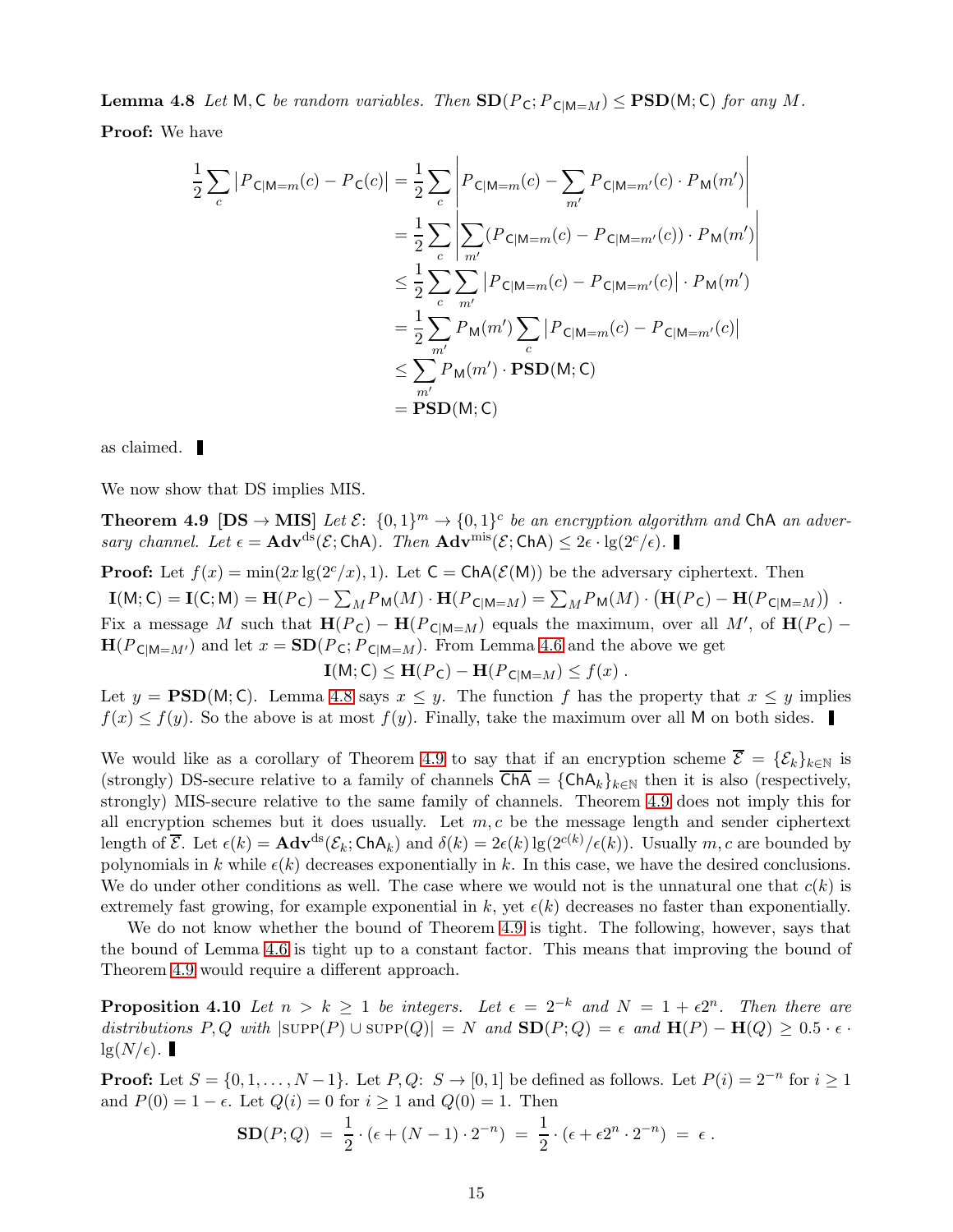On the other hand

$$
\mathbf{H}(P) - \mathbf{H}(Q) = (\epsilon 2^n \cdot h(2^{-n}) + h(1 - \epsilon)) - h(1) = \epsilon n + h(1 - \epsilon) \ge \epsilon n.
$$

However

$$
\frac{\epsilon}{2} \cdot \lg \frac{N}{\epsilon} = \frac{\epsilon}{2} \cdot \lg \frac{1 + \epsilon 2^n}{\epsilon} \le \frac{\epsilon}{2} \cdot \lg \frac{2\epsilon 2^n}{\epsilon} = \frac{\epsilon}{2} \cdot (n+1) \le \epsilon n
$$

which proves the claim.

### <span id="page-15-0"></span>4.5 MIS-R does not imply DS

At this point we have justified all the numbered implication arrows in Figure [2.](#page-4-0) The un-numbered implication MIS  $\rightarrow$  MIS-R is trivial. Let us turn to the separation MIS-R  $\rightarrow$  MIS. To justify it we need to exhibit an encryption scheme  $\overline{\mathcal{E}}$  and a family  $\overline{\mathsf{ChA}}$  of adversary channels such that  $\overline{\mathcal{E}}$  is (strongly) MIS-R-secure relative to  $\overline{ChA}$  but not (respectively, strongly) DS-secure relative to  $\overline{ChA}$ .

This is easy to do with a contrived choice of  $\overline{ChA}$ . (Have the channel faithfully transmit inputs  $0^m$ and  $1<sup>m</sup>$  and be very noisy on other inputs. Then **MIS** fails because the adversary has high advantage when the message takes on only values  $0^m, 1^m$  but MIS-R-security holds since these messages are unlikely.) This however is not very convincing because of the obscure nature of the channel. We will instead give an example where the channel is the binary symmetric one. The counter-example is constructed by starting with a scheme that is MIS-R-secure (if none exists the separation question is moot so we make the minimal assumption such a scheme exists) and then modifying it to a scheme that retains MIS-R security but is not DS-secure.

<span id="page-15-1"></span>**Proposition 4.11 [MIS-R**  $\rightarrow$  **DS**] *Suppose*  $0 \leq p < 1/2$ *. Let*  $\overline{\mathcal{E}}' = {\mathcal{E}'_k}_{k\in\mathbb{N}}$  *be an encryption scheme with message length* m *satisfying*  $m(k) \geq k$  *for all*  $k \in \mathbb{N}$  *and with sender ciphertext length*  $c'$ *.*  $\overline{A}$ *ssume it is (strongly) MIS-R-secure relative to* { $BSC_p^{c'(k)}$ }<sub>k∈N</sub>. Then there is an encryption scheme  $\mathcal{E} = \{\mathcal{E}_k\}_{k\in\mathbb{N}}$  with message length m and sender ciphertext length c that is (respectively, strongly) MIS- $R\text{-}secure\ relative\ to\ \{\textsf{BSC}_p^{c(k)}\}_{k\in\mathbb{N}}\ but\ not\ (respectively,\ strongly)\ DS\text{-}secure\ relative\ to\ \{\textsf{BSC}_p^{c(k)}\}_{k\in\mathbb{N}}.$ *Furthermore, if*  $\overline{\mathcal{E}}'$  *is polynomial-time computable so is*  $\overline{\mathcal{E}}$  *and if*  $\overline{\mathcal{E}}$  *is (strongly) decryptable relative to*  $\{BSC^{c'(k)}_p\}_{k\in\mathbb{N}}$  *then*  $\overline{\mathcal{E}}$  *is (respectively, strongly) decryptable relative to*  $\{BSC^{c(k)}_p\}_{k\in\mathbb{N}}$ .

The final conditions regarding computability and decryptability are to ensure that we don't "cheat" by making  $\overline{\mathcal{E}}$  different from  $\overline{\mathcal{E}}^{\prime}$  in some categorical way.

**Proof of Proposition [4.11:](#page-15-1)** Let n be an integer satisfying  $e^{-n(0.5-p)^2/2} < 1/4$ . Let  $c(k) = n + c'(k)$ . Let  $\mathcal{E}_k(M)$  be defined by

If  $(M = 0^{m(k)} \text{ OR } M = 1^{m(k)})$  then  $a \leftarrow M[1]$  else  $a \leftarrow s \{0, 1\}$  $C' \leftarrow \mathcal{E}'_k(M)$ Return  $a^n$ ||C'

Recall  $b^n$  denotes n copies of the bit b. The choice of n ensures that the probability that  $BSC_p^n(a^n)$ p has at least  $n/2$  positions equal to a is at least  $3/4$  for any  $a \in \{0,1\}$ . (Thus,  $a^n$  is a repetition-code based encoding of a.) This allows a ds attack with messages  $M_0 = 0^{m(k)}$  and  $M_1 = 1^{m(k)}$  so that  $\mathbf{Adv}^{\text{ds}}(\mathcal{E}_k; \text{BSC}_{p}^{c(k)}) \geq 1/2.$  This implies  $\overline{\mathcal{E}}$  is certainly not DS-secure, let alone strongly DS-secure, regardless of the security of  $\overline{\mathcal{E}}'$ .

Now we want to show that  $\overline{\mathcal{E}}$  retains the assumed MIS-R security of  $\overline{\mathcal{E}}'$ . The reason is that, if the message is random, then the assumption  $m(k) \geq k$  implies that it is very unlikely to be either  $0^{m(k)}$ or  $1^{m(k)}$ . But if M is not one of these messages then  $\mathcal{E}_k(M)$  provides no more information about M than  $\mathcal{E}'_k(M)$ . We can thus bound the increase in mis-r-advantage.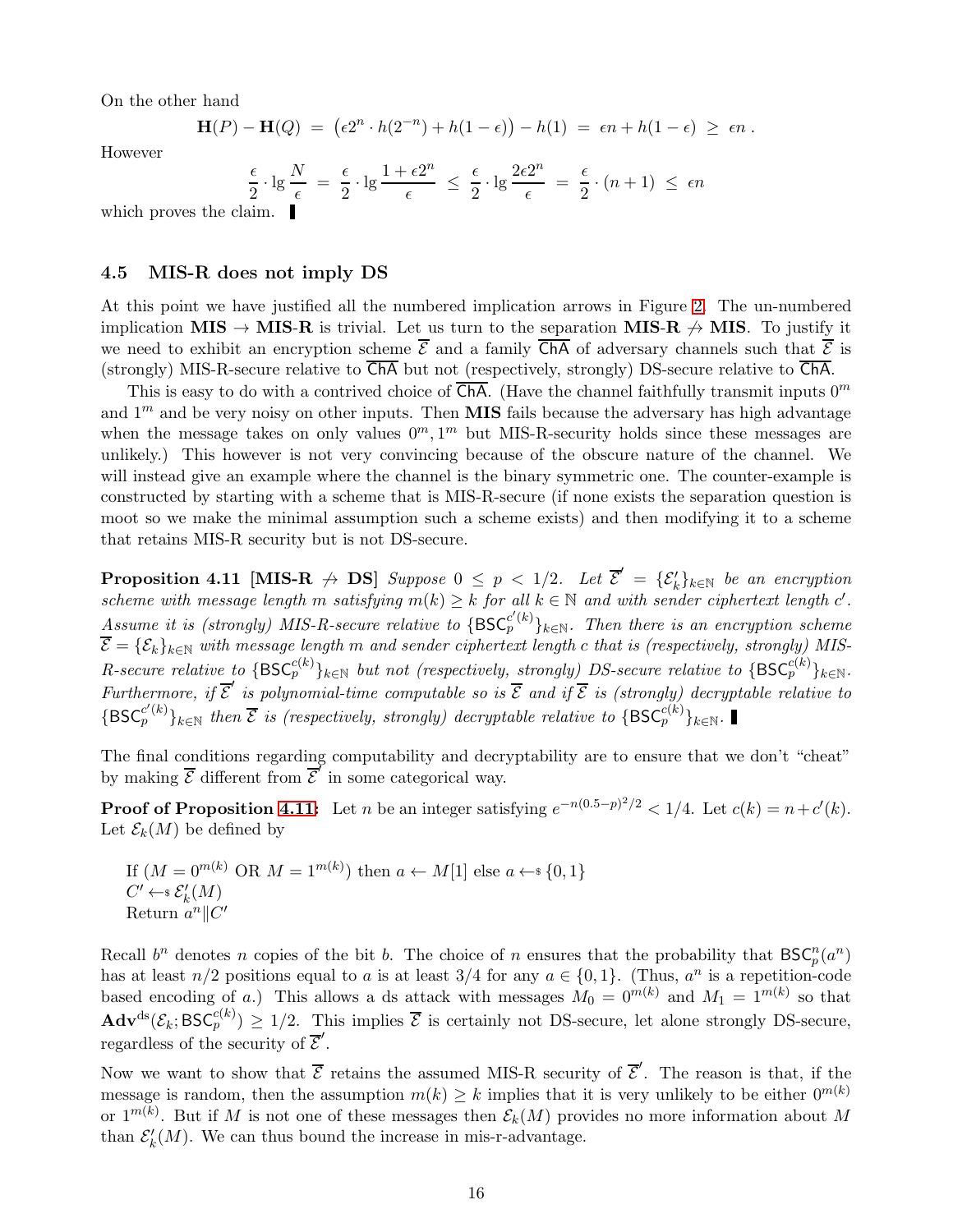<span id="page-16-3"></span>Finally, polynomial-time computability is preserved by construction and decryptability because decryption in the new scheme can be done by ignoring the first  $n$  bits of the receiver ciphertext and decrypting the remainder as per the old scheme.

#### <span id="page-16-0"></span>4.6 Settings in which MIS-R implies MIS

Above we saw that in general MIS-R does not imply MIS. Here we show that for certain types of encryption schemes and channels, MIS-R does imply MIS. This is exploited in [\[29,](#page-27-6) [28\]](#page-27-7).

Throughout this section, it is convenient to think of any randomized encryption function  $\mathcal E$ :  $\{0,1\}^m \to \{0,1\}^c$  as a (deterministic) function  $\{0,1\}^r \times \{0,1\}^m \to \{0,1\}^c$ , where the first argument takes the role of the random coins. We call  $\mathcal E$  *separable* if

$$
\mathcal{E}(R,M) = \mathcal{E}(R,0^m) \oplus \mathcal{E}(0^r,M)
$$
\n(9)

for all  $R \in \{0,1\}^r$  and  $M \in \{0,1\}^m$ . Also,  $\mathcal E$  is *message linear* if the map  $\mathcal E(0^r, \cdot) : \{0,1\}^m \to \{0,1\}^c$ is linear, i.e.,

$$
\mathcal{E}(0^r, M + M') = \mathcal{E}(0^r, M) + \mathcal{E}(0^r, M')
$$
\n(10)

for all  $M, M' \in \{0, 1\}^m$ .

The following theorem states that for an encryption function which is message linear and separable, MIS-R security implies MIS security when the adversarial channel is symmetric and operates independently on ciphertext bits.

<span id="page-16-1"></span>**Theorem 4.12** [MIS-R  $\rightarrow$  MIS] Let  $\mathcal{E} : \{0,1\}^m \rightarrow \{0,1\}^c$  be a separable and message-linear en*cryption function, and let*  $\text{ChA}: \{0, 1\} \rightarrow \{0, 1\}^{\ell}$  *be a symmetric channel. Then,* 

$$
\mathbf{Adv}^{\mathrm{mis}}(\mathcal{E};\mathsf{ChA}^c) \leq \mathbf{Adv}^{\mathrm{mis-r}}(\mathcal{E};\mathsf{ChA}^c) \ .
$$

Before we turn to the the proof of Theorem [4.12,](#page-16-1) we first note that the combination of the encryption function  $\mathcal{E} : \{0,1\}^m \to \{0,1\}^c$  and a channel ChA<sup>c</sup> implicitly yields a new channel  $\mathsf{Ch}_{\mathcal{E}}: \{0,1\}^m \to \{0,1\}^{\ell \cdot c}$  which, on input  $M \in \{0,1\}^m$  outputs  $\mathsf{ChA}^c(\mathcal{E}(M))$ . Its output corre-sponds to the adversarial view. The proof of Theorem [4.12](#page-16-1) relies on the channel  $\mathsf{Ch}_\mathcal{E}$  being symmetric. In particular, we need the following characterization of symmetric channels.

<span id="page-16-2"></span>**Lemma 4.13** Let  $\textsf{Ch}: \{0,1\}^m \to \{0,1\}^{\ell}$  be a channel. Assume that there exists a family  $\{\tau_M\}_{M \in \{0,1\}^m}$ *of functions*  $\tau_M$  :  $\{0,1\}^{\ell} \to \{0,1\}^{\ell}$  such that  $\tau_{0^m}$  is the identity on  $\{0,1\}^{\ell}$ , and moreover, for all  $M, M' \in \{0, 1\}^m$ , and  $Y \in \{0, 1\}^{\ell}$ ,

$$
\tau_{M \oplus M'}(Y) = \tau_M(\tau_{M'}(Y)), \ \ W[M \oplus M', Y] = W[M, \tau_{M'}(Y)]. \tag{11}
$$

*Then,* Ch *is symmetric.*

**Proof of Lemma [4.13:](#page-16-2)** For every fixed  $M \in \{0,1\}^m$ , we observe that  $\tau_M$  is self-inverse, since  $\tau_M(\tau_M(Y)) = \tau_{M\oplus M}(Y) = \tau_{0^m}(Y) = Y$ , and hence is a permutation on  $\{0,1\}^{\ell}$ . Define the relation  $\sim$ such that  $Y \sim Y'$  if and only if there exists  $M \in \{0,1\}^m$  such that  $\tau_M(Y) = Y'$ . It is easy to verify that  $\sim$  is an equivalence relation.

Let us now partition the columns of the transition matrix  $W$  so that two columns corresponding to outputs  $Y, Y' \in \{0,1\}^{\ell}$  are in the same sub-matrix if and only if  $Y \sim Y'$ . The induced submatrices are strongly symmetric: On the one hand, for any two fixed  $M, M' \in \{0, 1\}^m$ ,  $W[M, Y] =$  $W[M', \tau_{M\oplus M'}(Y)]$  for all  $Y \in \{0,1\}^{\ell}$ , and clearly  $\tau_{M\oplus M'}(Y) \sim Y$ . On the other hand, for any fixed  $Y \sim Y'$  there exists  $M^* \in \{0,1\}$  such that  $Y' = \tau_{M^*}(Y)$  and thus  $W[M, Y] = W[M \oplus M^*, Y']$  for all  $M \in \{0, 1\}^m$ .

**Proof of Theorem [4.12:](#page-16-1)** We now provide a family of functions  $\{\tau_M\}_{M\in\{0,1\}^m}$  as required in Lemma [4.13](#page-16-2) for the channel  $\mathsf{Ch}_{\mathcal{E}}: \{0,1\}^m \to \{0,1\}^{\ell \cdot c}$ . As  $\mathsf{ChA}: \{0,1\} \to \{0,1\}^{\ell}$  is symmetric, its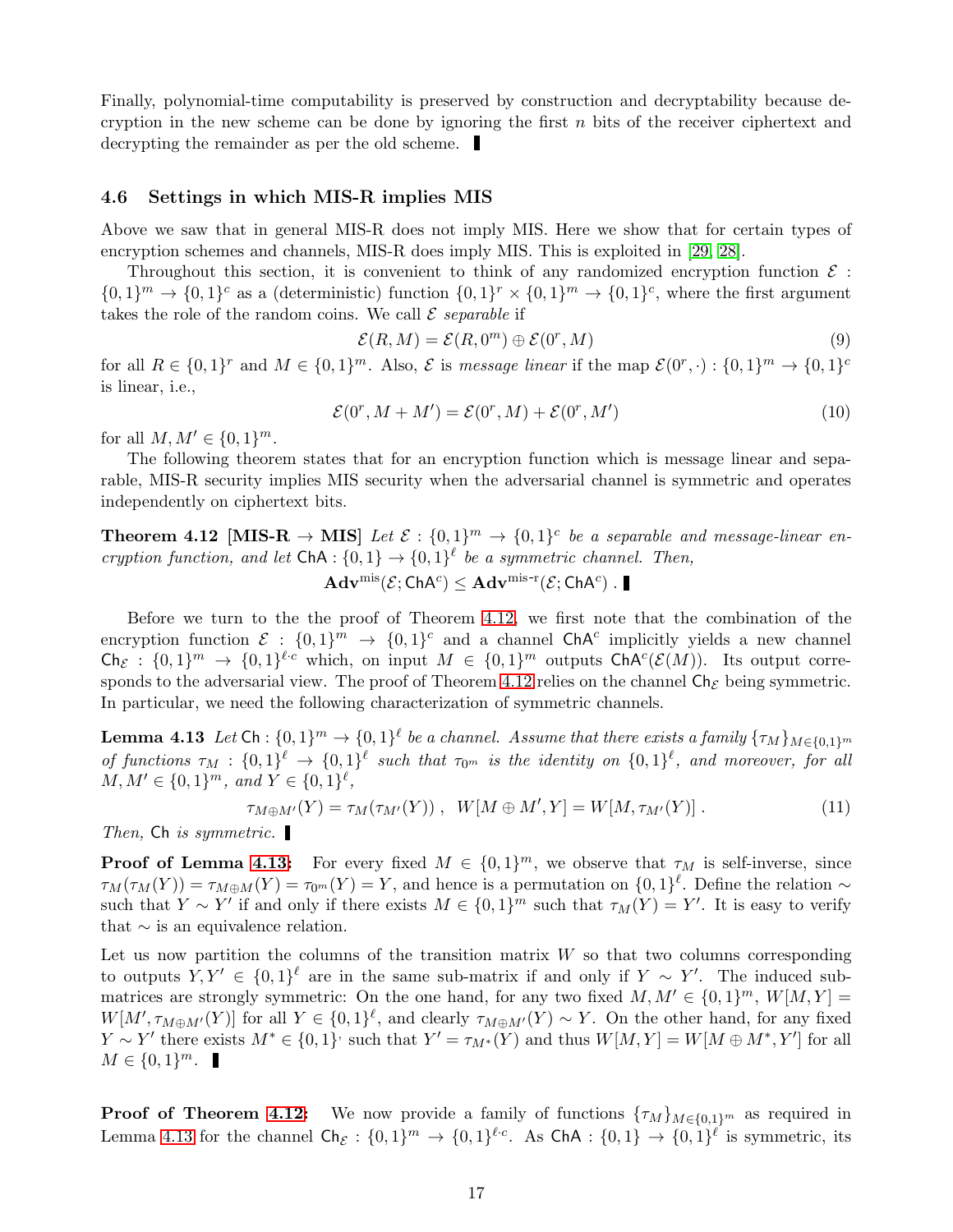<span id="page-17-0"></span>transition matrix can be decomposed into sub-matrices with the property that, for each sub-matrix, there exist values  $p, q \in [0, 1]$  such that all columns are of the form  $[p, q]^T$  or  $[q, p]^T$ , and there is an equal number of columns of each of the two types. Hence, there exists a permutation  $\pi_1: \{0,1\}^{\ell} \to \{0,1\}^{\ell}$ such that  $Pr[ChA(1) = y] = Pr[ChA(0) = \pi_1(y)]$ , and, moreover,  $\pi_1^{-1} = \pi_1$ . Therefore, with  $\pi_0$ being the identity, we have  $Pr[\text{ChA}(b) = y] = Pr[\text{ChA}(0) = \pi_b(y)]$ . Also, it is easy to verify that  $\pi_{b\oplus b'} = \pi_b \circ \pi_{b'}$  for all  $b, b' \in \{0, 1\}$ . In the same way, when considering c-bit inputs, we define a permutation  $\pi_X: \{0,1\}^{\ell \cdot c} \to \{0,1\}^{\ell \cdot c}$  such that

$$
\pi_X(Y) = (\pi_{X[1]}(Y[1]), \ldots, \pi_{X[c]}(Y[c]))
$$

for all  $X \in \{0,1\}^c$ . Then,

$$
\Pr\left[\text{ChA}^c(X) = Y\right] = \prod_{i=1}^c \Pr\left[\text{ChA}(X[i]) = Y[i]\right]
$$

$$
= \prod_{i=1}^c \Pr\left[\text{ChA}(0) = \pi_{X[i]}(Y[i])\right] = \Pr\left[\text{ChA}^c(0^c) = \pi_X(Y)\right]
$$

for all  $X \in \{0,1\}^c$  and  $Y \in \{0,1\}^{\ell \cdot c}$ . Consequently,  $\pi_{X \oplus X'} = \pi_X \circ \pi_{X'}$  for all  $X, X' \in \{0,1\}^c$ . We now define, for all  $M \in \{0, 1\}^m$  and  $Y \in \{0, 1\}^{\ell \cdot c}$ ,

$$
\tau_M(Y) = \pi_{\mathcal{E}(0^r,M)}(Y) .
$$

In addition to  $\tau_{0^m}$  being the identity (since  $\mathcal{E}(0^r, 0^m) = 0^c$ ), using message linearity we verify that, for all  $M, M' \in \{0, 1\}^m$ ,

 $\tau_{M\oplus M'}=\pi_{\mathcal{E}(0^r,M\oplus M')}=\pi_{\mathcal{E}(0^r,M)\oplus \mathcal{E}(0^r,M')}=\pi_{\mathcal{E}(0^r,M)}\circ \pi_{\mathcal{E}(0^r,M')}=\tau_M\circ \tau_{M'}$ .

To conclude, with R being the r-bit randomness used by the encryption  $\mathcal{E}$ ,

$$
\Pr\left[\mathsf{Ch}_{\mathcal{E}}(M\oplus M')=Y\right] = \sum_{R\in\{0,1\}^r} \Pr\left[\mathsf{R}=R\right] \cdot \Pr\left[\mathsf{ChA}^c(\mathcal{E}(R,M\oplus M'))=Y\right]
$$
\n
$$
= \sum_{R\in\{0,1\}^r} \Pr\left[\mathsf{R}=R\right] \cdot \Pr\left[\mathsf{ChA}^c(0^c) = \pi_{\mathcal{E}(R,M\oplus M')}(Y)\right]
$$
\n
$$
= \sum_{R\in\{0,1\}^r} \Pr\left[\mathsf{R}=R\right] \cdot \Pr\left[\mathsf{ChA}^c(0^c) = \pi_{\mathcal{E}(R,M)\oplus\mathcal{E}(0^r,M')}(Y)\right]
$$
\n
$$
= \sum_{R\in\{0,1\}^r} \Pr\left[\mathsf{R}=R\right] \cdot \Pr\left[\mathsf{ChA}^c(0^c) = \pi_{\mathcal{E}(R,M)}(\pi_{\mathcal{E}(0^r,M')}(Y))\right]
$$
\n
$$
= \sum_{R\in\{0,1\}^r} \Pr\left[\mathsf{R}=R\right] \cdot \Pr\left[\mathsf{ChA}^c(\mathcal{E}(R,M)) = \pi_{\mathcal{E}(0^r,M')}(Y)\right]
$$
\n
$$
= \Pr\left[\mathsf{Ch}_{\mathcal{E}}(M) = \tau_{M'}(Y)\right].
$$
\nfor

Therefore,  $\mathsf{Ch}_{\mathcal{E}}$  is symmetric by Lemma [4.13.](#page-16-2)

To conclude the proof, we observe that for every symmetric channel  $\mathsf{Ch}$  with m-bit inputs and every m-bit random variable M,

$$
\mathbf{I}(M;Ch(M))\leq \mathbf{I}(U;Ch(U))
$$

where U is a uniformly distributed m-bit string (see e.g. [\[11,](#page-26-8) Theorem 7.2.1] for a proof). This implies the theorem statement in the case where  $\mathsf{Ch} = \mathsf{Ch}_{\mathcal{E}}$ .

Extensions. We do not know how to extend the above result to arbitrary symmetric channels with multi-bit inputs, yet there are several natural channels ChA which for which MIS-R-security implies MIS-security.

An (important) example is the channel ChA :  $\{0,1\}^c \rightarrow \{0,1\}^c$  which, on input  $C \in \{0,1\}^c$ , samples a fresh noise string  $E \in \{0,1\}^c$  according to some given noise distribution, and finally outputs  $C \oplus E$ . Provided  $\mathcal{E} : \{0,1\}^r \times \{0,1\}^m \to \{0,1\}^c$  is separable and message linear, the combined channel Ch<sub>E</sub> is proven to be symmetric by defining  $\tau_M$  such that  $\tau_M(Y) = \mathcal{E}(0^r, M) \oplus Y$  for all  $M \in \{0, 1\}^m$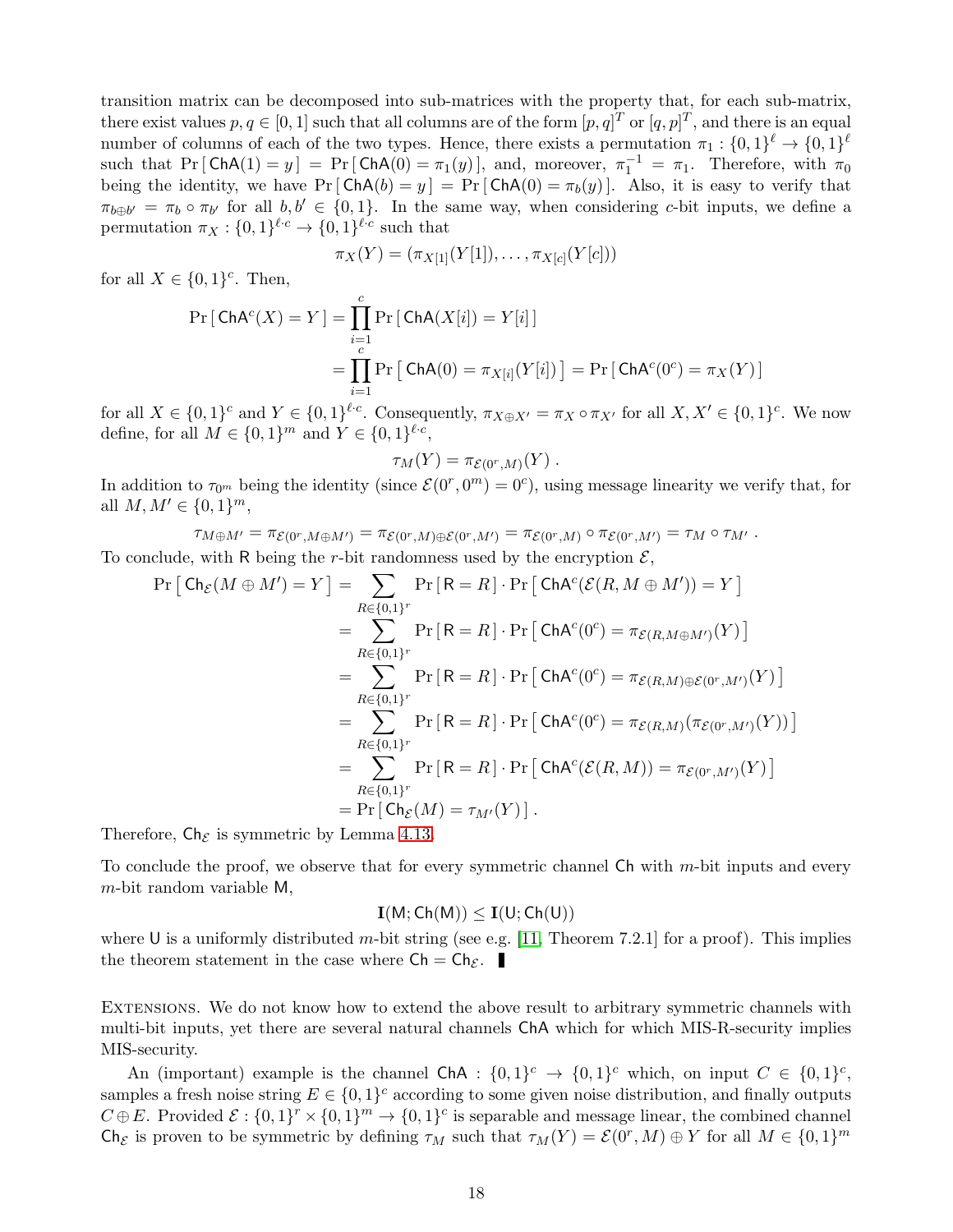<span id="page-18-3"></span>and  $Y \in \{0, 1\}^c$ .

# <span id="page-18-0"></span>5 Achieving DS security

The broad question with regard to achieving security is the following. Let us fix a metric xs, a family ChR of receiver channels and a family ChA of adversary channels. Is there an encryption scheme that is decryptable relative to  $\overline{\text{ChR}}$  while achieving XS-security relative to  $\overline{\text{ChA}}$ ?

This question has been examined in the I&C community when XS=MIS-R. The question of interest has been to achieve (and determine) the optimal rate. Results tend to be non-constructive, proving the existence of schemes but not providing explicit schemes, let alone ones that have polynomial time encryption and decryption.

By introducing more demanding security metrics, we have upped the ante. We ask about the achievability of DS (equivalently, SS, MIS). With a practical perspective, we seek not mere existence results but explicit schemes with polynomial-time encryption and decryption. In this section we present such schemes.

The rate of our schemes, although reasonable, is short of optimal. Subsequent work has tackled the fundamental question of determining and achieving the optimal rate, showing, for a wide class of receiver and adversary channels, that the optimal rate for DS security equals the MIS-R secrecy capacity (meaning, the optimal rate for MIS-R security), and presenting schemes that achieve this while having polynomial-time encryption and decryption [\[3\]](#page-25-2).

The methods we use in this section are based on extractors. (More precisely, what in the cryptographic literature are called strong randomness extractors.) For concreteness we use extractors defined via universal hash functions and their analysis via the Leftover Hash Lemma [\[20\]](#page-26-4) and its generalizations [\[16,](#page-26-5) [15\]](#page-26-6).

Direct use of extractors would, however provide security without error correction, yielding DSsecure schemes when the receiver channel is the clear one. Adding error-correction is not as simple as putting an ECC on top of an encryption that is secure when the receiver channel is the clear one because the ECC helps the adversary. Our approach here is to reduce DS-security to a weaker security requirement that we call rs-r security on an ECC. This is an adaption of the ideas of secure sketches and fuzzy extractors from [\[16,](#page-26-5) [15\]](#page-26-6).

#### <span id="page-18-1"></span>5.1 Hash functions as extractors

A *hash function* is simply a two-argument function  $\mathcal{H}$ :  $\{0,1\}^h \times \{0,1\}^u \rightarrow \{0,1\}^m$ . To every "name" or description  $h \in \{0,1\}^h$ , we associate the function  $\mathcal{H}_H = \mathcal{H}(H, \cdot)$ :  $\{0,1\}^u \to \{0,1\}^m$ , meaning  $\mathcal{H}_H(U) = \mathcal{H}(H, U)$  for all  $U \in \{0, 1\}^u$ . We say that  $\mathcal{H}$  is universal if for all distinct  $U_1, U_2 \in \{0, 1\}^u$ we have

$$
\Pr[\mathcal{H}(H,U_1)=\mathcal{H}(H,U_2)]\ \leq\ 2^{-m}\ ,
$$

where the probability is (only) over  $H \leftarrow \{0, 1\}^h$ . We now give some concrete constructions.

The matrix-based construction  $\mathcal{H}$ :  $\{0,1\}^h \times \{0,1\}^u \to \{0,1\}^m$  has  $h = um$  and views a description  $H \in \{0,1\}^h$  as specifying a m by u matrix over  $GF_2$ . It then lets  $\mathcal{H}(H, U) = HU$ , where U is viewed as a u by 1 matrix over  $GF_2$  and HU is matrix-vector multiplication, returning a 1 by m matrix over  $GF<sub>2</sub>$  that is regarded as an *m*-bit string.

When  $m \leq u$ , a construction reducing the description length h from um to just u can be obtained as follows. Identify  $\{0,1\}^{\ell}$  with  $\mathsf{GF}_{2^{\ell}}$  for any  $\ell$ . Fix a regular projection  $\pi: \mathsf{GF}_{2^u} \to \mathsf{GF}_{2^m}$ , meaning that every  $y \in \mathsf{GF}_{2^m}$  has exactly  $2^{u-m}$  pre-images under  $\pi$ . The description H of a function is a point  $H \in \mathsf{GF}_{2^u}$ , and we let  $\mathcal{H}(H, U) = \pi(HU)$ . Here the multiplication is in  $\mathsf{GF}_{2^u}$ . These are all standard constructions whose universality is easily checked [\[43,](#page-27-11) Chapter 8].

<span id="page-18-2"></span>The following generalization of the Leftover Hash Lemma of [\[20\]](#page-26-4) was stated in [\[16,](#page-26-5) [15\]](#page-26-6).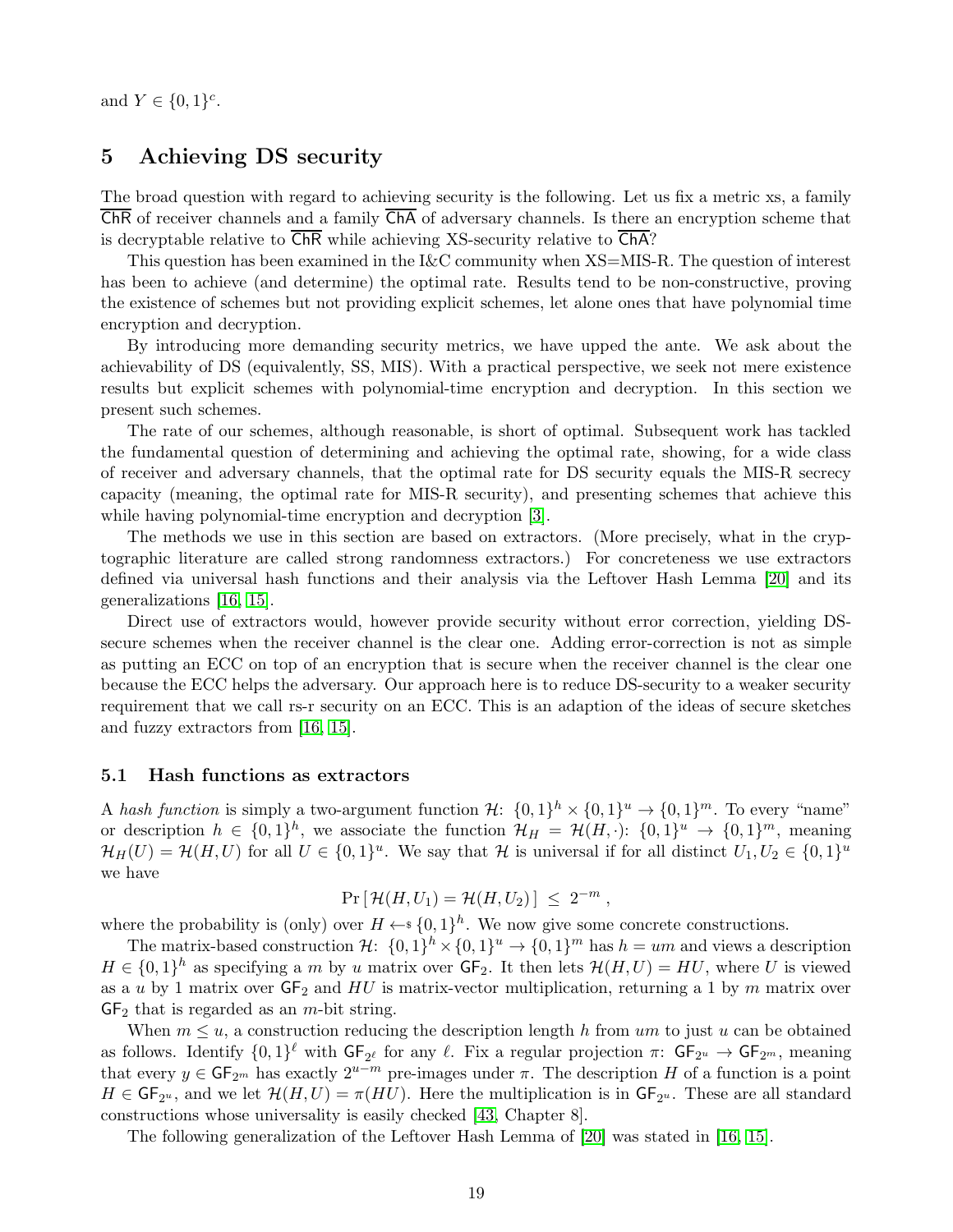<span id="page-19-3"></span>

| <b>Transform</b> $\mathcal{E}(M)$                                                                                               | <b>Transform</b> $\mathcal{D}(Y)$                                                                                                                  |  |  |  |
|---------------------------------------------------------------------------------------------------------------------------------|----------------------------------------------------------------------------------------------------------------------------------------------------|--|--|--|
| $H \leftarrow \hspace{-3.75mm} \{ 0,1 \}^h \ ; \ U \leftarrow \hspace{-3.75mm} \{ 0,1 \}^u \ \ \big  \ Y_1 \  Y_2 \leftarrow C$ |                                                                                                                                                    |  |  |  |
|                                                                                                                                 | $P \leftarrow \mathcal{H}(H, U)$ ; $W \leftarrow P \oplus M \mid U \leftarrow \mathsf{En1}^{-1}(Y_1)$ ; $H \  W \leftarrow \mathsf{En2}^{-1}(Y_2)$ |  |  |  |
| $X \leftarrow \textsf{En1}(U) \ \textsf{En2}(H\ W)$                                                                             | $P \leftarrow \mathcal{H}(H, U); M \leftarrow P \oplus W$                                                                                          |  |  |  |
| Return $X$                                                                                                                      | Return $M$                                                                                                                                         |  |  |  |

<span id="page-19-2"></span>Figure 3: On the left is the encryption function  $\mathcal{E} = \mathbf{X} \mathbf{t} \mathbf{X} [\mathcal{H}, \text{En1}, \text{En2}]$ :  $\{0, 1\}^m \to \{0, 1\}^{n_1+n_2}$  associated to hash function  $\mathcal{H}$ :  $\{0,1\}^h \times \{0,1\}^u \rightarrow \{0,1\}^m$  and ECCs En1:  $\{0,1\}^u \rightarrow \{0,1\}^{n_1}$  and En2:  $\{0,1\}^{h+m} \rightarrow \{0,1\}^{n_2}$  by the **XtX** construction. On the right is the decryption function for a channel  $ChR1||ChR2$  for which  $En1, En2$  are, respectively, ECCs.

Lemma 5.1 [Generalized Leftover Hash Lemma] *Let*  $\mathcal{H}$ :  $\{0,1\}^h \times \{0,1\}^u \to \{0,1\}^m$  *be a universal hash function. Let* U *be a random variable over*  $\{0,1\}^u$ . Let random variable H *be uniformly* distributed over  $\{0,1\}^h$ . Let random variable V be uniformly distributed over  $\{0,1\}^m$ . Let Z be a *random variable. Assume* (U, Z), H,V *are independent. Then*

$$
\mathbf{SD}((H, Z, \mathcal{H}(H, U)); (H, Z, V)) \leq \frac{1}{2} \sqrt{2^m \cdot \mathbf{GP}(U|Z)} \cdot \blacksquare
$$

Above,  $Z$  may depend on U but the three random variables  $(U, Z)$ ,  $H, V$  must be independent.

## <span id="page-19-0"></span>5.2 The XtX construction

Let  $\mathcal{H}$ :  $\{0,1\}^h \times \{0,1\}^u \to \{0,1\}^m$  be a hash function. Let  $\text{En1: } \{0,1\}^u \to \{0,1\}^{n_1}$  and  $\text{En2: } \{0,1\}^{h+m} \to$  $\{0,1\}^{n_2}$  be injective functions. These will later be instantiated by (the encoding functions of) ECCs. The XtX (extract then xor) construction associates to H, En1, En2 the encryption function  $\mathcal{E} =$  $\mathbf{X} \mathbf{t} \mathbf{X} [\mathcal{H}, \mathsf{En1}, \mathsf{En2}]$ :  $\{0, 1\}^m \to \{0, 1\}^{n_1+n_2}$  defined via Figure [3.](#page-19-2) The encryption function picks at random a h-bit string H to specify hash function  $\mathcal{H}(H, \cdot)$  as well as a random r-bit string U, and hashes U under  $\mathcal{H}(H, \cdot)$  to obtain a m-bit pad P. The latter is xored to the message  $M \in \{0, 1\}^m$  to get W. The sender ciphertext  $X$  includes  $W$ , but also includes  $H, X$  to enable decryption.

## <span id="page-19-1"></span>5.3 Overview

We will analyze  $X$ t $X$  in a general setting. The only assumption made about the channel (whether receiver or adversary) Ch:  $\{0,1\}^{n_1+n_2} \to \{0,1\}^d$  is that it is  $(n_1,n_2)$ -splittable, meaning the applications of the channel on  $\text{En1}(U)$  and on  $\text{En2}(H||W)$  are independent. The canonical setting is that both the receiver and adversary channel are induced by binary channels, in which case they are certainly  $(n_1, n_2)$ -splittable. The binary channels here may be symmetric but need not be. Within this general setting, we look at decryptability and DS-security and establish the following:

- Say the receiver channel splits as  $ChR = ChR1||ChR2$ . If En1 is a good ECC for ChR1 and En2 is a good ECC for ChR2 then  $\mathbf{X} \in \mathbb{X}$  [H, En1, En2] is decryptable. (By "good" here we mean that decoding is possible with low error.)
- Say the adversary channel splits as  $ChA = ChA1||ChA2$ . DS-security of  $XtX[\mathcal{H}, En1, En2]$  relative to ChA makes no assumptions about ChR2 or En2, meaning holds for *all* choices of these. The requirements will be that  $H$  is universal and that  $En1$ , viewed as an encryption function, provides a certain weak security property, called rs-r (recovery security for random messages), relative to ChA1. This asks that if U is uniformly distributed then it is hard to recover it from  $ChA1(En1(U))$ . This notion and approach are inspired by the secure sketches of [\[16,](#page-26-5) [15\]](#page-26-6).

Now, given a particular choice of receiver and adversary channels, we would pick En1, En2 to give us the error-correction and security properties needed. To exemplify we will consider the case where ChR, ChA are induced by binary channels and in particular the binary symmetric channel. For these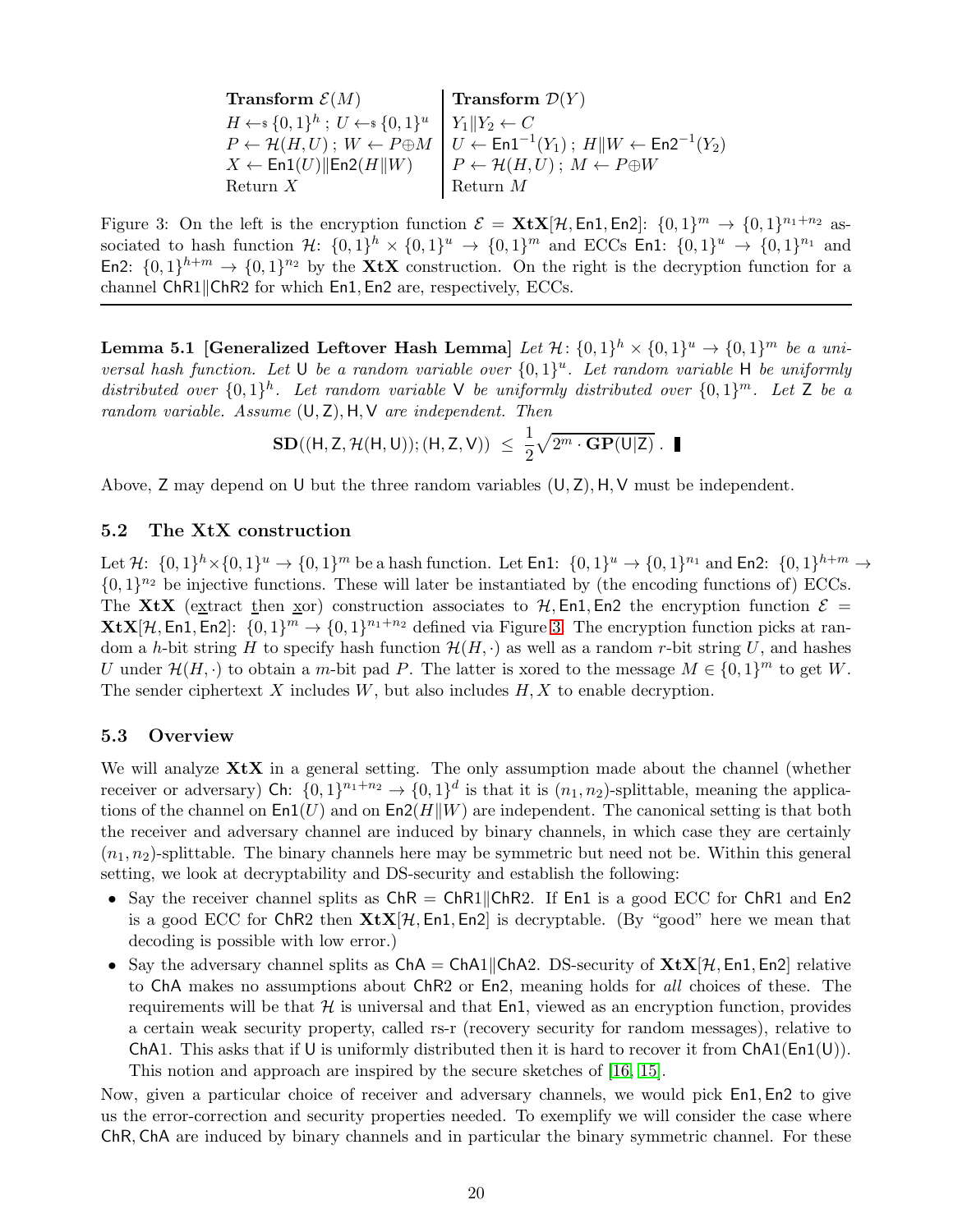<span id="page-20-4"></span>cases we will provide bounds on the rs-r advantage of arbitrary ECCs. With this in hand, concrete solutions emerge for these channels.

Both encryption and decryption will be polynomial-time assuming the codes have polynomial-time encoding and decoding. The rate of  $\mathbf{X} \in \mathbb{X}[\mathcal{H}, \mathsf{En1}, \mathsf{En2}]$  depends on the choice of codes but even with optimal choices is not itself optimal. It turns out that  $H$ , once chosen and transmitted, can be re-used across multiple encryptions, playing the role of a seed in what in [\[3\]](#page-25-2) is called a seeded-encryption scheme, so, via amortization, it can be ignored from the point of view of rate. This increases the rate but still leaves it short of optimal. We are not aware of any simple way to fill gap. A scheme with optimal rate is given in [\[3\]](#page-25-2) using alternative techniques.

### <span id="page-20-0"></span>5.4 Decryptability of XtX

Consider any receiver channel ChR that has the form ChR = ChR1||ChR2 where ChR1:  $\{0,1\}^{n_1} \rightarrow$  $\{0,1\}^{d_1}$  and ChR2:  $\{0,1\}^{n_2} \rightarrow \{0,1\}^{d_2}$ . If En1, En2 are, respectively, good ECCs over ChR1, ChR2, then  $X \in X[X],$  En1, En2 will be decryptable over ChR. Decryption is performed as shown in Figure [3.](#page-19-2) The first step parses receiver ciphertext Y into its first  $d_1$  bits  $Y_1$  and last  $d_2$  bits  $Y_2$ . Decryption (ie. decoding) algorithms for the ECCs are then applied, and the outputs again appropriately parsed.

**Theorem 5.2** [Decryptability of XtX] Let  $\mathcal{H}$ :  $\{0,1\}^h \times \{0,1\}^u \rightarrow \{0,1\}^m$  be a hash function. Let  $\text{En1}^{-1}$ :  $\{0,1\}^{d_1} \rightarrow \{0,1\}^r$  be a decryption function for  $\text{En1}$ :  $\{0,1\}^u \rightarrow \{0,1\}^{n_1}$  over channel ChR1:  $\{0,1\}^{n_1} \rightarrow \{0,1\}^{d_1}$  with decryption error  $\delta_1$ . Let  $\textsf{En2}^{-1}$ :  $\{0,1\}^{d_2} \rightarrow \{0,1\}^{k+m}$  be a decryption *function for* En2:  $\{0,1\}^{h+m} \rightarrow \{0,1\}^{n_2}$  *over channel* ChR2:  $\{0,1\}^{n_2} \rightarrow \{0,1\}^{d_2}$  *with decryption error*  $\delta_2$ *. Let*  $\mathcal{E} = \mathbf{X} \mathbf{t} \mathbf{X} [\mathcal{H}, \text{En1}, \text{En2}]$ *. Then*  $\mathcal{D}$ :  $\{0, 1\}^{d_1 + d_2} \rightarrow \{0, 1\}^m$  *as depicted in Figure [3](#page-19-2) is a decryption function for*  $\mathcal{E}$  *with decryption error at most*  $\delta_1 + \delta_2$ .

### <span id="page-20-1"></span>5.5 DS-security of XtX

Regard En1:  $\{0,1\}^u \to \{0,1\}^{n_1}$  as an encryption function. We define recovery security for random messages (rs-r) relative to channel ChA1:  $\{0,1\}^{n_1} \rightarrow \{0,1\}^{d_1}$  via the advantage

$$
\mathbf{Adv}^{\mathrm{rs-r}}(\mathsf{En1};\mathsf{ChA1})\ =\ \mathbf{GP}(U|\mathsf{ChA1}(\mathsf{En1}(U)))\ =\ \max_{\mathcal{A}}\Pr[\mathcal{A}(\mathsf{ChA1}(\mathsf{En1}(U))) = U]
$$

where random variable U is uniformly distributed over  $\{0, 1\}^u$  and the maximum is over all adversaries  $\mathcal A$ . As this shows the definition can either be expressed in terms of information-theoretic quantities (the guessing probability) or using adversaries, and we will have occasion to exploit both representations.

<span id="page-20-2"></span>**Theorem 5.3** [DS-security of XtX] Let  $\mathcal{H}$ :  $\{0,1\}^h \times \{0,1\}^u \rightarrow \{0,1\}^m$  be a universal hash function. Let  $\text{En1: } \{0,1\}^u \rightarrow \{0,1\}^{n_1}$  and  $\text{En2: } \{0,1\}^{h+m} \rightarrow \{0,1\}^{n_2}$  be injective functions. Let  $\mathcal{E} =$  $\mathbf{X} \mathbf{t} \mathbf{X} [\mathcal{H}, \mathsf{En1}, \mathsf{En2}]$ . Let  $\mathsf{ChAl}: \{0, 1\}^{n_1} \to \{0, 1\}^{d_1}$  and  $\mathsf{ChA2}: \{0, 1\}^{n_2} \to \{0, 1\}^{n_2}$  be channels. Let  $ChA = ChA1||ChA2$ . Then

<span id="page-20-3"></span>
$$
\mathbf{Adv}^{\mathrm{ds}}(\mathcal{E};\mathsf{ChA}) \ \leq \ \sqrt{2^m \cdot \mathbf{Adv}^{\mathrm{rs-r}}(\mathsf{En1};\mathsf{ChA1})} \ . \ \blacksquare
$$

The bound does not depend on ChA2, En2, reflecting that security is independent of the choice of these. The proof will use the following standard lemma.

**Lemma 5.4** *Let*  $X_1, X_2$  *be random variables and let*  $f_1, f_2$  *be transforms. Then*  $SD(f_1(X_1); f_2(X_2)) \le$  $SD(X_1; X_2)$ .

Given this we proceed to prove Theorem [5.3.](#page-20-2)

**Proof of Theorem [5.3:](#page-20-2)** Let  $M_0, M_1 \in \{0, 1\}^m$ . Let  $\mathsf{U}, \mathsf{H}, \mathsf{V}$  be uniformly and independently distributed random variables, the first over  $\{0,1\}^u$ , the second over  $\{0,1\}^h$  and the third over  $\{0,1\}^m$ . Let  $Z = \text{ChAl(En1(U))}$ . For  $c \in \{0,1\}$  let  $W_c = \text{ChA2(En2(H||H, U)oplus M_c))}$ . Let

$$
\begin{array}{rcl} \delta(M_0,M_1) & = & \mathbf{SD}((\mathsf{Z},\mathsf{W}_0);(\mathsf{Z},\mathsf{W}_1)) \\ \epsilon(M_0,M_1) & = & \mathbf{SD}((\mathsf{H},\mathsf{Z},\mathcal{H}(\mathsf{H},\mathsf{U}) \oplus M_0);(\mathsf{H},\mathsf{Z},\mathcal{H}(\mathsf{H},\mathsf{U}) \oplus M_1)) \ . \end{array}
$$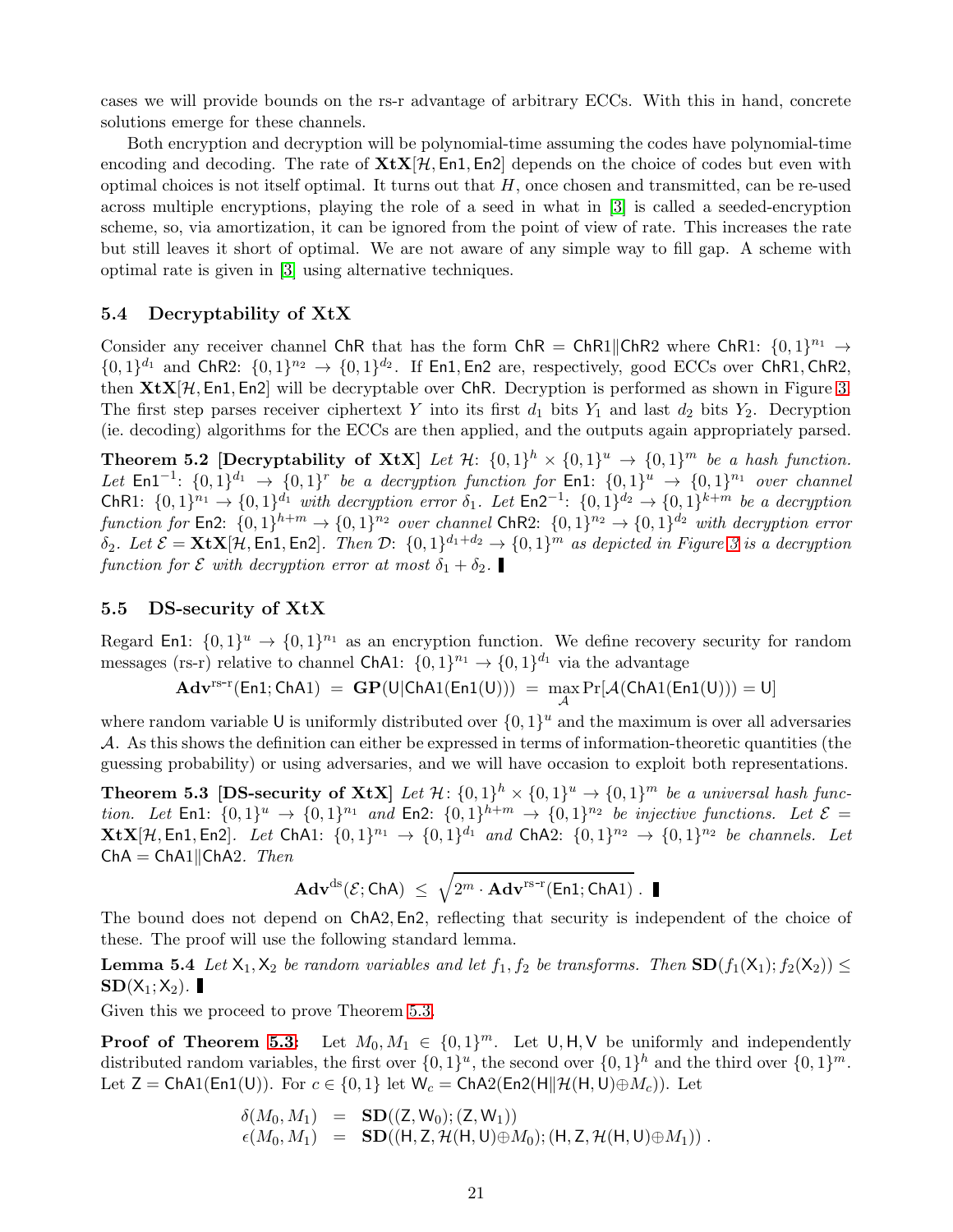Lemma [5.4](#page-20-3) implies that regardless of the choices of En2 and ChA2 we have

$$
\delta(M_0,M_1) \leq \epsilon(M_0,M_1) .
$$

We will now show that

<span id="page-21-1"></span>
$$
\epsilon(M_0, M_1) \leq \sqrt{2^m \cdot \mathbf{Adv}^{\text{rs-r}}(\text{En1}; \text{ChAl})} \,. \tag{12}
$$

Since  $M_0, M_1$  were arbitrary, this proves the theorem.

Towards proving [\(12\)](#page-21-1), let

$$
c_1(M_0, M_1) = SD((H, Z, \mathcal{H}(H, U) \oplus M_0); (H, Z, V \oplus M_0))
$$
  
\n
$$
c_2(M_0, M_1) = SD((H, Z, V \oplus M_0), (H, Z, V \oplus M_1))
$$
  
\n
$$
c_3(M_0, M_1) = SD((H, Z, V \oplus M_1), (H, Z, \mathcal{H}(H, U) \oplus M_1))
$$
.

By the triangle inequality we have

 $\epsilon(M_0, M_1) \leq \epsilon_1(M_0, M_1) + \epsilon_2(M_0, M_1) + \epsilon_3(M_0, M_1)$ .

However,  $\epsilon_2(M_0, M_1) = 0$  because V is uniformly distributed over  $\{0, 1\}^m$  and  $M_0, M_1 \in \{0, 1\}^m$ . Also,

$$
\epsilon_1(M_0,M_1) \;=\; \epsilon_3(M_0,M_1) \;=\; \text{SD}((\text{H},\text{Z},\mathcal{H}(\text{H},\text{U})),(\text{H},\text{Z},\text{V})) \;.
$$

We conclude by applying Lemma [5.1.](#page-18-2)  $\blacksquare$ 

### <span id="page-21-0"></span>5.6 XtX over a BSC

We can apply the above general framework and results to provide concrete DS-secure encryption schemes for particular channels. We illustrate here for the case of the binary symmetric channel. We begin for simplicity with the case that the receiver channel is error-free and then move on to the case where it is not.

Assume the receiver channel is error-free. In this case we can set  $En1 = Id_u$  and  $En2 = Id_{h+m}$ to identity functions. Rs-r advantages are now easy to bound. In the case of the binary symmetric channel we have the following:

**Proposition 5.5** *Suppose* 
$$
0 \le p \le 1/2
$$
 *and let*  $ChA = BSC_p^u$ . *Then*  
\n
$$
Adv^{rs-r}(Id_u; ChA) = (1-p)^u
$$
. (13)

**Proof:** Letting random variable U be uniformly distributed over  $\{0,1\}^u$  we have

<span id="page-21-3"></span><span id="page-21-2"></span>
$$
GP(U|BSC_p^u(U)) = \sum_{z} Pr[BSC_p^u(U) = z] \cdot \max_x Pr[U = x|BSC_p^u(U) = z]
$$
  
= 
$$
\sum_{z} Pr[BSC_p^u(U) = z] \cdot Pr[U = z|BSC_p^u(U) = z]
$$
  
= 
$$
\sum_{z} Pr[BSC_p^u(U) = z] \cdot (1 - p)^u
$$
  
= 
$$
\sum_{z} 2^{-u} \cdot (1 - p)^u
$$
  
= 
$$
(1 - p)^u
$$
,

establishing  $(13)$ .

By combining Theorem [5.3](#page-20-2) and Proposition [5.5](#page-21-3) we get the following concrete bound for DS-security of  $X<sup>t</sup>X$  encryption in the case the receiver channel is error-free and the adversary channel is a binary symmetric one:

<span id="page-21-4"></span>**Theorem 5.6** Let  $\mathcal{H}$ :  $\{0,1\}^h \times \{0,1\}^u \rightarrow \{0,1\}^m$  be a universal hash function. let  $\mathcal{E} = \mathbf{X} \mathbf{t} \mathbf{X} [\mathcal{H}, \mathsf{Id}_u, \mathsf{Id}_v]$  $\text{Id}_{h+m}$ . Suppose  $0 \leq p \leq 1/2$  and let  $\text{ChA} = \text{BSC}_{p}^{u+h+m}$ .

$$
Adv^{ds}(\mathcal{E};\mathsf{ChA}) \ \leq \ \sqrt{2^m \cdot (1-p)^u} \ . \ \blacksquare
$$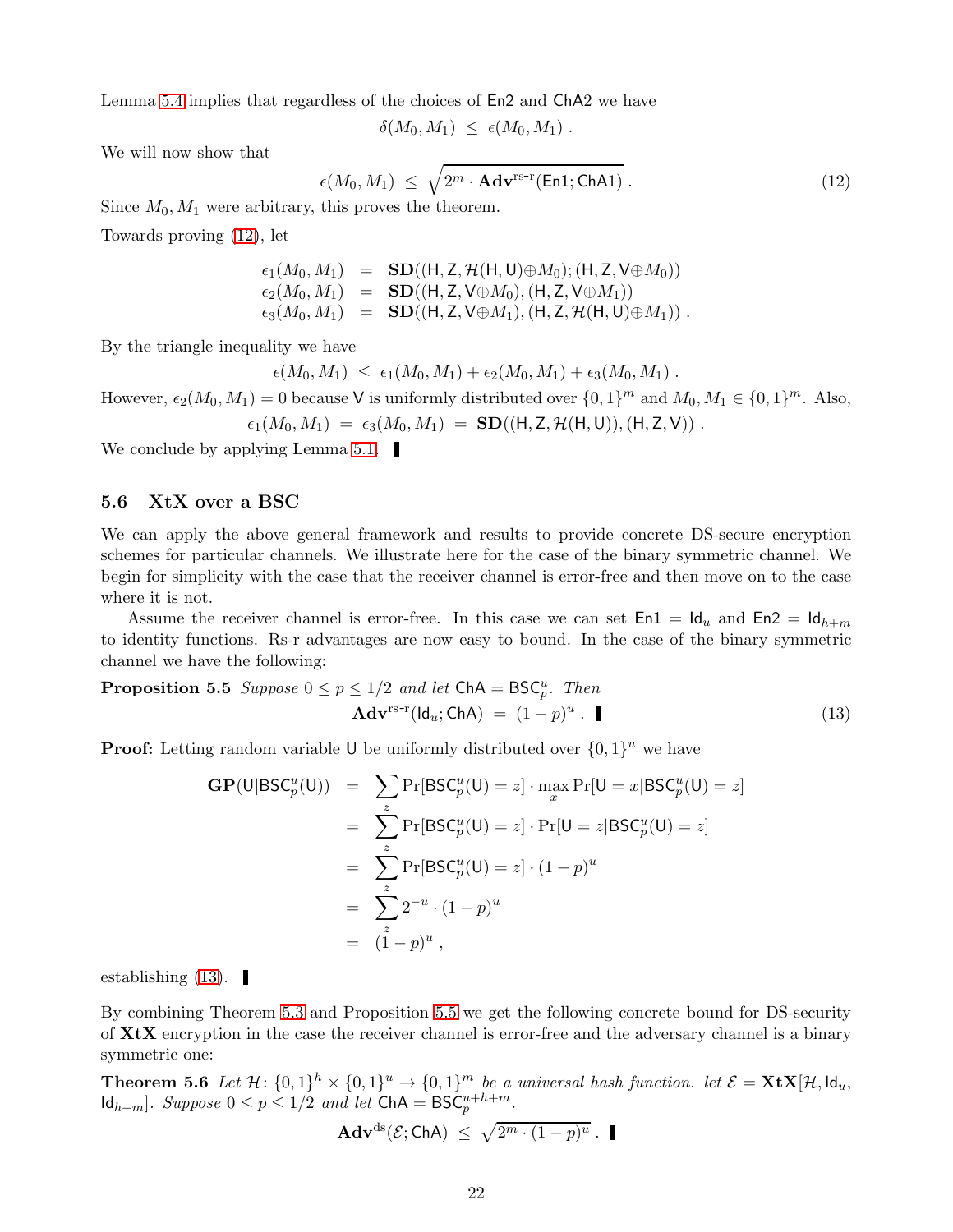Now let us consider the case where the receiver channel is not error-free. En1, En2 would now be chosen to correct errors over the receiver channel. Taking them as given, we need to bound the rs-r advantage of the former. For the case where the adversary channel is a binary symmetric one we have the following:

<span id="page-22-2"></span>**Proposition 5.7** Let En1:  $\{0,1\}^u \to \{0,1\}^{u+r}$  be an injective function. Suppose  $0 \le p \le 1/2$  and let  $ChA = BSC_p^{u+r}$ . *Then* 

$$
\mathbf{Adv}^{\text{rs-r}}(\text{En1};\text{ChA}) \le 2^r(1-p)^{u+r} \cdot \blacksquare
$$
\n(14)

**Proof:** Let  $Z = ChA(En1(U)$  where random variable U is uniformly distributed over  $\{0, 1\}^u$ . Then we have

$$
f_{\rm{max}}
$$

$$
GP(U|Z) = \sum_{z} Pr[Z = z] \cdot \max_{x} Pr[U = x | Z = z]
$$
  
= 
$$
\sum_{z} Pr[Z = z] \cdot \max_{x} Pr[Z = z | U = x] \frac{Pr[U = x]}{Pr[Z = z]}
$$
  
= 
$$
\sum_{z} \max_{x} Pr[Z = z | U = x] \cdot 2^{-u}
$$
  

$$
\leq \sum_{z} 2^{-u} (1 - p)^{u+r}
$$
  
= 
$$
2^{r} (1 - p)^{u+r},
$$

which proves the Proposition.

From Theorem [5.3](#page-20-2) and the above we directly obtain the following:

**Theorem 5.8** Let  $\mathcal{H}$ :  $\{0,1\}^h \times \{0,1\}^u \rightarrow \{0,1\}^m$  be a universal hash function. Let  $\text{En1: } \{0,1\}^u \rightarrow$  $\{0,1\}^{u+r}$  and En2:  $\{0,1\}^{h+m} \rightarrow \{0,1\}^{n_2}$  *be injective functions. Let*  $\mathcal{E} = \mathbf{X} \mathbf{t} \mathbf{X} [\mathcal{H}, \text{En1}, \text{En2}]$ *. Suppose*  $0 \le p \le 1/2$  and let  $\mathsf{ChA} = \mathsf{BSC}_p^{u+r+n_2}$ . Then

<span id="page-22-1"></span>
$$
Adv^{ds}(\mathcal{E};\mathsf{ChA}) \ \leq \ \sqrt{2^{m+r} \cdot (1-p)^{u+r}} \ .
$$

#### <span id="page-22-0"></span>5.7 Numerical estimates

In usage, we would imagine the user or system designer wanting to create a scheme that encrypts messages of a certain desired length  $m$  and achieves a certain desired number of bits  $s$  of DS-security under the assumption that the adversary channel is a BSC with a certain, given crossover probability p. Our job, given  $m, s, p$ , is to provide the scheme. The above allows us to do so. To illustrate, let us for simplicity consider the case where the receiver channel is error-free, so that  $\mathcal{E} = \mathbf{X} \mathbf{t} \mathbf{X} | \mathcal{H}, \mathsf{Id}_u$ ,  $\mathsf{Id}_{h+m}$ . Our task amounts to picking H so that  $\mathbf{Adv}^{ds}(\mathcal{E}; \mathsf{BSC}_{p}^{u}) \leq 2^{-s}$ . Theorem [5.6](#page-21-4) says that it suffices to let

$$
u = \left\lceil \frac{2s+m}{\alpha} \right\rceil
$$
 where  $\alpha = \lg \frac{1}{1-p}$ .

We can then use one of the constructions of  $\mathcal{H}$ :  $\{0,1\}^h \times \{0,1\}^u \to \{0,1\}^m$  given above. The amortized rate of the scheme is

$$
Rate(\mathcal{E}) = \frac{m}{u+m} = \frac{\alpha m}{2s+m+\alpha m}
$$

which is

$$
\overline{\textbf{Rate}}(\mathcal{E}) = \frac{\alpha}{1+\alpha}
$$

in the limit as  $m \to \infty$ . By the amortized rate we mean that we ignore H with the understanding that it can be chosen and transmitted just once, all subsequent encryptions using the same  $H$ , so the amortized rate does not depend on h.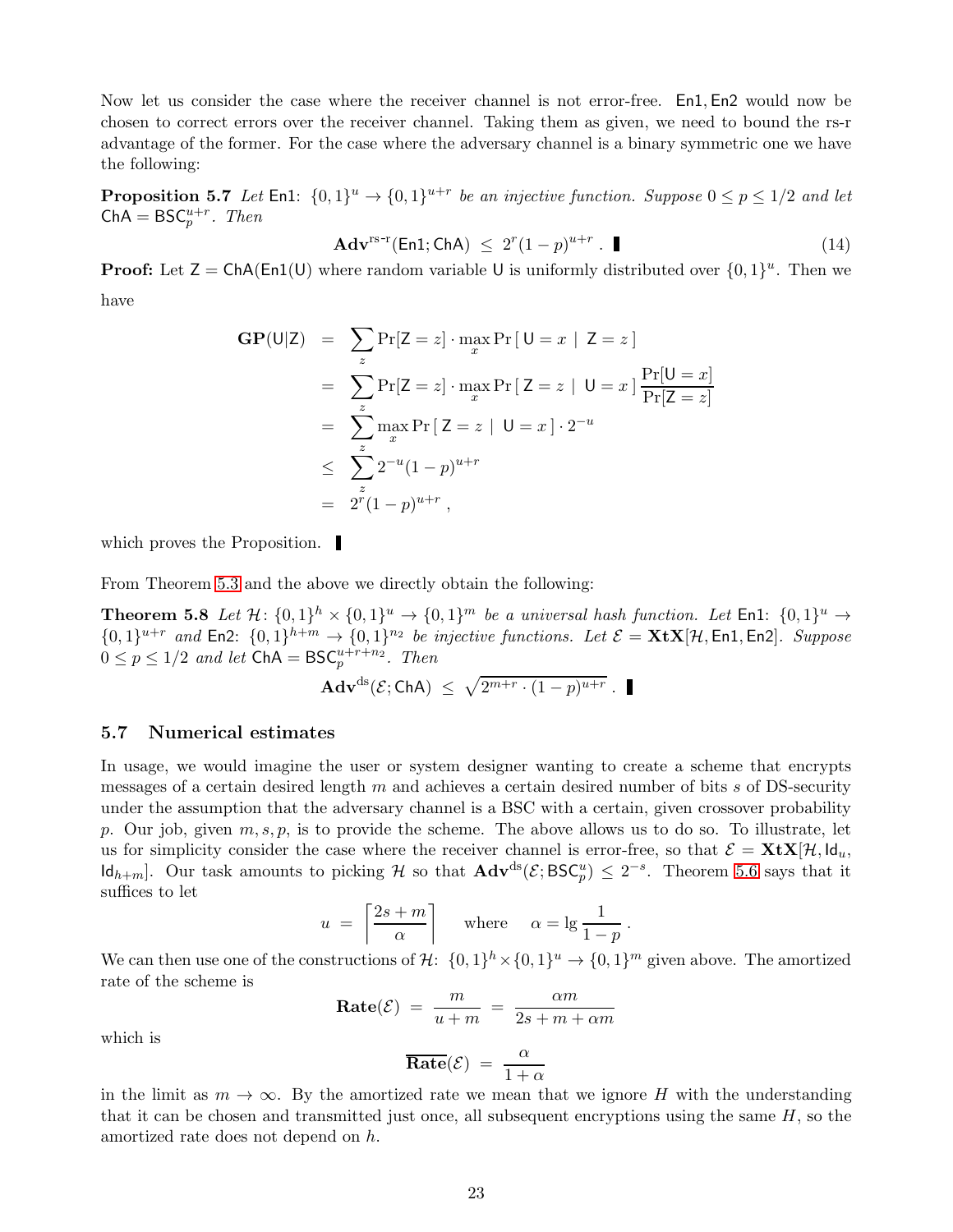|                                                       | $p \parallel 0.5 \parallel 0.4 \parallel 0.3 \parallel 0.2 \parallel 0.1$ |                                      |  |
|-------------------------------------------------------|---------------------------------------------------------------------------|--------------------------------------|--|
| <b>Rate</b> $(\mathcal{E})$ 0.5 0.42 0.34 0.24 0.13   |                                                                           |                                      |  |
| $\overline{\textbf{Rate}}_2(\mathcal{E}) \parallel 1$ |                                                                           | $0.74 \mid 0.51 \mid 0.32 \mid 0.15$ |  |

<span id="page-23-1"></span>Figure 4: For various values of the crossover probability p of the adversary BSC, we show the limiting amortized rate and dual-channel limiting amortized rate achievable by  $\mathbf{X} \mathbf{t} \mathbf{X} [\mathcal{H}, \mathsf{Id}_u, \mathsf{Id}_{h+m}]$ .

We note another improvement. As we saw above, security is not affected by  $ChA2$ , the channel over which W is sent. (We have already sent H upfront, so only W goes over this channel.) The sender could thus transmit W separately over a clear channel. The adversary would be in full possession of W but security is not reduced. The advantage is that transmission in a way that renders the adversary's reception noisy is much more expensive than transmission in the clear, and sending W becomes essentially for free. Let us refer to this as the dual-channel setting and let  $Rate<sub>2</sub>$  denote the corresponding rate, which is

$$
\mathbf{Rate}_2(\mathcal{E}) = \frac{m}{u} = \frac{\alpha m}{2s + m} \, .
$$

In the limit as  $m \to \infty$  this is

 $\overline{\text{Rate}}_2(\mathcal{E}) = \alpha$ .

In Figure [4](#page-23-1) we illustrate, showing, for a few choices of  $p$  the corresponding rates. The rate obviously decreases with p but the salient fact is that we can get security for any positive value of p, even if the rate is quite low.

We note yet another improvement, namely that the  $1 - p$  term in Theorems [5.6](#page-21-4) and [5.8](#page-22-1) can be replaced with  $1-2p+p^2$  by using a version of Lemma [5.1](#page-18-2) in which the guessing probability is replaced by a collision probability. Our numbers do not reflect this.

#### <span id="page-23-0"></span>5.8 Reduction to error-free channels

Above we applied Theorem [5.3](#page-20-2) in the case where the adversary channel is the binary symmetric one. Here we look into applying it for other channels.

In general **En1** is chosen to correct errors over the receiver channel, and it may be hard to bound its rs-r advantage. But in the case that the receiver channel is error-free, En1 is just the identity function  $Id_u$ , and bounding rs-r advantage should be much easier, as we saw above. Here we aim to generalize this approach. For a wide class of adversary channels and choices of En1, we will show how to reduce the problem of bounding the rs-r advantage of En1 over the given channel to the problem of bounding the rs-r advantage of  $\mathsf{Id}_u$  over the same channel. This effectively makes security independent of the details of the ECCs. More specifically, what we show is that for systematic codes (most codes are systematic or can be made so), and for appropriately splittable adversary channels (all binary channels fall in this category), the rs-r security of the code over the given channel depends only on the amount of redundancy in the code and the rs-r security of the identity function over the same channel.

Let us now proceed to the details. An ECC En1:  $\{0,1\}^u \rightarrow \{0,1\}^{n_1}$  is *systematic* if there is a *redundancy function* Rd:  $\{0,1\}^u \to \{0,1\}^{n_1-u}$  such that  $\text{En1}(U) = U \|\text{Rd}(U)$  for all  $U \in \{0,1\}^u$ . Then we have the following:

<span id="page-23-2"></span>**Theorem 5.9** Let En1:  $\{0,1\}^u \rightarrow \{0,1\}^{u+r}$  be a systematic ECC with redundancy function Rd:  $\{0,1\}^u \to \{0,1\}^r$ . Let  $\textsf{Ch}_u: \{0,1\}^u \to \{0,1\}^a$  and  $\textsf{Ch}_r: \{0,1\}^r \to \{0,1\}^b$  be channels, and let  $\textsf{ChAl} =$  $\text{Ch}_u \| \text{Ch}_r: \{0, 1\}^{u+r} \to \{0, 1\}^{a+b}$ . Then

<span id="page-23-3"></span>
$$
\mathbf{Adv}^{\text{rs-r}}(\text{En1}; \text{ChA1}) \leq 2^r \cdot \mathbf{Adv}^{\text{rs-r}}(\text{Id}_u; \text{Ch}_u) . \tag{15}
$$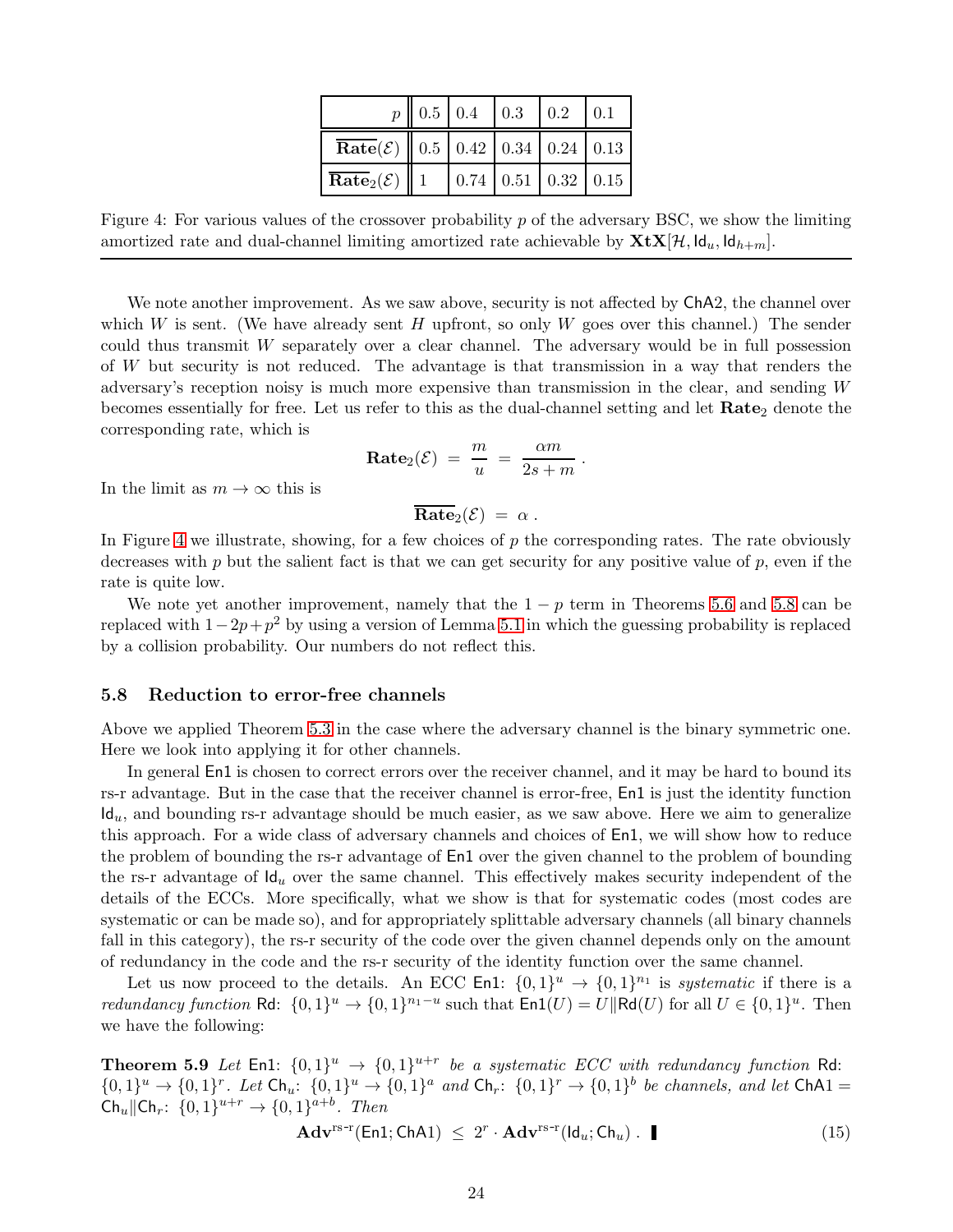<span id="page-24-5"></span>In the case that ChA is the binary symmetric channel, we could combine Proposition [5.5](#page-21-3) and Theorem [5.9](#page-23-2) to bound the rs-r advantage of a given En1 assuming it was systematic. Specifically, if En1:  $\{0,1\}^u \to \{0,1\}^{u+r}$  is a systematic ECC and ChA = BSC<sup>u+r</sup> then we would get  $\mathbf{Adv}^{\text{rs-r}}(\text{En1}; \text{ChA})$  $\leq 2^r(1-p)^u$ . This is not as good a bound as Proposition [5.7.](#page-22-2) In the case of BSCs, Theorem [5.9](#page-23-2) is thus not as effective as a direct analysis. But it is more general, and for channels other than BSCs it may be hard to directly analyze rs-r security of En1. In this case Theorem [5.9](#page-23-2) will be helpful.

To prove Theorem [5.9](#page-23-2) we first need a few definitions and lemmas. If  $\textsf{Ch}_1: D_1 \to R_1$  and  $\textsf{Ch}_2: D_2 \to$  $R_2$  are channels with  $R_1 \subseteq D_2$  then their composition  $\mathsf{Ch} = \mathsf{Ch}_2 \circ \mathsf{Ch}_1$  is the channel  $\mathsf{Ch} \colon D_1 \to R_2$ defined by  $\mathsf{Ch}(x) = \mathsf{Ch}_2(\mathsf{Ch}_1(x))$  for all  $x \in D_1$ . We say that channel  $\mathsf{Ch}_3$  is a *degradation* of channel Ch<sub>1</sub> if there is a channel Ch<sub>2</sub> such that Ch<sub>3</sub> = Ch<sub>2</sub>  $\circ$  Ch<sub>1</sub>.

<span id="page-24-3"></span>**Lemma 5.10** *Let* En1:  $\{0,1\}^u \to \{0,1\}^{n_1}$  *be a function. Let* Ch<sub>1</sub>:  $\{0,1\}^{n_1} \to \{0,1\}^c$  *and* Ch<sub>2</sub>:  $\{0,1\}^c \rightarrow \{0,1\}^{d_1}$  *be channels and let*  $\mathsf{Ch} = \mathsf{Ch}_2 \circ \mathsf{Ch}_1$ *. Then* 

$$
\mathbf{Adv}^{\mathrm{rs-r}}(\mathcal{E};\mathsf{Ch}) \leq \mathbf{Adv}^{\mathrm{rs-r}}(\mathcal{E};\mathsf{Ch}_1) \tag{16}
$$

**Proof:** Let random variable U be uniformly distributed over  $\{0, 1\}^u$ . It suffices to show that

$$
\max_{\mathcal{A}} \Pr[\mathcal{A}(\mathsf{Ch}(\mathsf{En1}(U))) = U] \leq \max_{\mathcal{B}} \Pr[\mathcal{B}(\mathsf{Ch}_1(\mathsf{En1}(U))) = U] \ . \tag{17}
$$

To show this, let A be any adversary. We define adversary  $\mathcal{B}_{\mathcal{A}}$  via  $\mathcal{B}_{\mathcal{A}}(Z) = \mathcal{A}(\mathsf{Ch}_2(Z))$  for all Z. Then for any  $A$  we have

<span id="page-24-0"></span>
$$
Pr[\mathcal{A}(Ch(En1(U))) = U] = Pr[\mathcal{B}_{\mathcal{A}}(Ch_1(En1(U))) = U]. \qquad (18)
$$

Now take the max over all  $\mathcal A$  of both sides of [\(18\)](#page-24-0) to get

$$
\begin{array}{rcl} \displaystyle \max_{\mathcal{A}} \Pr[\mathcal{A}(\mathsf{Ch}(\mathsf{En1}(\mathsf{U})))=\mathsf{U}] & = & \displaystyle \max_{\mathcal{A}} \Pr[\mathcal{B}_{\mathcal{A}}(\mathsf{Ch}_1(\mathsf{En1}(\mathsf{U})))=\mathsf{U}] \\ & \leq & \displaystyle \max_{\mathcal{B}} \Pr[\mathcal{B}(\mathsf{Ch}_1(\mathsf{En1}(\mathsf{U})))=\mathsf{U}] \; , \end{array}
$$

the last inequality because the max over all  $\beta$  includes those of the form  $\beta_{\mathcal{A}}$ .

<span id="page-24-4"></span>The following lemma about guessing probabilities is a corollary of [\[15,](#page-26-6) Lemma 2.2] but for completeness we give a direct proof.

**Lemma 5.11** *Let*  $X, R, Z$  *be random variables such that* R *takes on at most*  $N \geq 1$  *values. Then*  $GP(X|Z, R) \leq N \cdot GP(X|Z)$ . (19)

Proof: We have

<span id="page-24-1"></span>
$$
GP(X|Z, R) = \sum_{r,z} Pr[R = r, Z = z] \cdot f(r, z)
$$
\n(20)

where

<span id="page-24-2"></span>
$$
f(r,z) = \max_{x} \Pr[X=x \mid R=r, Z=z]
$$
  
\n
$$
= \max_{x} \frac{\Pr[X=x, R=r, Z=z]}{\Pr[R=r, Z=z]}
$$
  
\n
$$
= \max_{x} \frac{\Pr[X=x, R=r|Z=z] \cdot \Pr[Z=z]}{\Pr[R=r|Z=z] \cdot \Pr[Z=z]}
$$
  
\n
$$
= \max_{x} \frac{\Pr[X=x, R=r|Z=z]}{\Pr[R=r|Z=z]}
$$
  
\n
$$
\leq \max_{x} \frac{\Pr[X=x|Z=z]}{\Pr[R=r|Z=z]}.
$$
 (21)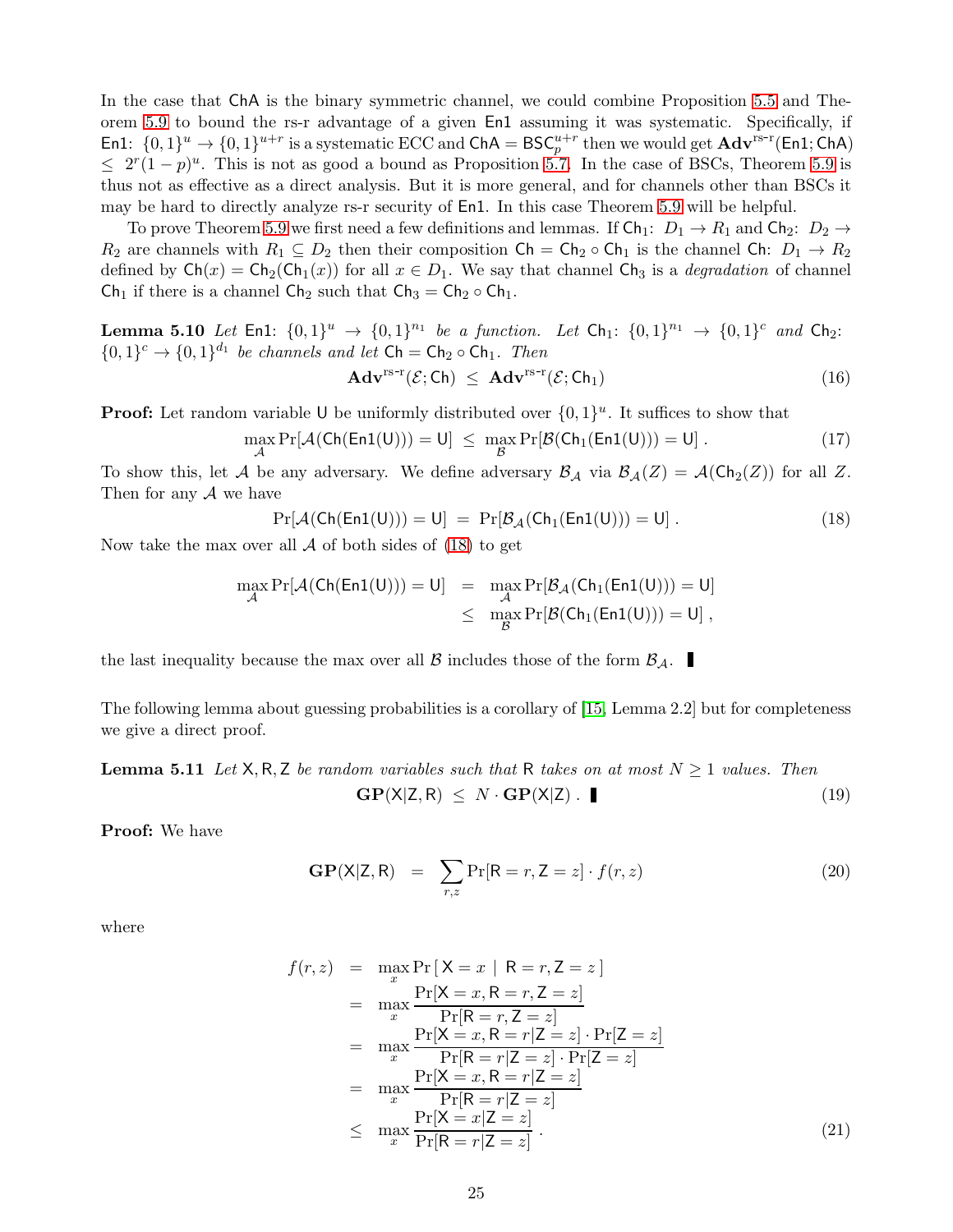From  $(20)$  and  $(21)$  we have

$$
GP(X|Z, R) \leq \sum_{r,z} Pr[R = r, Z = z] \cdot \max_{x} \frac{Pr[X = x|Z = z]}{Pr[R = r|Z = z]}
$$
  
\n
$$
= \sum_{r,z} Pr[R = r|Z = z] \cdot Pr[Z = z] \cdot \max_{x} \frac{Pr[X = x|Z = z]}{Pr[R = r|Z = z]}
$$
  
\n
$$
= \sum_{r,z} Pr[Z = z] \cdot \max_{x} Pr[X = x|Z = z]
$$
  
\n
$$
= \sum_{r} GP(X|Z)
$$
  
\n
$$
\leq N \cdot GP(X|Z).
$$

This concludes the proof.

Now we proceed to prove Theorem [5.9.](#page-23-2)

**Proof of Theorem [5.9:](#page-23-2)** ChA1 =  $Ch_u \| Ch_r$  is a degradation of  $Ch_u \| \mathbf{d}_r$  hence by Lemma [5.10](#page-24-3) we have

$$
\mathbf{Adv}^{\mathrm{rs-r}}(\mathsf{En1};\mathsf{Ch})\ \leq\ \mathbf{Adv}^{\mathrm{rs-r}}(\mathsf{En1};\mathsf{Ch}_u||\mathsf{Id}_r)\ .
$$

We proceed to upper bound the latter and thereby establish  $(15)$  as follows:

<span id="page-25-3"></span>
$$
\mathbf{Adv}^{\text{rs-r}}(\text{En1}; \text{Ch}_{u}||\text{Id}_{r}) = \mathbf{GP}(U|\text{Ch}_{u}(U), \text{Rd}(U))
$$
\n
$$
\leq 2^{r} \cdot \mathbf{GP}(U|\text{Ch}_{u}(U))
$$
\n
$$
= 2^{r} \cdot \mathbf{Adv}^{\text{rs-r}}(\text{Id}_{u}; \text{Ch}_{u}).
$$
\n(23)

Since En1 is systematic with redundancy function Rd we have  $En1(U) = U||Rd(U)$ , which justifies [\(22\)](#page-25-3). Random variable R = Rd(U) takes on at most 2<sup>r</sup> values. Let  $X = U$  and  $Z = Ch_u(U)$  and apply Lemma [5.11](#page-24-4) to get  $(23)$ .

# Acknowledgments

This work was supported by DARPA under contract HR011-09-C-0129. The views expressed are those of the authors and do not reflect the official policy or position of the Department of Defense or the U.S. Government.

# <span id="page-25-5"></span>References

- [1] H. Ahmadi and R. Safavi-Naini. Secret keys from channel noise. In K. G. Paterson, editor, *EUROCRYPT 2011*, volume 6632 of *Lecture Notes in Computer Science*, pages 266–283. Springer, 2011. (Cited on page [30.](#page-29-0))
- <span id="page-25-0"></span>[2] M. Bellare, A. Desai, E. Jokipii, and P. Rogaway. A concrete security treatment of symmetric encryption. In *38th FOCS*, pages 394–403. IEEE Computer Society Press, Oct. 1997. (Cited on page [3,](#page-2-2) [5.](#page-4-1))
- <span id="page-25-2"></span>[3] M. Bellare and S. Tessaro. Polynomial-time, semantically-secure encryption achieving the secrecy capacity, Jan. 2012. Available as arxiv.org/abs/1201.3160 and Cryptology Eprint Archive Report 2012/022. (Cited on page [6,](#page-5-0) [19,](#page-18-3) [21.](#page-20-4))
- <span id="page-25-4"></span>[4] C. H. Bennett, G. Brassard, C. Crépeau, and U. Maurer. Generalized privacy amplification. *IEEE Transactions on Information Theory*, 41(6):1915–1923, Nov. 1995. (Cited on page [30.](#page-29-0))
- <span id="page-25-1"></span>[5] M. Bloch and J. Barros. *Physical-Layer Security: From Information Theory to Security Engineering*. Cambridge Academic Press, 2011. (Cited on page [3,](#page-2-2) [4,](#page-3-1) [30.](#page-29-0))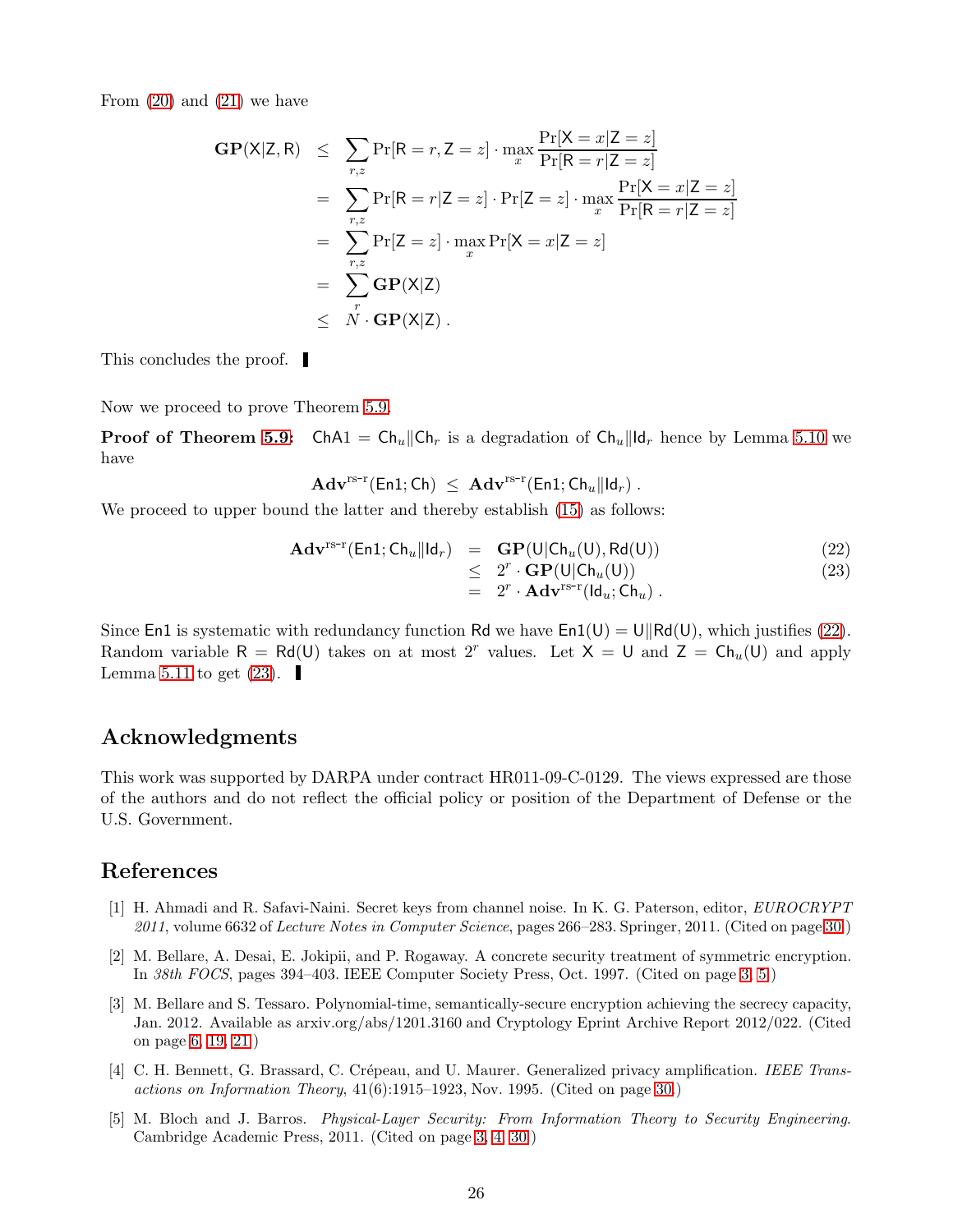- <span id="page-26-15"></span><span id="page-26-2"></span>[6] M. Bloch and J. N. Laneman. On the secrecy capacity of arbitrary wiretap channels. In *Proceedings of the Allerton Conference on Communications, Control, and Computing*, Sep 2008. (Cited on page [4,](#page-3-1) [29.](#page-28-1))
- <span id="page-26-13"></span>[7] C. Cachin and U. M. Maurer. Linking information reconciliation and privacy amplification. *Journal of Cryptology*, 10(2):97–110, 1997. (Cited on page [30.](#page-29-0))
- [8] R. Canetti, Y. Dodis, S. Halevi, E. Kushilevitz, and A. Sahai. Exposure-resilient functions and all-ornothing transforms. In B. Preneel, editor, *EUROCRYPT 2000*, volume 1807 of *LNCS*, pages 453–469. Springer, May 2000. (Cited on page [30.](#page-29-0))
- <span id="page-26-19"></span>[9] N. Chandran, B. Kanukurthi, R. Ostrovsky, and L. Reyzin. Privacy amplification with asymptotically optimal entropy loss. In L. J. Schulman, editor, *42nd ACM STOC*, pages 785–794. ACM Press, June 2010. (Cited on page [30.](#page-29-0))
- <span id="page-26-10"></span>[10] M. Cheraghchi, F. Didier, and A. Shokrollahi. Invertible extractors and wiretap protocols. In *Proceedings of the 2009 IEEE international conference on Symposium on Information Theory - Volume 3*, ISIT'09, pages 1934–1938. IEEE Press, 2009. (Cited on page [30.](#page-29-0))
- <span id="page-26-8"></span>[11] T. M. Cover and J. A. Thomas. *Elements of Information Theory*. John Wiley and Sons, 1991. (Cited on page [14,](#page-13-4) [18.](#page-17-0))
- <span id="page-26-7"></span>[12] I. Csisz´ar. Information-type measures of difference of probability distributions and indirect observations. *Studia Scientiarum Mathematicarum Hungarica*, 2:299–318, 1967. (Cited on page [12.](#page-11-6))
- <span id="page-26-9"></span>[13] I. Csisz´ar and J. K¨orner. Broadcast channels with confidential messages. *IEEE Transactions on Information Theory*, 24(3):339–348, May 1978. (Cited on page [29.](#page-28-1))
- <span id="page-26-0"></span>[14] I. Csiszár and J. Körner. Generalized privacy amplification. *IEEE Transactions on Information Theory*, 24(3):339–348, 1978. (Cited on page [3,](#page-2-2) [4.](#page-3-1))
- <span id="page-26-6"></span>[15] Y. Dodis, R. Ostrovsky, L. Reyzin, and A. Smith. Fuzzy extractors: How to generate strong keys from biometrics and other noisy data. *SIAM Journal on Computing*, 38(1):97–139, 2008. (Cited on page [6,](#page-5-0) [19,](#page-18-3) [20,](#page-19-3) [25,](#page-24-5) [30.](#page-29-0))
- <span id="page-26-5"></span>[16] Y. Dodis, L. Reyzin, and A. Smith. Fuzzy extractors: How to generate strong keys from biometrics and other noisy data. In C. Cachin and J. Camenisch, editors, *EUROCRYPT 2004*, volume 3027 of *LNCS*, pages 523–540. Springer, May 2004. (Cited on page [6,](#page-5-0) [19,](#page-18-3) [20.](#page-19-3))
- <span id="page-26-14"></span>[17] Y. Dodis, A. Sahai, and A. Smith. On perfect and adaptive security in exposure-resilient cryptography. In B. Pfitzmann, editor, *EUROCRYPT 2001*, volume 2045 of *LNCS*, pages 301–324. Springer, May 2001. (Cited on page [30.](#page-29-0))
- <span id="page-26-18"></span>[18] Y. Dodis and D. Wichs. Non-malleable extractors and symmetric key cryptography from weak secrets. In M. Mitzenmacher, editor, *41st ACM STOC*, pages 601–610. ACM Press, May / June 2009. (Cited on page [30.](#page-29-0))
- <span id="page-26-1"></span>[19] S. Goldwasser and S. Micali. Probabilistic encryption. *Journal of Computer and System Sciences*, 28(2):270–299, 1984. (Cited on page [3,](#page-2-2) [5,](#page-4-1) [10.](#page-9-3))
- <span id="page-26-4"></span>[20] J. Håstad, R. Impagliazzo, L. A. Levin, and M. Luby. A pseudorandom generator from any one-way function. *SIAM Journal on Computing*, 28(4):1364–1396, 1999. (Cited on page [6,](#page-5-0) [19.](#page-18-3))
- <span id="page-26-16"></span>[21] T. Holenstein and R. Renner. One-way secret-key agreement and applications to circuit polarization and immunization of public-key encryption. In V. Shoup, editor, *CRYPTO 2005*, volume 3621 of *LNCS*, pages 478–493. Springer, Aug. 2005. (Cited on page [30.](#page-29-0))
- <span id="page-26-11"></span><span id="page-26-3"></span>[22] ICC 2011 workshop on physical-layer security, June 2011. Kyoto, Japan. (Cited on page [4.](#page-3-1))
- [23] J. Kamp and D. Zuckerman. Deterministic extractors for bit-fixing sources and exposure-resilient cryptography. In *44th FOCS*, pages 92–101. IEEE Computer Society Press, Oct. 2003. (Cited on page [30.](#page-29-0))
- <span id="page-26-17"></span>[24] B. Kanukurthi and L. Reyzin. Key agreement from close secrets over unsecured channels. In A. Joux, editor, *EUROCRYPT 2009*, volume 5479 of *LNCS*, pages 206–223. Springer, Apr. 2009. (Cited on page [30.](#page-29-0))
- <span id="page-26-12"></span>[25] K. Kurosawa, T. Johansson, and D. R. Stinson. Almost k-wise independent sample spaces and their cryptologic applications. *Journal of Cryptology*, 14(4):231–253, 2001. (Cited on page [30.](#page-29-0))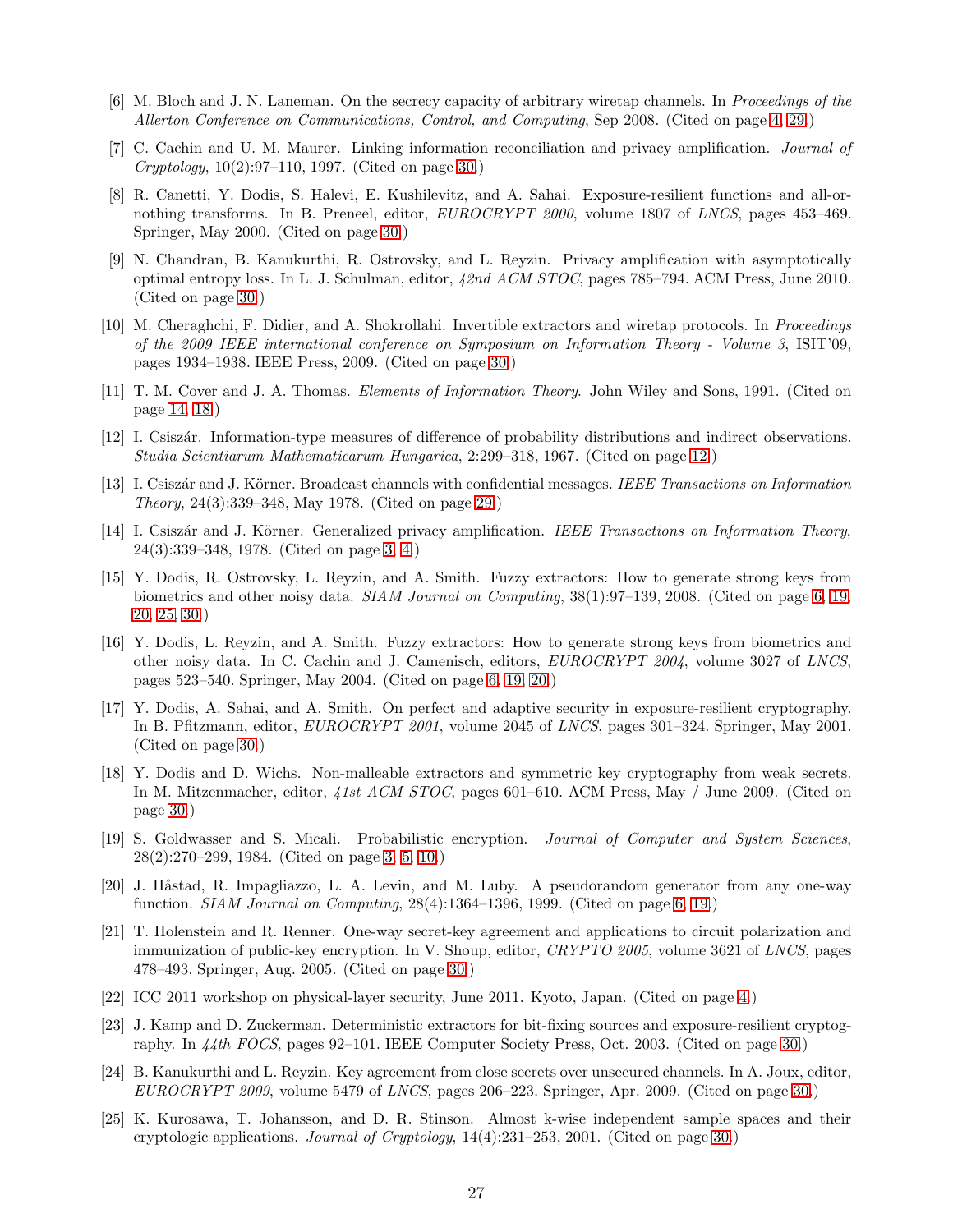- <span id="page-27-12"></span><span id="page-27-1"></span>[26] S. Leung-Yan-Cheong. On a special class of wire-tap channels. *IEEE Transactions on Information Theory*, 23(5):625–627, Sep 1977. (Cited on page [29.](#page-28-1))
- <span id="page-27-7"></span>[27] Y. Liang, H. Poor, and S. Shamai. Information theoretic security. *Foundations and Trends in Communications and Information Theory*, 5(4):355–580, 2008. (Cited on page [3.](#page-2-2))
- [28] H. Mahdavifar and A. Vardy. Achieving the secrecy capacity of wiretap channels using polar codes. arXiv:1007.3568, July 2010. (Cited on page [6,](#page-5-0) [17.](#page-16-3))
- <span id="page-27-6"></span>[29] H. Mahdavifar and A. Vardy. Achieving the secrecy capacity of wiretap channels using polar codes. In *Proc. IEEE Int. Symp. Inform. Theory (ISIT 2010)*, pages 913 – 917, 2010. (Cited on page [6,](#page-5-0) [17.](#page-16-3))
- <span id="page-27-15"></span><span id="page-27-8"></span>[30] U. Maurer. Perfect cryptographic security from partially independent channels. In *23rd ACM STOC*. ACM Press, May 1991. (Cited on page [7,](#page-6-1) [30.](#page-29-0))
- [31] U. Maurer. Secret key agreement by public discussion. *IEEE Transactions on Information Theory*, 39(3):733–742, May 1993. (Cited on page [30.](#page-29-0))
- <span id="page-27-2"></span>[32] U. Maurer. The strong secret key rate of discrete random triples. In R. E. Blahut, editor, *Communication and Cryptography – Two Sides of One Tapestry*, pages 271–285. Kluwer, 1994. (Cited on page [4.](#page-3-1))
- <span id="page-27-19"></span>[33] U. M. Maurer. Information-theoretically secure secret-key agreement by NOT authenticated public discussion. In W. Fumy, editor, *EUROCRYPT'97*, volume 1233 of *LNCS*, pages 209–225. Springer, May 1997. (Cited on page [30.](#page-29-0))
- <span id="page-27-17"></span>[34] U. M. Maurer and S. Wolf. Towards characterizing when information-theoretic secret key agreement is possible. In K. Kim and T. Matsumoto, editors, *ASIACRYPT'96*, volume 1163 of *LNCS*, pages 196–209. Springer, Nov. 1996. (Cited on page [30.](#page-29-0))
- <span id="page-27-20"></span>[35] U. M. Maurer and S. Wolf. Privacy amplification secure against active adversaries. In B. S. Kaliski Jr., editor, *CRYPTO'97*, volume 1294 of *LNCS*, pages 307–321. Springer, Aug. 1997. (Cited on page [30.](#page-29-0))
- <span id="page-27-3"></span>[36] U. M. Maurer and S. Wolf. Information-theoretic key agreement: From weak to strong secrecy for free. In B. Preneel, editor, *EUROCRYPT 2000*, volume 1807 of *LNCS*, pages 351–368. Springer, May 2000. (Cited on page [4.](#page-3-1))
- <span id="page-27-13"></span>[37] L. H. Ozarow and A. D. Wyner. Wire-tap channel II. In T. Beth, N. Cot, and I. Ingemarsson, editors, *EUROCRYPT'84*, volume 209 of *LNCS*, pages 33–50. Springer, Apr. 1985. (Cited on page [30.](#page-29-0))
- <span id="page-27-10"></span>[38] M. S. Pinsker. *Information and information stability of random variables and processes*. Holden Day, San Francisco, 1964. (Cited on page [12.](#page-11-6))
- <span id="page-27-18"></span>[39] R. Renner and S. Wolf. New bounds in secret-key agreement: The gap between formation and secrecy extraction. In E. Biham, editor, *EUROCRYPT 2003*, volume 2656 of *LNCS*, pages 562–577. Springer, May 2003. (Cited on page [30.](#page-29-0))
- <span id="page-27-16"></span>[40] R. Renner and S. Wolf. Simple and tight bounds for information reconciliation and privacy amplification. In B. K. Roy, editor, *ASIACRYPT 2005*, volume 3788 of *LNCS*, pages 199–216. Springer, Dec. 2005. (Cited on page [30.](#page-29-0))
- <span id="page-27-4"></span>[41] C. E. Shannon. A mathematical theory of communication. *The Bell System Technical Journal*, 27:379– 423,623–656, July, October 1948. (Cited on page [4.](#page-3-1))
- <span id="page-27-9"></span>[42] C. E. Shannon. Communication theory of secrecy systems. *Bell Systems Technical Journal*, 28(4):656–715, 1949. (Cited on page [10.](#page-9-3))
- <span id="page-27-11"></span>[43] V. Shoup. *A Computational Introduction to Number Theory and Algebra*. Cambridge University Press, 2009. (Cited on page [19.](#page-18-3))
- <span id="page-27-14"></span>[44] V. Wei. Generalized hamming weights for linear codes. *IEEE Transactions on Information Theory*, 37(5):1412–1418, 1991. (Cited on page [30.](#page-29-0))
- <span id="page-27-0"></span>[45] A. D. Wyner. The wire-tap channel. *Bell Systems Tech. Journal*, 54(8):1355–1387, 1975. (Cited on page [3,](#page-2-2) [4,](#page-3-1) [29.](#page-28-1))
- <span id="page-27-5"></span>[46] Ziva corporation. <http://www.ziva-corp.com/>. (Cited on page [4.](#page-3-1))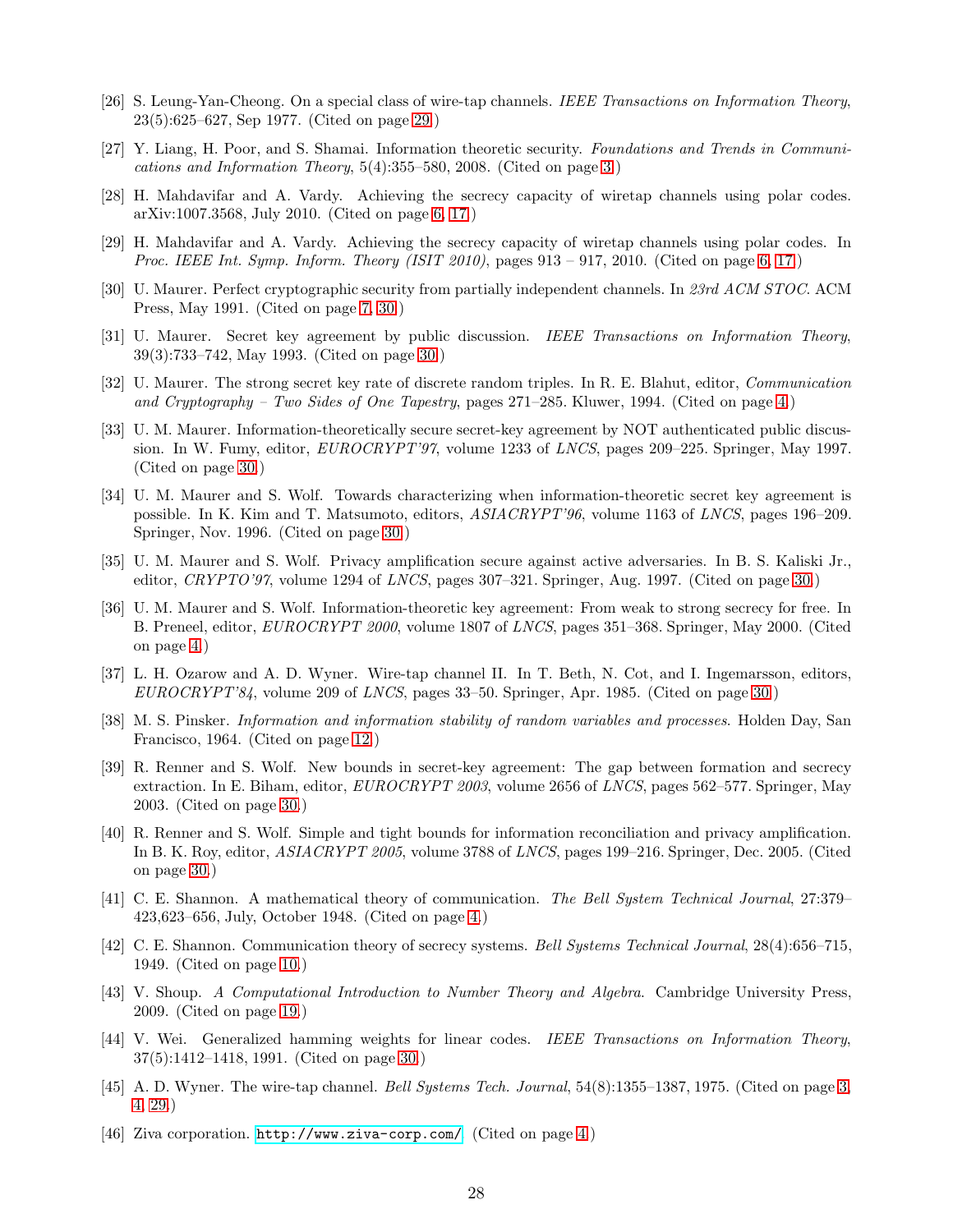# <span id="page-28-1"></span><span id="page-28-0"></span>A Related Work

This section provides a comprehensive survey of the large body of work related to wiretap security, and more broadly, to information-theoretic secure communication in a noisy setup.

THE WIRETAP SETTING AND THE SECRECY CAPACITY. For sake of clarity in comparing existing results, it is convenient to consider two different variants of the notion of secrecy capacity addressed by the wiretap literature. Given a pair of channels  $(ChR, ChA)$ , their *weak secrecy capacity*  $C_w$  is the supremum of the rates achievable by pairs  $(\overline{\mathcal{E}}, \overline{\mathcal{D}})$  consisting of an encryption scheme  $\overline{\mathcal{E}} = {\mathcal{E}_k}_{k\in\mathbb{N}}$ and a decryption scheme  $\overline{\mathcal{D}} = {\{\mathcal{D}_k\}_{k\in\mathbb{N}}}$  for  $\overline{\mathcal{E}}$  and ChR such that, first, the decoding requirement is satisfied, i.e.,

 $\lim_{k\to\infty}$  **DE**( $\mathcal{E}_k$ ;  $\mathcal{D}_k$ ; ChR) = 0.

and moreover,

$$
\lim_{k \to \infty} \frac{\mathbf{Adv}^{\text{res}}(\mathcal{E}_k; \text{ChA})}{k} = 0 ,
$$
\n(24)

a property which we refer to as *weak security* in the following. Additionally, the *strong secrecy capacity*  $C_s \leq C_w$  is obtained where we restrict the supremum over those schemes achieving RES security, i.e.,

$$
\lim_{k \to \infty} \mathbf{Adv}^{\text{res}}(\mathcal{E}_k; \mathsf{ChA}) = 0 ,
$$
\n(25)

It should be noted that both these quantities exhibit some drawbacks making them less appealing to cryptographers: First, the supermum is taken over schemes that are not necessarily computationally efficient. Moreover, both definitions only consider uniformly distributed messages. Finally, the privacy requirement of  $C_w$ , i.e., weak security, permits complete leakage of a  $k^{1-\epsilon}$  plaintext bits, which is almost always unacceptable. In fact, cryptographic applications call for an even stronger capacity notion where  $\mathbf{Adv}^{ds}(\mathcal{E}_k; \mathsf{ChA})$  is a negligible function in k (e.g.,  $2^{-\Theta(k)}$ ), and that this rate is achievable by an efficiently implementable scheme. Our main technical result can be interpreted as showing that such stringent capacity notion is not smaller than  $C_w$  for many settings of interest, and it attained by an efficient and explicit scheme, which we provide.

EARLIER WORK ON THE SECRECY CAPACITY. The wiretap scenario was first considered by Wyner [\[45\]](#page-27-0), who provided a full characterization of  $C_w$  in the special case where ChA is a degraded version of ChR, i.e., such that there exists a transform T with  $T \circ ChR = ChA$ , where the composition operator  $\circ$  is the straightforward generalization of function composition to randomized transforms. Wyner's result was later generalized by Csiszár and Körner [\[13\]](#page-26-9), who showed<sup>[2](#page-28-2)</sup> that for arbitrary channels  $\mathsf{ChR} : X \to Y$ and  $ChA: X \rightarrow Z$ ,

$$
C_w = \max_{\mathsf{U},\mathsf{X}}\left[\mathbf{I}(\mathsf{U};\mathsf{ChR}(\mathsf{X}))-\mathbf{I}(\mathsf{U};\mathsf{ChA}(\mathsf{X}))\right]\;,
$$

where the maximum is over all pairs of correlated random variables U and X, with the latter variable taking values from the channel domain. If both ChR and ChA are symmetric, the above simplifies to  $(cf. e.g. [26] for a proof)$  $(cf. e.g. [26] for a proof)$  $(cf. e.g. [26] for a proof)$ 

<span id="page-28-3"></span>
$$
C_w = \mathbf{H}(\mathsf{U}|\mathsf{ChA}(\mathsf{U})) - \mathbf{H}(\mathsf{U}|\mathsf{ChR}(\mathsf{U}))
$$
\n(26)

where U is uniform on X. Therefore, in the most common setting of  $\text{ChR} = \text{BSC}_{p_R}$  and  $\text{ChA} = \text{BSC}_{p_A}$ (for  $p_R < p_A$ ), [\(26\)](#page-28-3) yields  $C_w = h_2(p_A) - h_2(p_R)$ . Finally, we note that more recently, Bloch and Laneman [\[6\]](#page-26-2) have extended these results to the strong secrecy capacity  $C_s$ . Their work also considered other capacity measures related to security metrics different than those considered in this paper; however, all of these notions only cover random-input adversaries.

We stress that all aforementioned results are inherently *non-explicit*: That is, existence of secrecycapacity achieving schemes is proven via the probabilistic method, and the resulting scheme is neither

<span id="page-28-2"></span> ${}^{2}$ Csiszár and Körner actually considered a general setting where the outputs of ChR and ChA are correlated. However, we note that as long as communication is one-way, such correlation is irrelevant and one treats both (marginal) channels individually for correct decription and for security, respectively.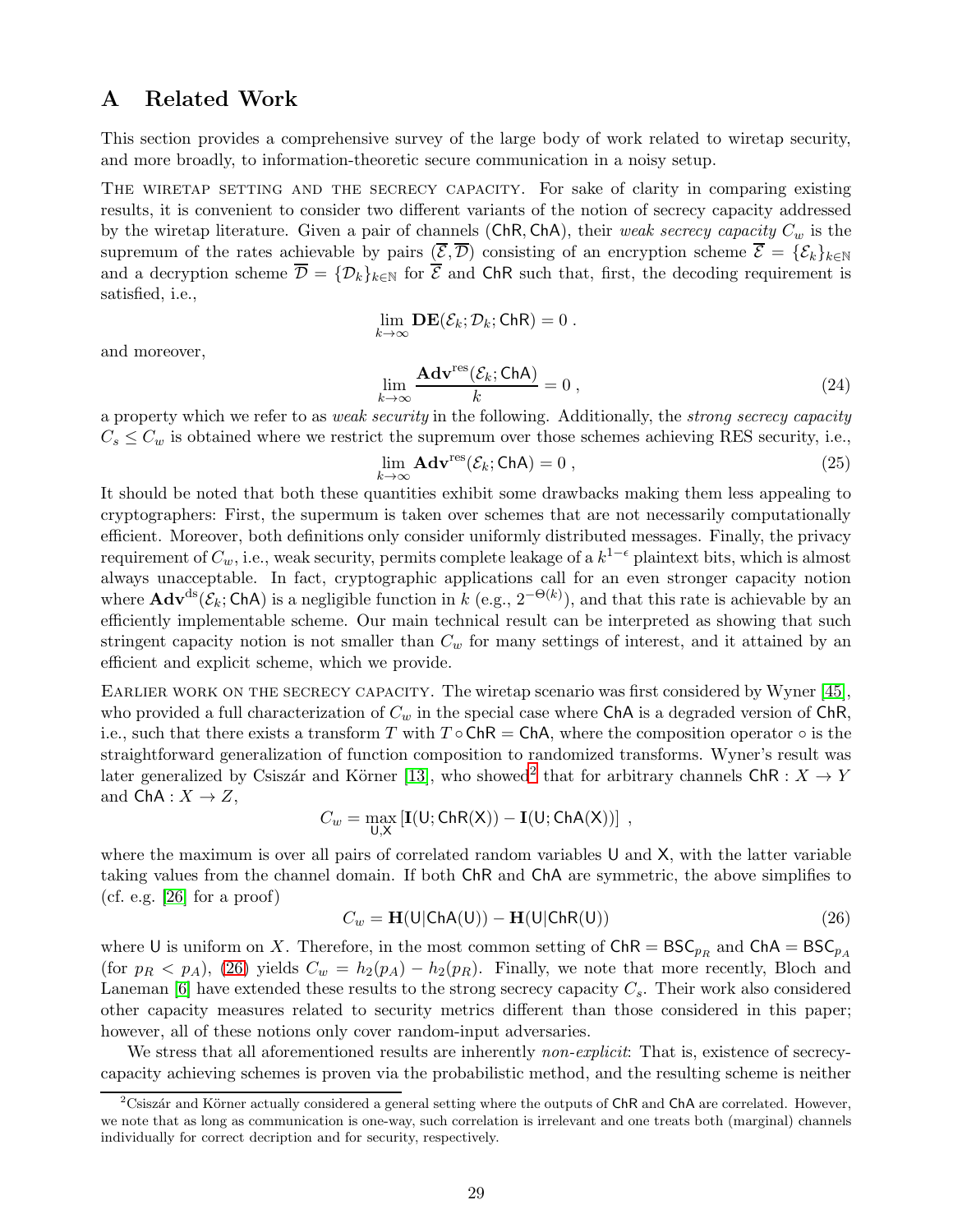<span id="page-29-0"></span>explicitly given, nor it is guaranteed to be efficient. In fact, to date, only a handful of efficient schemes are known.

WIRETAP CHANNEL II. Ozarow and Wyner [\[37\]](#page-27-13) also considered an alternative to the above wiretap setting (called the *wiretap channel II*) where ChR is noiseless, but at the same time, Eve can learn a fraction  $\delta$  of the bits sent over ChR, and does not learn anything about the reamining  $(1 - \delta)$  fraction. Solutions were presented relying on error-correcting codes [\[37,](#page-27-13) [44\]](#page-27-14). Also, the notable work of [\[10\]](#page-26-10) noted the such protocols with good parameters can be built from primitives such as deterministic randomness extractors for symbol-fixing sources with efficient inversion [\[23\]](#page-26-11), as well as from k-wise independent functions [\[25\]](#page-26-12) and related tools from exposure-resilient cryptography, such as all-or-nothing transforms [\[8,](#page-26-13) [17\]](#page-26-14).

INFORMATION-THEORETIC KEY AGREEMENT. A technically and conceptually related line of work considers the setting of information-theoretically secure key agreement from noisy primitives where Alice and Bob can additionally *interact* via a noiseless *public* channel. The typical question is to study the *secret-key rate*, i.e., the maximal achievable ratio by a secret-key agreement scheme between the number of uses of the noisy primitive and the number key bits geneated by the protocol. (In general, there is no bound on the amount of communication over the public channel.) Note that key agreement and encryption are equivalent in this setting.

Maurer [\[30\]](#page-27-8) introduced the problem and first showed that in Wyner's wiretap setting with  $\mathsf{ChR} =$ BSC<sub>pR</sub> and ChA = BSC<sub>pA</sub>, a higher secret-key rate  $h_2(p_R + p_A - 2p_Rp_A) - h_2(p_R)$  is achievable than in the pure wiretap setting. He later generalized [\[31\]](#page-27-15) the question to a setting where Alice, Bob, and Eve are given each independent samples of random variables X,Y, and Z, respectively. This seminal work was followed by several results following different directions, such as improving techniques used in these protocols [\[4,](#page-25-4) [7,](#page-26-15) [40\]](#page-27-16), understanding the achievable secret-key rates in different settings [\[34,](#page-27-17) [39,](#page-27-18) [21\]](#page-26-16) as well as extending to a setting where the channel between Alice and Bob is not authentic [\[33,](#page-27-19) [35,](#page-27-20) [24,](#page-26-17) [18,](#page-26-18) [9\]](#page-26-19).

We also note that many of the tools developed in this area found interesting applications in the context of cryptography based on biometrics (starting from [\[15\]](#page-26-6)).

Other wiretap models. We note that there is an active area of research aimed at understanding the secrecy and the secret-key capacities in even more settings, such as bi-directional wiretap settings (cf. e.g. [\[1\]](#page-25-5)), multi-party settings, and channels with continous noise. We refer the reader e.g. to [\[5\]](#page-25-1) for a survey of these results.